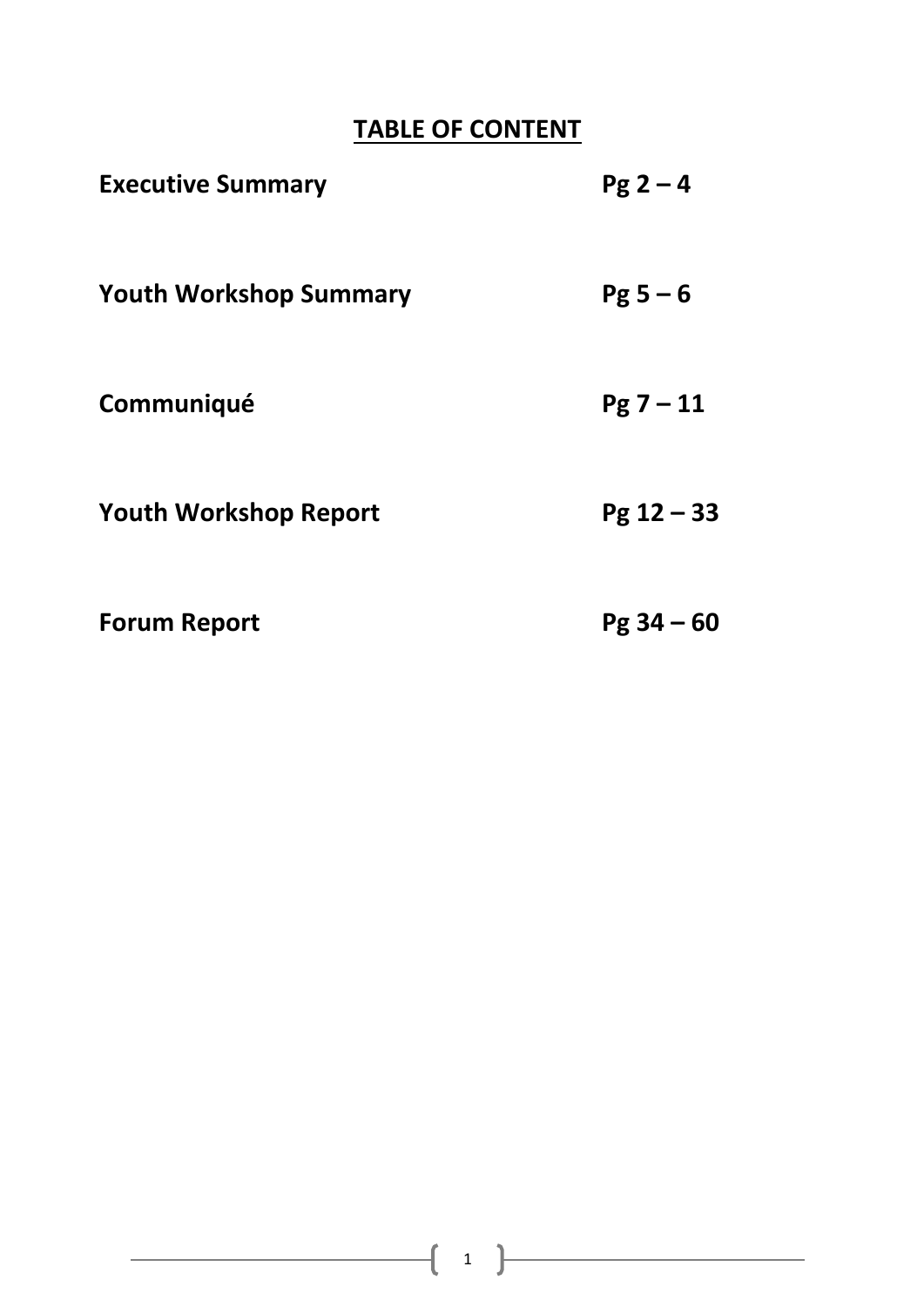# **EXECUTIVE SUMMARY**

Monday  $9<sup>th</sup>$  and Tuesday  $10<sup>th</sup>$  of June 2014 will not be forgotten in a hurry as multi-stakeholders comprising of Youth, ICT Professionals, Captains of Industries and Government dignitaries gathered at the Muson Centre, Onikan Lagos for a 2-day Internet Governance Forum organised by the Local Multi-Stakeholders Advisory Group (LMAG) under the auspices of Nigeria Internet Governance Forum (NIGF) to discuss and deliberate on issues pertaining to Internet governance in Nigeria. This is the third edition of the forum since 2012 when the first ever NIGF was organised.

With a thought provoking central theme; **"Harnessing Multi-Stakeholders Framework for Internet Governance & Economic Growth"** featuring the sub theme; **"Internet Governance for Job Creation & Social Enterprise Development"** for the youth workshop, the participants were very eager to listen to speakers and presenters as they took time to enumerate the challenges and achievements in the internet ecosystem. Against this backdrop, with enthusiasm they willingly took part in proffering solutions thereby making recommendations for the way forward in Internet governance in Nigeria.

On the first day of the event, specially dedicated to the youth, The Chairperson Nigeria Internet Governance Forum (NIGF), Local Multi-Stakeholders Advisory Group (LMAG) of the NIGF & President of Nigeria Internet Registration Association (NiRA), **Mrs. Mary Uduma**, in her opening remarks stressed that the Internet has become all pervasive in the lives of young people and explained that the workshop would review and address the risks and opportunities that it affords.

She added that whilst the overall objective of the NIGF 2014 focused on engaging multistakeholder's nature to harness and aggregate productive ideas, best practices and experiences towards facilitating an all-inclusive framework for Internet governance in Nigeria that will actively stimulate economic growth, the Youth Forum will address issues of job creation and social enterprise development amongst the youth with a major focus of providing guidance for them and opportunities that if adequately harnessed will turn them to Nigeria's great assets in the following decades.

The workshop also addressed inappropriate behaviour on the Internet to ensure our youth are conscious and aware of the consequences of their actions on the Internet and re-orient them on the appropriate use of the Internet for productive and profitable engagement bearing in mind that internet connection in Nigeria is too expensive to engage in activities that do not add value to their well being.

Goodwill messages and special remarks were entertained from various individuals representing various organisations in the ICT sector, and their messages all pointed to the same issue of appreciating the efforts of NIRA at engaging the youth for a more purposeful engagement on the internet.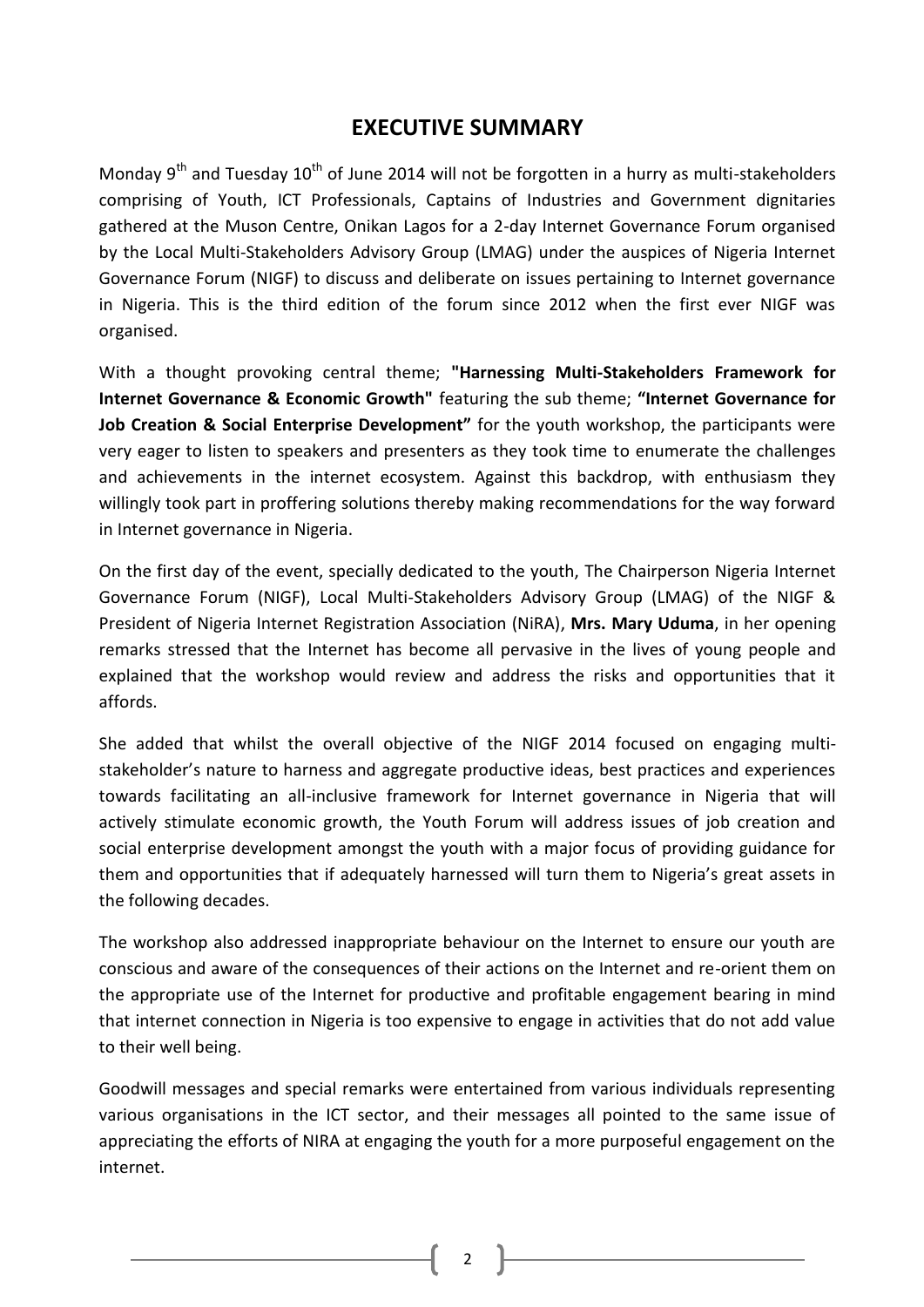The workshop Chairperson **Prof. Cleopas Angaye** in his keynote address tagged; **'The untapped benefits of the internet by the Nigerian Youths'** buttressed what the earlier speakers had said. He pointed that the internet is the global information technology network which has developed more quickly than any other technology, connecting millions of computers simultaneously and provides people with opportunity and additional skills that would allow them to secure employment.

In the 2-day forum participants learnt that shift to data-enabled devices makes it even easier for employees to work from home without being tied to the office desk. The mobile devices for instance are fast changing the media; with the ease of capturing and distributing user-generated content, which now allows every individual to become a broadcaster. An unprecedented level of connectivity between employees, vendors, and customers has eased mode and bottle necks experienced hitherto for official transactions.

The gains from the internet need not be overemphasised as online activities have affected positively various sectors of the Nigerian economy like Education, Healthcare and Revenue Generation. Others are Employment Generation, Improved Productivity, Governance, Banking, Commerce and even new business activities. Generally it was agreed that the internet is a good platform for e-government and e-commerce that are now modern and acceptable ways of life across the globe.

Nigeria it was discovered ranks the highest internet accessing country in Africa according to a research conducted by Internet World Stats in June 30 2012; however there is need to translate these activities into financial and economic gains.

The Federal Government in her bid to encourage ICT in the country, created the Federal Ministry of Communication Technology, established Rural Information Technology Centres, Established Information Technology Infrastructure for Institutions, established IT parks, Established Software Development/Engineering Centres, Provided Post Graduate Scholarship for the Information Technology sector and an Initiative for Broadband penetration especially in rural areas to make Internet services cheaper and more readily available.

Internet fraud (Cyber crime) was not undermined as the forum espoused the challenges confronting the ICT and strongly advised against such vices while educating the participants on the various types of cybercrimes and possible ways of securing their data from internet fraudsters.

While the dream of the average Nigerian is to have ubiquitous broadband internet connectivity, there is every need for people to acquire the basic skills needed for online activities geared towards economic empowerment. The forum was glad to know that the Federal Government will be delighted to support as long as stakeholders all join hands together in promoting programmes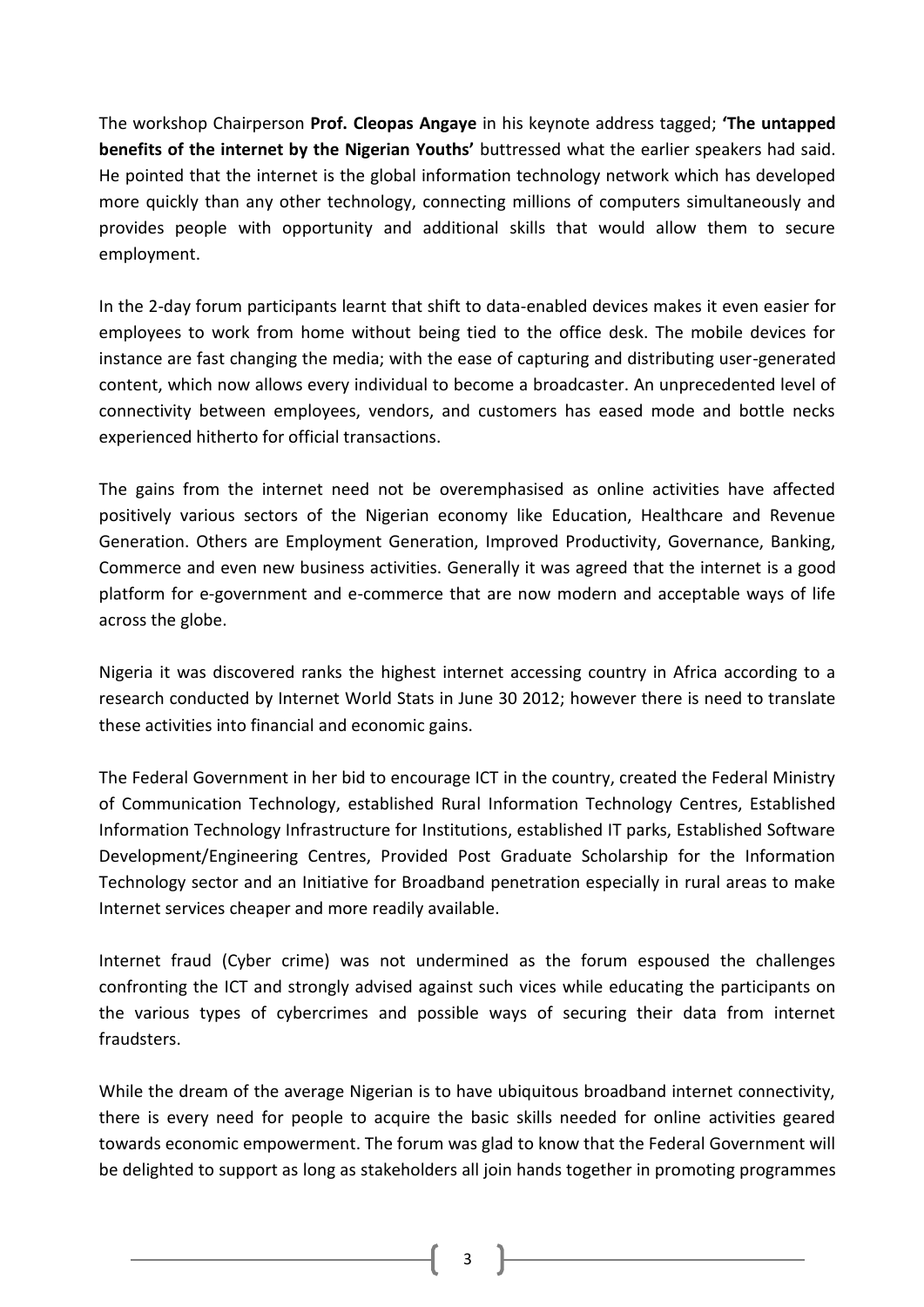targeted towards protecting children and indeed all stakeholders from the negative impact of the internet and encourage constructive engagement for productive ventures.

Some areas that need urgent attention to provide better internet penetration were identified as follows:

- Adequate and interoperable national or regional legal frameworks
- Establishment of IXPs across the country to ease connectivity challenges
- Use of the .ng domain name should be encouraged and possibly enforced in government, her workers and establishments
- Secure software and ICT- based applications
- Appropriate national and global organizational structures to deal with cyber incidents
- More information security professionals and skills within government; lack of basic awareness among users
- More international cooperation between industry experts, law enforcement, regulators, academia & international organizations, etc. to address a global challenge

Various subthemes were discussed extensively and stakeholders with special emphasis on their respective sectors sort solutions to the various challenges they encounter and made recommendations that should bring lasting solutions to internet usage in the country.

The two day event promises to refocus the minds of the average Nigerian on the use of internet, while encouraging citizens to embrace the digital world as the panacea to the much desired social transformation and reforms of the nation, with emphasis on promoting our local content and actively participating in all ICT related issues thereby positioning the country as a major player in the industry.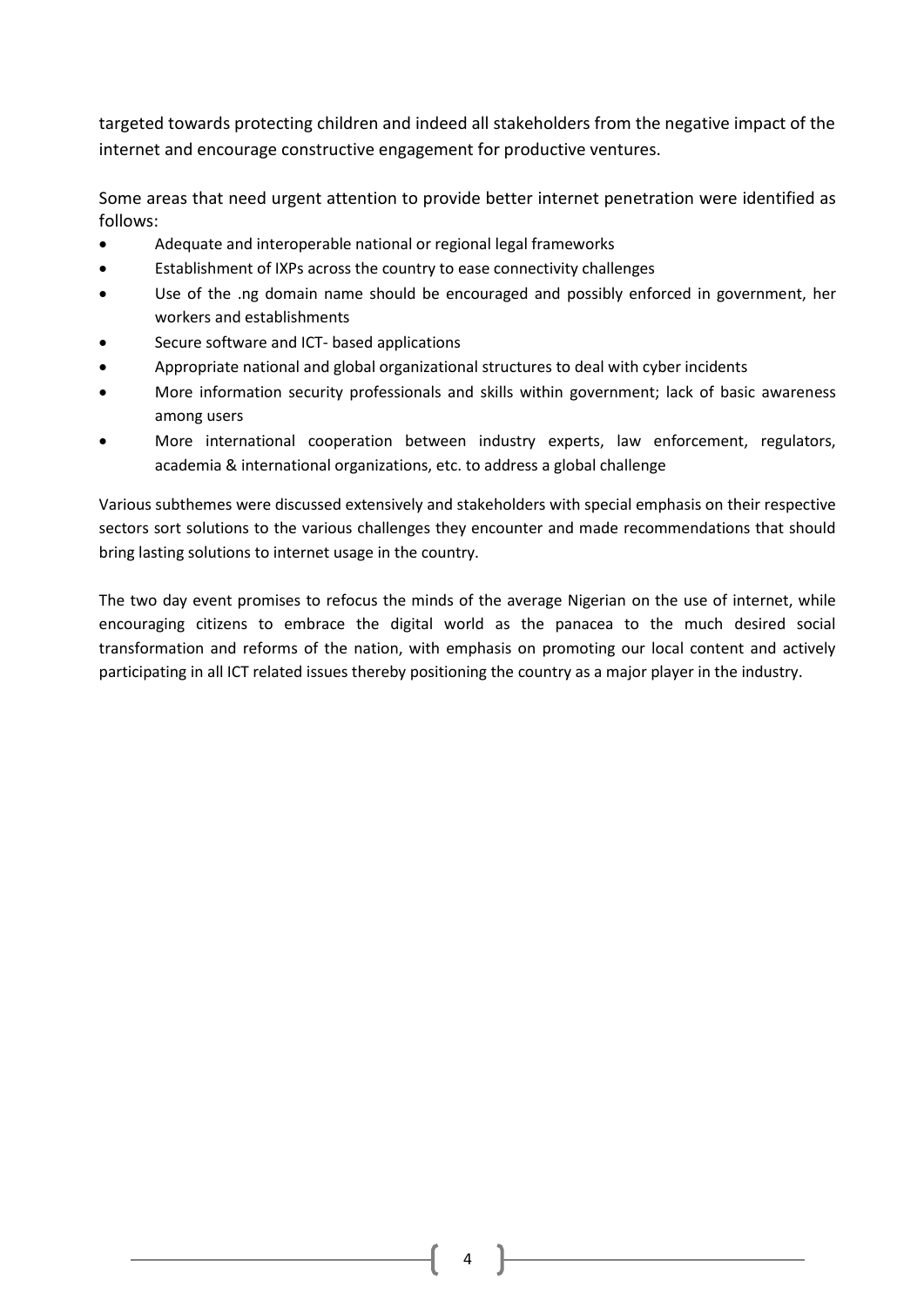# **YOUTH WORKSHOP SUMMARY**

In a bid to empower the Nigerian youth, the Local Multi-stakeholders Advisory Group (LMAG) of Nigeria under the auspices of the Nigeria Internet Governance Forum, organised a one-day workshop for the Nigerian youth with the theme, "Internet Governance for Job Creation and Social Enterprise Development" at the Shell Hall, Muson Center, Onikan, Lagos today 9<sup>th</sup> June 2014 with almost 200 youth in attendance. Renowned Resource persons in the ICT industry engaged the youth in various topics of discourse. Against this backdrop, we the participants,

### **RECALL:**

- That this is the  $3^{rd}$  workshop of this nature organised by the same group
- That the keynote address for this year's edition is **'***The untapped benefits of the internet by the Nigerian Youths***'** presented by **Prof. Cleopas Angaye** Consultant on COP and Cyber Security
- That LMAG selected 3 sub themes for this workshop as follows:
	- o Addressing Inappropriate Behaviour On The Internet
	- o Internet Access As An Enabler For Job Opportunity
	- o How To Harness Social Capital Through Social Media For Job Creation

The workshop exposed the numerous challenges, consequences and vices of the inappropriate use of the internet, such as fraud, pornography, cyber bullying, racial or sexual oriented comments, etc but more importantly, it focused on the numerous opportunities available in the internet for economic and social empowerment.

### **RECOGNIZE:**

- That the internet is the global information technology network which has developed more quickly than any other technology
- It is one of the most significant technology development of the late  $20^{th}$  century
- It is a global network connecting millions of computers
- That More than 100 countries are linked to exchanges of data, News and opinions
- That on the national level mobile devices are changing the nature of media
- Countries are putting in place machineries to enhance the development and penetration of internet
- Nigeria has the widest penetration of internet in West Africa and compared with our population, it is still very low.
- Nigeria is the  $7<sup>th</sup>$  in the word in the use of mobile devices about 167 million
- Negative use of the internet include; the unethical use of hacking tools and excessive unproductive time spent on social network
- An average Nigerian is a virtual entrepreneur

### **NEED:** there is need for:

Proper guidance of the youth on the proper use of the internet due to its pervasive nature

5

- Internet accessibility and affordability in the rural areas
- Every youth to get the right IT education
- Self conscious effort at ensuring cyber security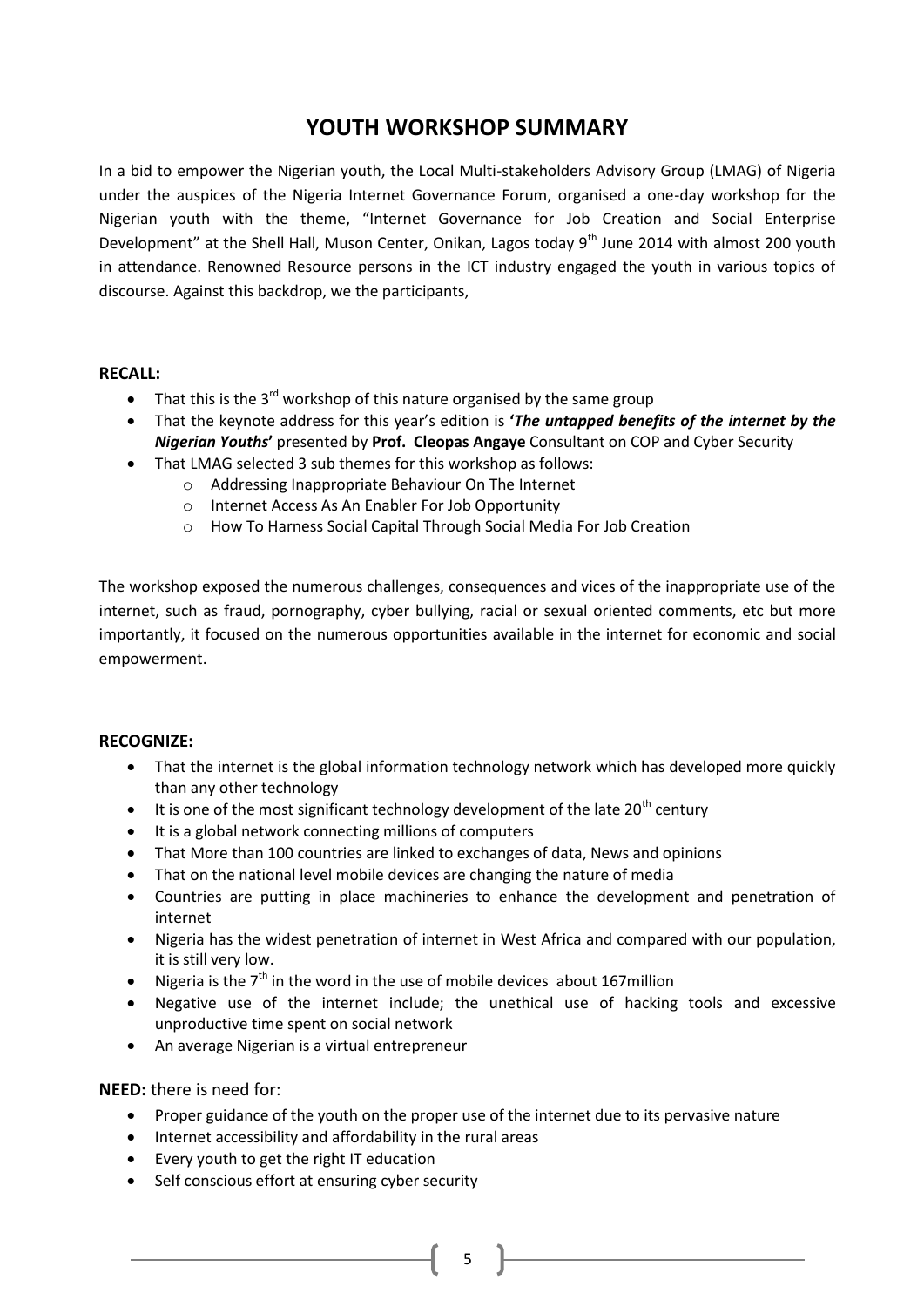• Secured data protection by government (Cybersecurity)

### **OPPORTUNITIES:** The Internet offers opportunities that:

- Will contribute positively to individual or collective growth and development
- Can help create gainful employment for the youth such as web design, journalism, game designers, programmers etc.
- Will enable youth who are positioned, determined and connected in the social media platform to create real value as Social Capital.
- Can enable them contribute meaningfully to the growth and development of the nation and the world at large
- For e-government, e-commerce, e-education etc which are now the modern and acceptable ways of life across the globe
- Nigeria has huge potentials in the internet

### **EFFORTS:**

- Establishing IT centres in the rural areas by notable IT bodies such as NCC is helping to check rural -urban migration
- NITDA has done an MOU with Cross River State to provide an IT pack
- NITDA has scholarship schemes for those who want to develop further in the IT industry
- Nigerian government has established Nigerian research and education network
- Nigeria government and NCC have School Access Programs in the public schools and over 500 rural technology centres.

### **RECOMMENDATIONS:**

- Youth should embrace the internet since access to the internet and use is the future
- NCC should embark on serious advocacy on online morality
- Government through NCC should provide secured data protection

### **WAY FORWARD:**

- Broadband will be available and functional by next year and will make internet accessibility easier and cheaper
- Every Nigerian should have ubiquitous broadband internet connection
- Youth should endeavor to acquire adequate knowledge and skills enough to compete globally
- Collaboration with development partners/people/organizations with common interest can actually establish you.
- Wealth creation can start as small as monetizing your followership online.
- Going the extra mile on any choice of endeavor sets you apart
- Build strong social networth for assured social capital
- Think of what you can do for your country not what your country will do for you.
- Think local, act global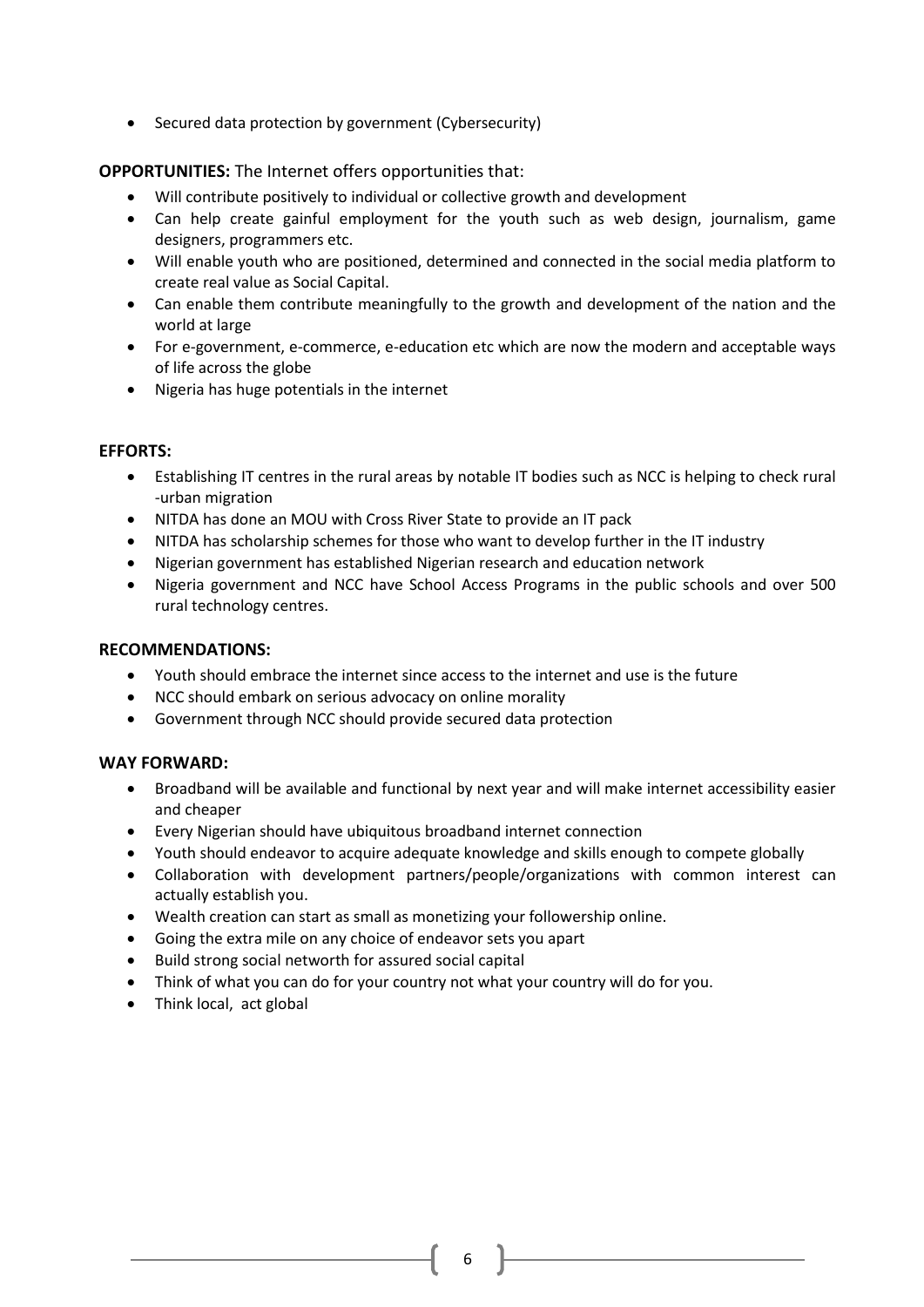# **COMMUNIQUE**

### **BACKGROUND**

Rising from a 2-day Nigeria Internet Governance Forum (NIGF) organised by the Local Multistakeholder Advisory Group (LMAG) of Nigeria at the Muson Centre, Lagos Island on the 9<sup>th</sup> and 10th of June 2014, with the themes; **"Internet Governance for Job Creation and Social Enterprise Development"** targeted at the youth on the first day and **"Harnessing Multi-Stakeholders Framework for Internet Governance & Economic Growth"** as the central theme on the second day and with the **objective** of engaging multi-stakeholder's nature of the Forum to harness and aggregate productive ideas, best practices and experiences towards facilitating an all-inclusive framework for internet governance in Nigeria that will actively stimulate economic growth, we the participants at the forum:

### **RECALL:**

- That this is the 2014 edition of Nigeria Internet Governance Forum
- That the Local Multi-stakeholders Advisory Group (LMAG) selected an exclusive workshop for the Nigerian Youth on the 9<sup>th</sup> of June 2014 at Muson Centre, Onikan, Lagos bearing in mind that the Nigerian youths need to be actively engaged on the internet to harness the positive potentials therein for job creation and social enterprise.
- That six sub-themes for the main forum were selected as follow:
	- I. Building Democratic Framework for Data inclusion & Internet Governance in Nigeria;
	- II. Infusion of Internet Governance Framework for Local Content growth, Education Development, and Healthcare Delivery;
	- III. Engendering Framework for balancing Internet Surveillance in a Trusted Community through Multi-Stakeholder Engagement;
	- IV. Making Internet Access an Essential Economic Tool;
	- V. Connecting at Internet Exchange Point of Nigeria for Affordable Internet and Security and;
	- VI. Emerging Issues.

### **RECOGNISE:**

- 1. That in addition to these themes, issues of Multi-stakeholder participation, Capacity Building, Impact on Vulnerable groups, Cybersecurity and Cross-border Internet Governance are important for Nigeria
- 2. The internet has evolved and matured over the past few decades to become a most important infrastructure that pervades every sphere of human endeavour in Nigeria.
- 3. The internet has become a mainstream for economic activities and social interactions.
- 4. With the adoption of local content policy, it is easier to examine how best it can impact Internet governance issues
- 5. ICT can be maximally utilized for social capital development in order to ensure the sustainable growth of a stable, secure and robust internet for socio-economic development which is necessary and important for National economy

7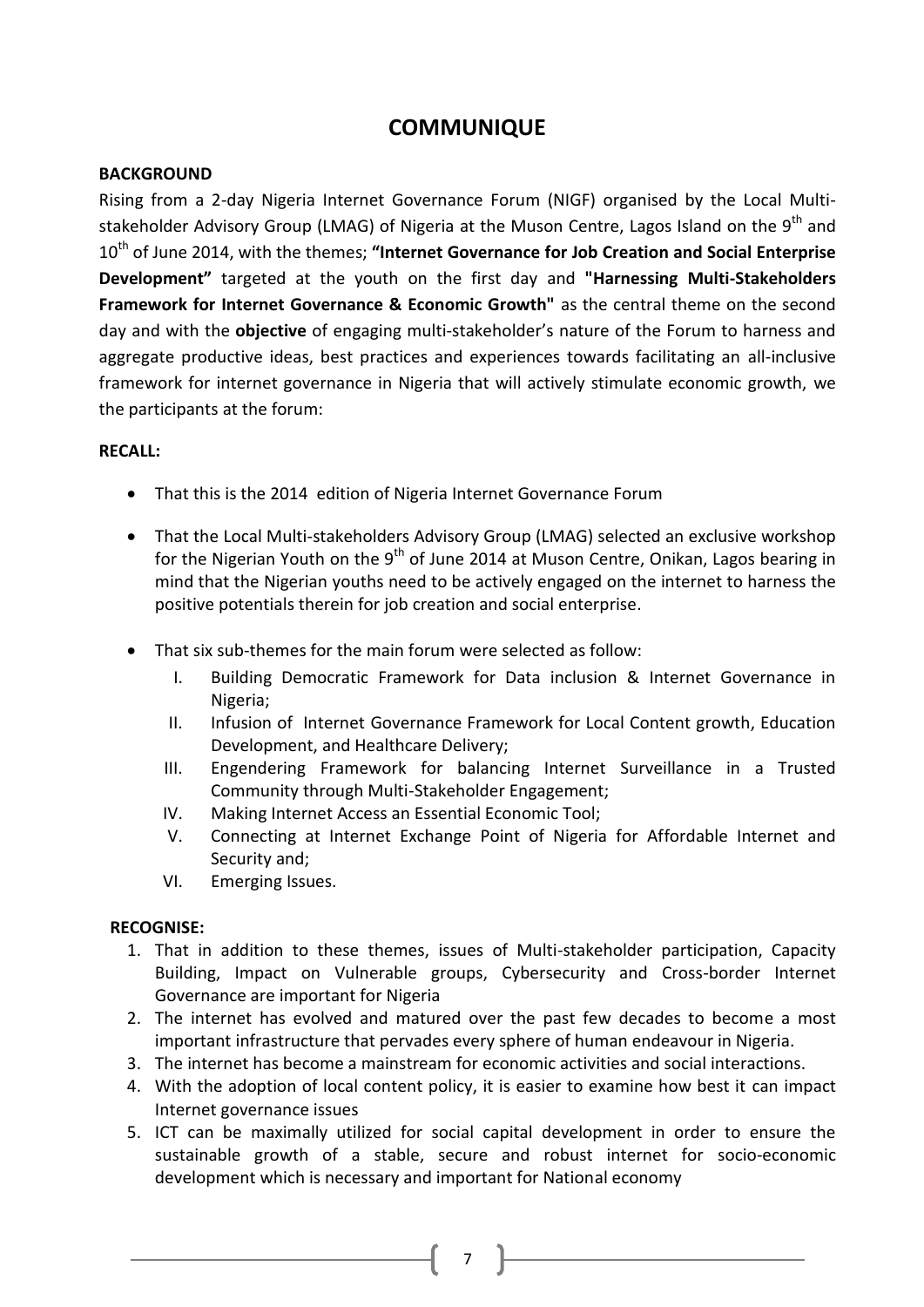- 6. Every Internet user needs to be assured that the information online is secure and that their privacy is not being breached for any reason
- 7. A vibrant Internet community is anchored on mutual trust and confidence building among stakeholders
- 8. An Internet which is open and collaborative is the starting point to making it a stronger platform for human rights and economic development
- 9. Connecting at an Internet exchange point in Nigeria would help deliver the benefits of liberalization, lower prices and greater usage which in turn can provide support towards the development and security of the internet sector in Nigeria.
- 10. Activities of the Local Multi-stakeholders Advisory Group (LMAG) have contributed to create awareness and a wave of opinion that has prompted USA to give up some rights of control of the internet.
- 11. Nigeria as a country is not developing the internet; we are only contributing majorly to the growth of internet usage
- 12. Contents that are structured to innovate, educate Nigerians as a whole is not available. So whilst we know that there are Nigerians on Facebook and other social media sites; there is a lack of content by and for Nigerians that can contribute to development in general
- 13. Most patents that are registered under the internet in Nigeria are done by international companies that are doing business in Nigeria
- 14. Digitally disadvantaged are identified as women, physically challenged, aged, the rich in urban communities, the local government areas and public sector operators
- 15. Initiative of linking all IXPNs in Nigeria is an issue

## **EFFORTS:**

- 1. Federal Ministry of Communication Technology (MCT) has focused on facilitating a universal access to communication infrastructure, promoting the utilization of ICT in all spheres of life, promoting and facilitating the development of ICT sector and its contribution to the gross domestic product as well as facilitating the adoption of technology to drive transparency in government for effective public service delivery
- 2. Through the efforts of the MCT Over 63 million Nigerians now connect to the internet through Telco networks
- 3. The country's recently rebased GDP also show that ICT is now the  $4<sup>th</sup>$  largest contributor to the country's GDP with about 80% contribution
- 4. Efforts to perfect 'Connect Nigeria' is in top gear as this will ensure a pervasive broadband infrastructure all over Nigeria
- 5. NCC and NITDA are providing and will continue to provide internet services to rural areas and schools
- 6. NCC, NITDA and other agencies will continue to focus on providing facilities in Public Access Venues (PAVs), funded by Universal Service Provision Fund (USPF) and NITDA
- 7. Collaboration with the Federal Ministry of Education and the Nigerian Universities Commission (NUC), the National Research and Education Network (NgREN), with the world bank on providing connectivity to 27 universities in the first instance with provision for expansion to other tertiary institutions has reached advanced stage
- 8. The Rockfeller foundation has decided to partner with FMCT to rollout the 'Naijacloud' (microwork/e-lancing) programme across the 36 states of the federation after the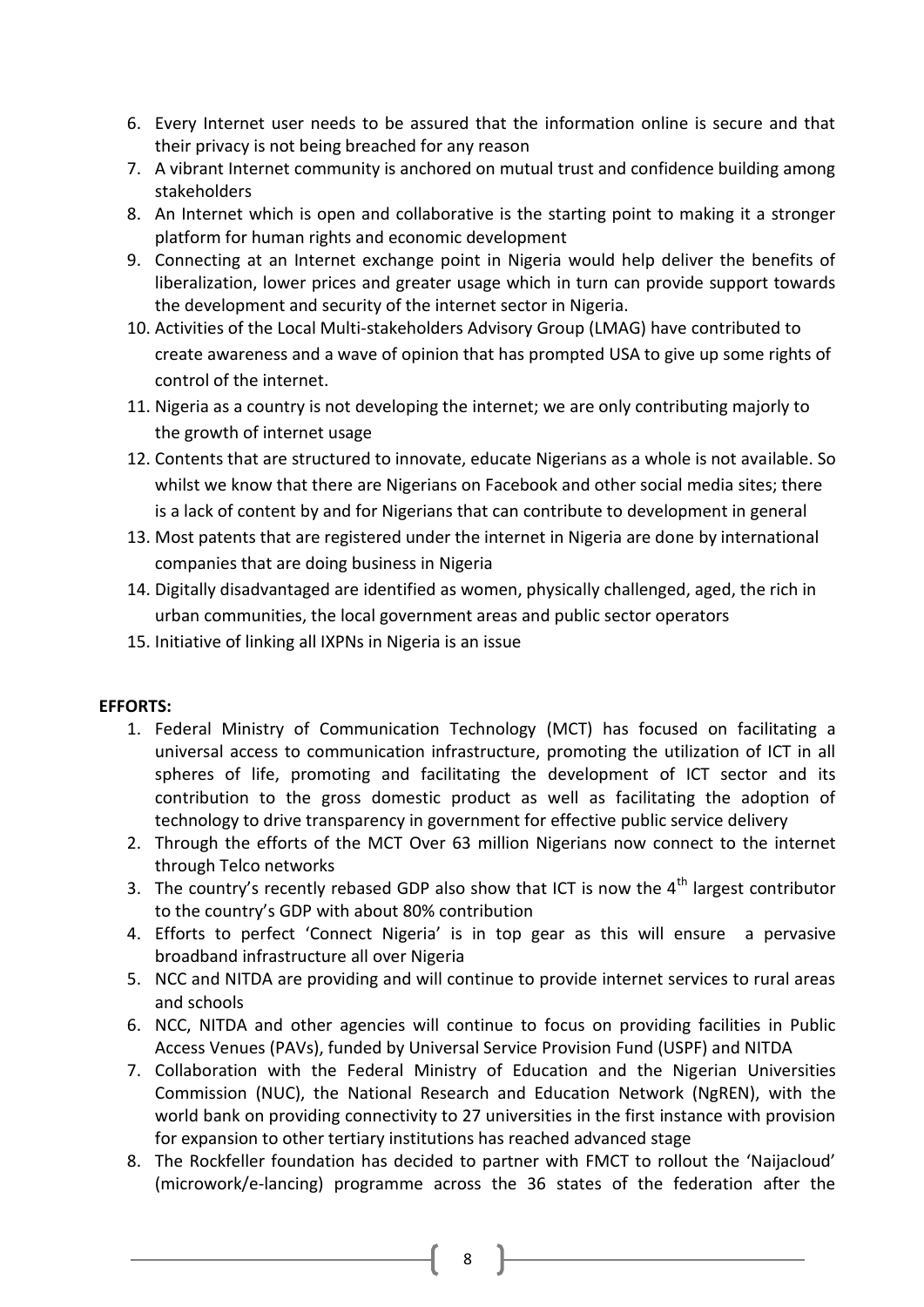successful implementation about a year ago which saw 10,000 people joining the online platform.

- 9. On security, NITDA successfully launched a Cybercrime Emergency Response Team (CERT) in April this year and efforts are in top gear to continue work with the national security adviser to improve on cybercrime situation in every sector in Nigeria while also working towards the successful passage of the cyber crime bill into law by the National Assembly.
- 10. Project Getting Government online' initiative is succeeding as various e-government projects such as IPPIS and GIFMIS have already resulted in the saving of billions of naira in government revenue.

## **RECOMMEND:**

- 1. The need to maintain the relevance of NiGF in the ICT sector
- 2. That participants at the various for a to move from participation to positive engagement
- 3. Stable funding for the Nigeria Internet Governance Forum
- 4. The academia need to be actively engaged especially with the need to develop online research
- 5. There should be wider and more efficient publicity on activities of this nature
- 6. The initiative of multi-stakeholder partnership arrangement of NiRA is the most important thing to be adopted for growth and development of the internet and must be encouraged
- 7. The need to emphasize and promote national identity through NiRA and relevant government agencies
- 8. The need to build local apps and content for government services
- 9. The need to include professionals and encourage political participation to facilitate lawmaking related to internet governance and the need for adequate legislation and compliance to the internet
- 10. Government should support more Public Access Venues (PAVs)
- 11. It is necessary for our nation to harness a policy framework towards achieving digital inclusion roadmap
- 12. The need to reassess the governance model of the global internet ecosystem and ensure that a more robust, all encompassing system is designed that will ensure the continuity of the internet as one single global resource uniformly available and accessible to all
- 13. The great need to renew collaborative efforts to help provide a coordinated mechanism for the country's participations in the regional and global Internet Governance dialogues, meaning that it is imperative to stimulate government intervention in global internet issues.
- 14. Focus on transformation of our economy to a knowledge based economy for inclusive growth, job and wealth creation, more especially for our youth.
- 15. That local (indigenous) contents produced locally and hosted globally are better for productivity and growth of the Nation's economy and should be of high priority; as such Evaluation, Marketing & Development of our contents should be encouraged
- 16. Internet should be used as a veritable digital platform to facilitate access to health, education and agriculture etc
- 17. A knowledge driven society through online education
- 18. There should be a better focus on cybersecurity
- 19. Every Internet user needs to be assured that the information online is secure and that their privacy is not being breached for any reason as such there is need for a balance such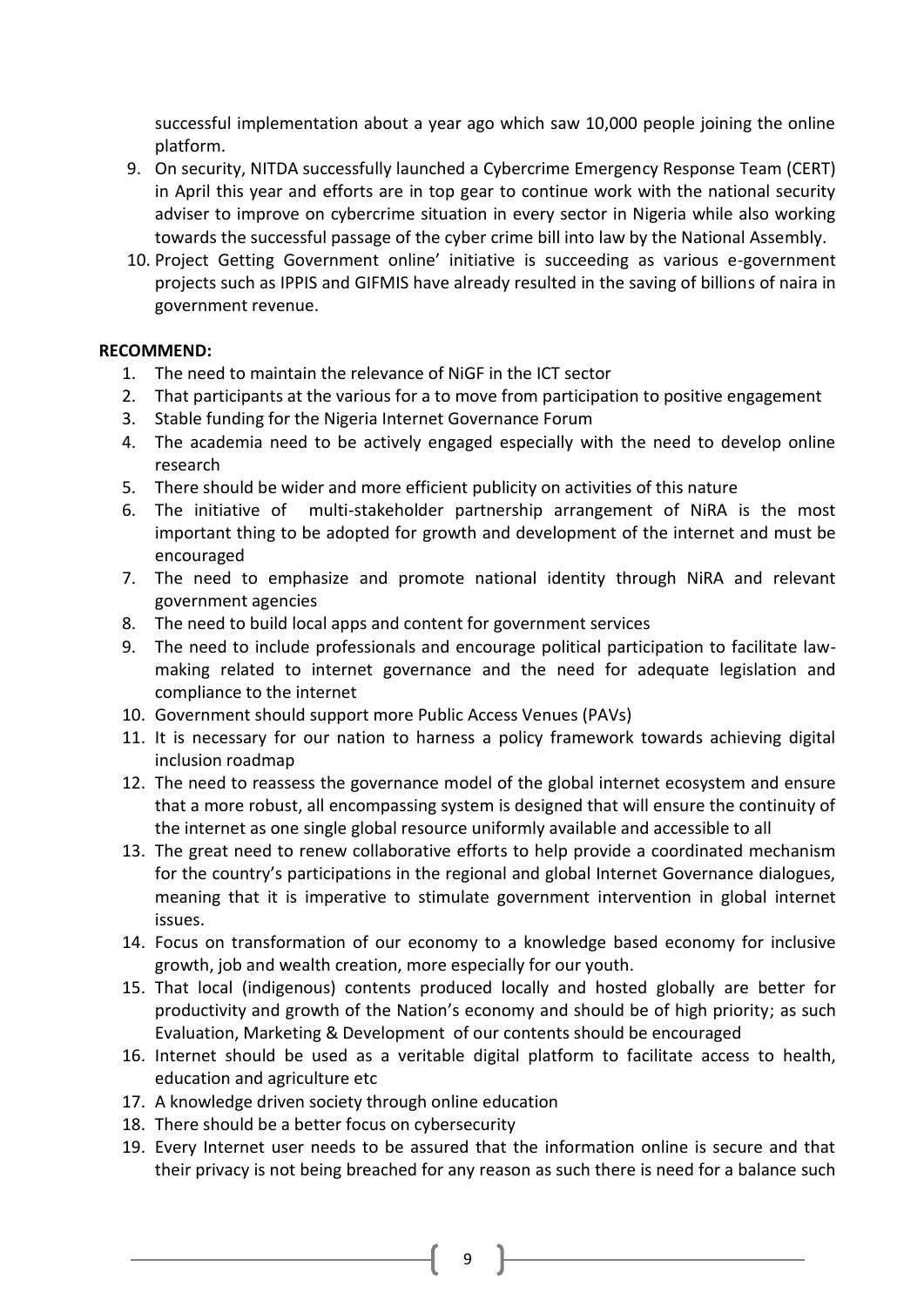that security and safety are not compromised. As such the need for a vibrant Internet community that is anchored on mutual trust and confidence building among stakeholders

- 20. Nigeria should run a system that must be internet centric, powered by a broadband system with enabled remote mobile, sound password, backup and other network and safety features.
- 21. Nigeria should have a security system that possesses spy capabilities to facilitate easy investigation with enabled espionage capacity.
- 22. Security systems must be developed to meet the needs of the environment and not just copied and lifted from elsewhere.
- 23. That lawyers and prosecutors should be trained to service the area of the internet with right governance and legislation.
- 24. There has to be a gate way (aggregation platform) in Nigeria to enable our local infrastructure to be heard
- 25. Awareness should be done in our tertiary institutions to enable the youth upload our local content on the internet
- 26. There should be bandwidth within Nigeria to drive our local content.
- 27. NUC and major stakeholders should be involved on content developments
- 28. There should be a conscious effort to increase the 6As: Affordability, Accessibility, Adoption, Acceptability, Adaptation (localisation) and Advocacy implementation
- 29. Foreign countries should be prevented from having access to sensitive information from Nigeria as such boundaries have to be set in the cyber world
- 30. There is need to improve on basic infrastructure such as power and security that will guarantee steady and uninterrupted internet access.
- 31. There must be more collaboration between ISP's and Telcos. Route servers have to be domiciled in Nigeria
- 32. There is need to have at least one IXP in each region in Nigeria
- 33. Government should reverse things through regulation. All POPs (Point of Presence) should all be connected by fibre and linked together.
- 34. Misuse of the social media to send wrong signals or create panic should be discouraged
- 35. There is the need to transfer IANA rights to multi-stakeholders outside the shores of America to ensure global participation and security of data.
- 36. Community Internet Enabled Enterprise can be funded through projects such as USTF, SABI (NCC) and Community Resource Centres. NITDA fund could also develop such financing intervention
- 37. People should not take ownership of jobs that are not theirs

## **RESOLUTION:**

- 1. Move all government domains to .ng domain name
- 2. Host data related applications on national backbone like galaxy backbone to promote national security
- 3. Our local content must be promoted and awareness created
- 4. There should be content value chain for all the stakeholders in local content development
- 5. Academic curriculum in our higher institutions should encourage local content development on the internet
- 6. There should be infrastructure to enable and drive the citizenry for content development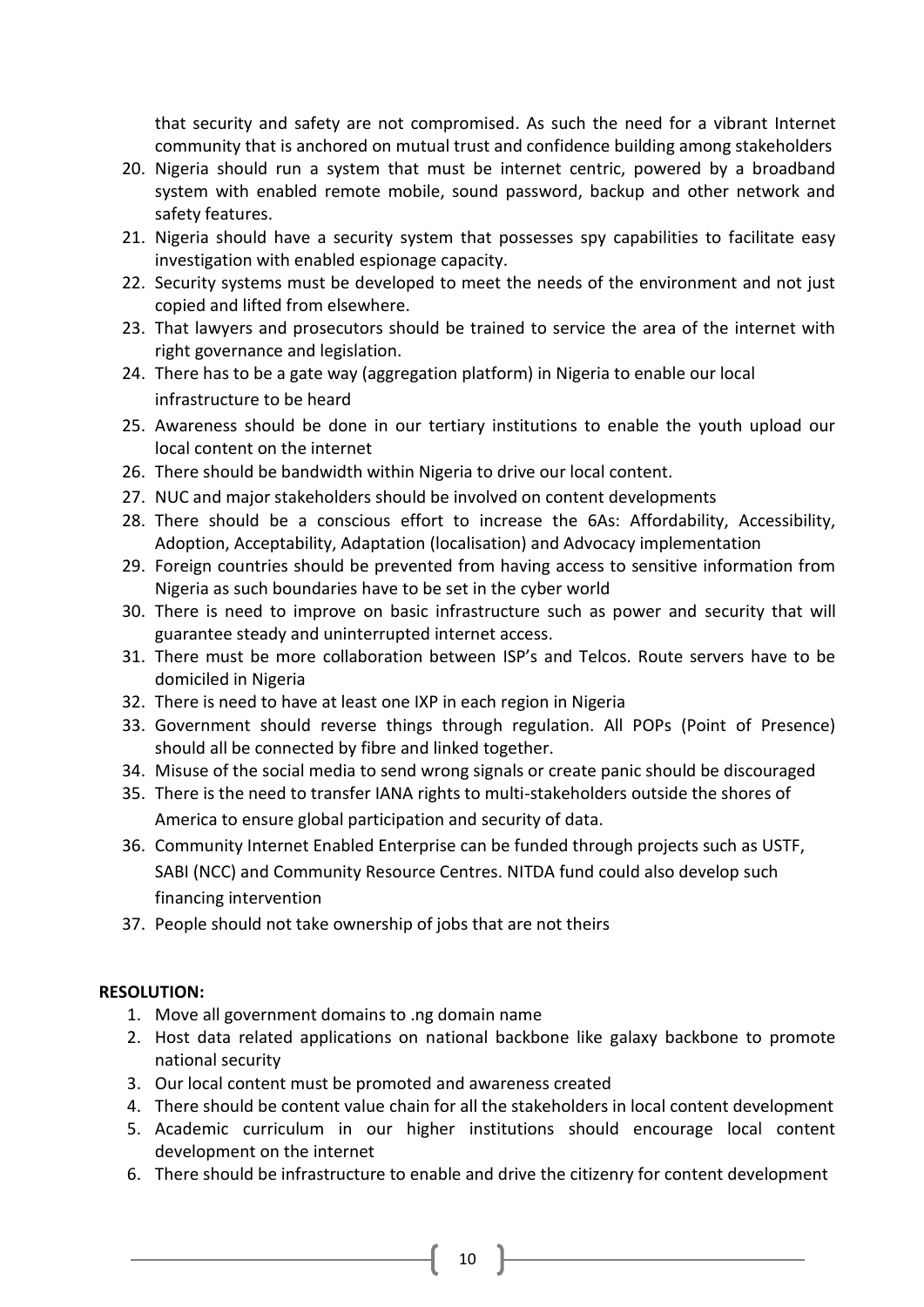- 7. All stakeholders from government to the least citizenry should endeavour to boost and encourage our local content growth
- **Thanks:** Federal Ministry of Communication Technology, NITDA, NCC, NiRA, ISOC, Smile Nigeria, Federal Ministry of Agriculture, Etisalat, Google and all members of the LMAG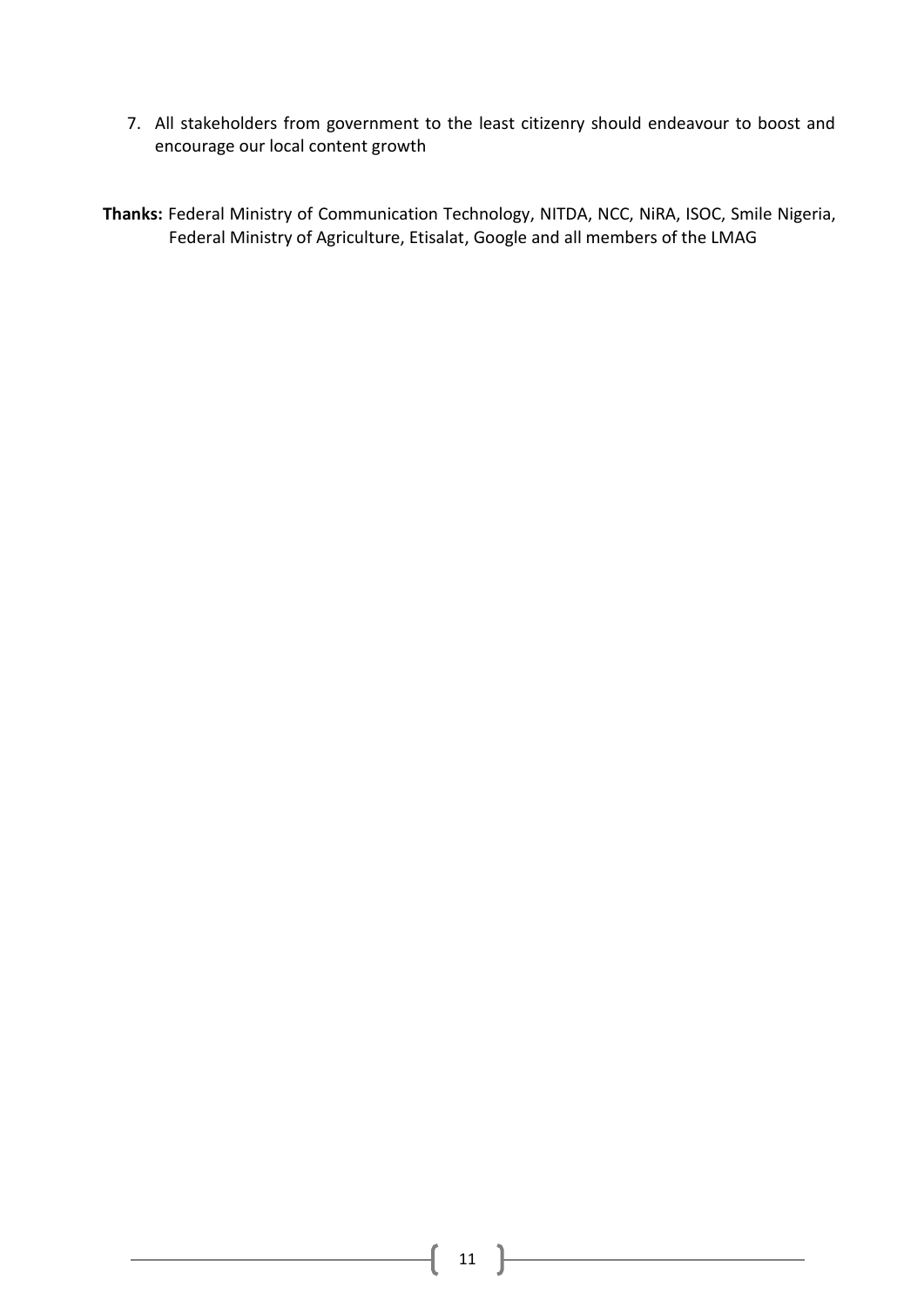# **DAY 1 – YOUTH WORKSHOP**

| Compére:     | Biyi Fashoyin      |             |         |
|--------------|--------------------|-------------|---------|
| Rapportéurs: | Elonna Aguh        | <b>HHC</b>  | Lead    |
|              | Onyebuchi Maduagwu | <b>HHC</b>  | Support |
|              | Ugo Akiri          | <b>NIGF</b> | Support |
|              | Rosemary Atu       | <b>NCC</b>  | Support |
|              |                    |             |         |

### **7:00 – 8:00am Registration & Accreditation**

### **8:00 – 9:00am**

- i. All participants and distinguished guests to be seated
- ii. Prayer/National Anthem

### **9:59 Recognition of Distinguished Guests**

- i. The Chief Host Mrs. Mary Uduma President of NiRA, chairperson NIGF
- ii. Chairman of the occasion & Immediate boss of NITDA Prof. Cleopa Angaye
- iii. Mr. Isaac Olayinka from NITDA
- iv. ATCON President Engr Lanre Ajayi
- v. African Regional Co-ordinator A4Ai Nnenna Nwakanma
- vi. Rep of the country chair of Google Titi Akinsanmi by Kawosiso Anaikon
- vii. SSA to the Hon Minister of Information Tech, Mrs. Omobola Johnson Mr. Ola Ogunleye
- viii. Reps of Media in ICT Mr. Emma Okobi
- ix. Distinguished members of the 4 realm members of the media.

### Opening Prayer by **Biyi Fashoyin** the Compére

**10:07** Rendition of the National Anthem

#### **9:00-10:00 am**

**Welcome and Opening Remarks** - *Mrs. Mary Uduma*, *The Chairperson Nigeria Internet Governance Forum (NIGF) Local Multi-Stakeholders Advisory Group (LMAG) of the NIGF &President of Nigeria Internet Registration Association (NiRA) on the occasion of the 2014 Nigeria Internet Governance Forum at the Youth Workshop Programme on the 9th June 2014.*

Having observed protocol, she welcomed and thanked all the dignitaries, youth and other participants to the 2-day forum, delighted to have all the guests participate and share in the youth workshop programme of NIGF 2014 hosted by NIGF.

The Internet she said has become all pervasive in the lives of young people and the workshop would review and address the risks and opportunities that it affords. For many who travelled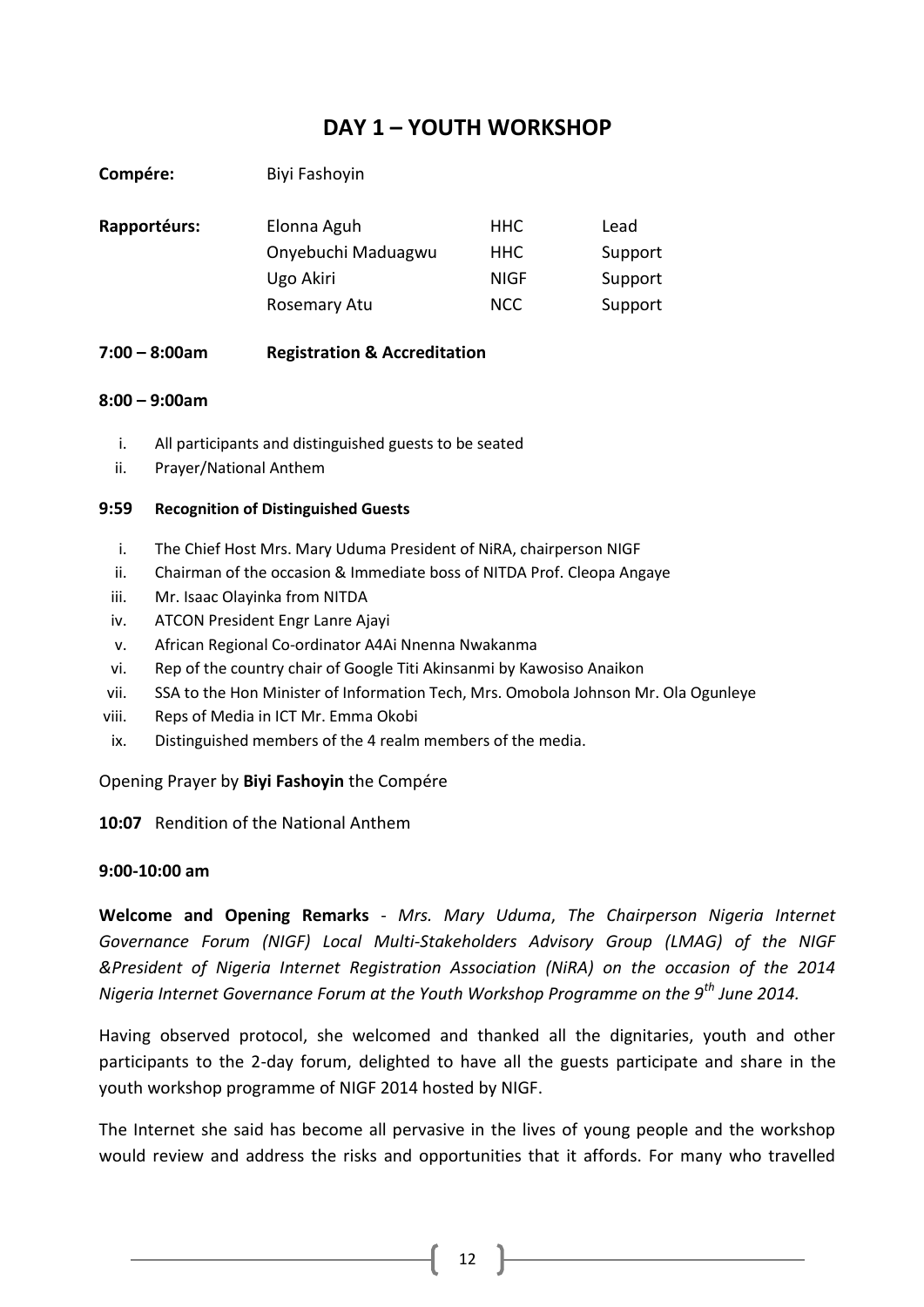long distances to be at the function she pointed that the forum serves to remind all of the importance of our youth and the programme.

She went on to say that whilst the overall objective of the NIGF 2014 focuses on engaging multistakeholder's nature to harness and aggregate productive ideas, best practices and experiences towards facilitating an all-inclusive framework for Internet governance in Nigeria that will actively stimulate economic growth, the theme of the 2014 Youth Forum is "Internet Governance for Job Creation and Social Enterprise Development."

The sub-themes she said would focus on "Addressing Inappropriate Behaviour on the Internet; Internet Access as an Enabler For Job Opportunity; How to Harness Social Capital through Social Media for Job Creation -Using a Case Study of Co-Hub Creations."

According to her, the objectives of the Youth Workshop include to consistently promote job creation opportunities for Nigerian youths through appropriate use of the Internet. In addition, the workshop would promote Internet Security and safety among Nigerian Youths as well as engage Nigerian youths in the Internet Governance discourse among others.

In furtherance to her address, she said that it is estimated there are over 72million young people in Nigeria as such, the youth could be Nigeria's assets in the following decades if properly harnessed. There is need therefore to tap into this great potential by guiding their educational, skills and social development. Government at all levels should have concrete strategic implementations in all key areas of the development of the youth, hence the objective of the Youth Workshop is to guide our youth and provide them with opportunities to harness and develop their inherent potentials.

According to her, inappropriate behaviour on the Internet to ensure our youth are conscious and aware of the consequences of their actions on the Internet and re-orient them on the appropriate use of the Internet for productive and profitable engagement will also be addressed at the workshop.

She stressed that there is need to bring to the attention of the youth the importance of utilizing the Internet as a productive resource, inform them that the Internet Access is an enabler for job opportunities.

The NIGF 2014 Workshop will help the Nigerian youth to know and understand the benefits of Social Capital through social media for job creation. Pointing that having access to the social media is not just for the fun and making friends across the globe but our youth can use the Internet as business enterprise.

In conclusion, she said the forum is honoured to have NiRA Internet Security Consultant, **Professor Cleopas Angaye** in her midst and also representatives of **NITDA**, **NCC**, other distinguished quests, the event **sponsors** and of course the **youth**. Prof. Cleopas Angaye and all moderators and panellists, being experts and specialist in their own rights, will bring their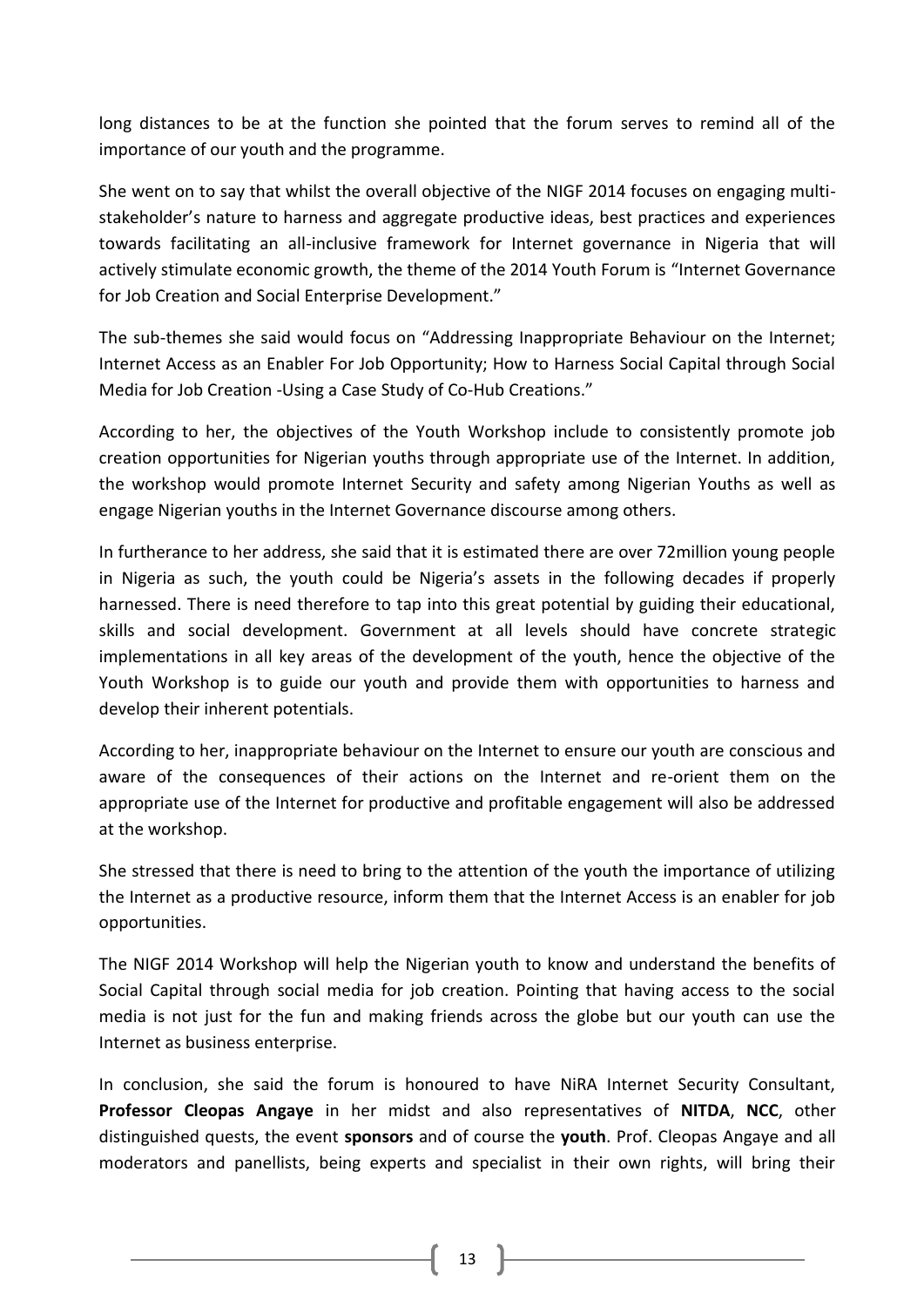passion and knowledge of how to teach and reach out to our youth on the appropriate Internet behaviour and benefits that can be derived.

Finally, she urged all participants to be prepared to be challenged, excited and inspired and on behalf of the Local Multi-Stakeholders Advisory Group (LMAG) of the NIGF, she once more welcomed all the participants.

### **Special Remarks**

*i. Representative of NITDA - Adedeji Olayinka*

He congratulated NiRA for her efforts at organising the workshop and assured that NITDA represents the country in all internet programmes in the world. He was happy the programme was dedicated to the youth and hopes they tap into the opportunities therein.

He said NITDA is ready and willing to sponsor youth in software applications for presentations and programmes outside the country and promised that NITDA will continue to support NiRA

He advised the youth to use the opportunity the forum presented to connect and network with other stakeholders present. While assuring all that the Director General of NITDA will be present on the second day, he wished all a happy workshop.

### *ii. Representative of NCC - Nnenna Nwakanma*

She started by thanking all online participants at the forum, appreciated Mrs. Uduma for her unrelenting efforts and appreciated the opportunity given her to speak at the forum.

She corrected an impression, 'Nigerian Youth'. She said that there is nothing like the Nigerian youth bearing in mind that with internet connectivity, the world has become a global village as such whatever affects them locally is also applicable else were in the globe. And advised them to be your own self and make the best of the opportunity, pointing that when you are good the world will gladly associate with you.

She regrets that each time she comes into Nigeria, she has to buy bundles to enable her go online; internet connection in Nigeria she said is too expensive to do nonsense with especially activities that do not add value to one's life.

Government world over really do not do much for the youth, as such they need to do much for themselves. She also said that there is every need to use the internet to create a positive image of our country stressing that when you build expertise people will come and bow.

## *iii. Representing ATCON - Engr Lanre Ajayi*

He started by congratulating the organisers and requested that the Forum focused on internet governance issues and the most relevant to him was the IANA transition, stating that the control on internet governance was with the USA who recently decided to hand over the control to the rest of the world. At this point he stressed the importance for Nigeria to be relevant in the global scheme by taking a position early. Stressing that the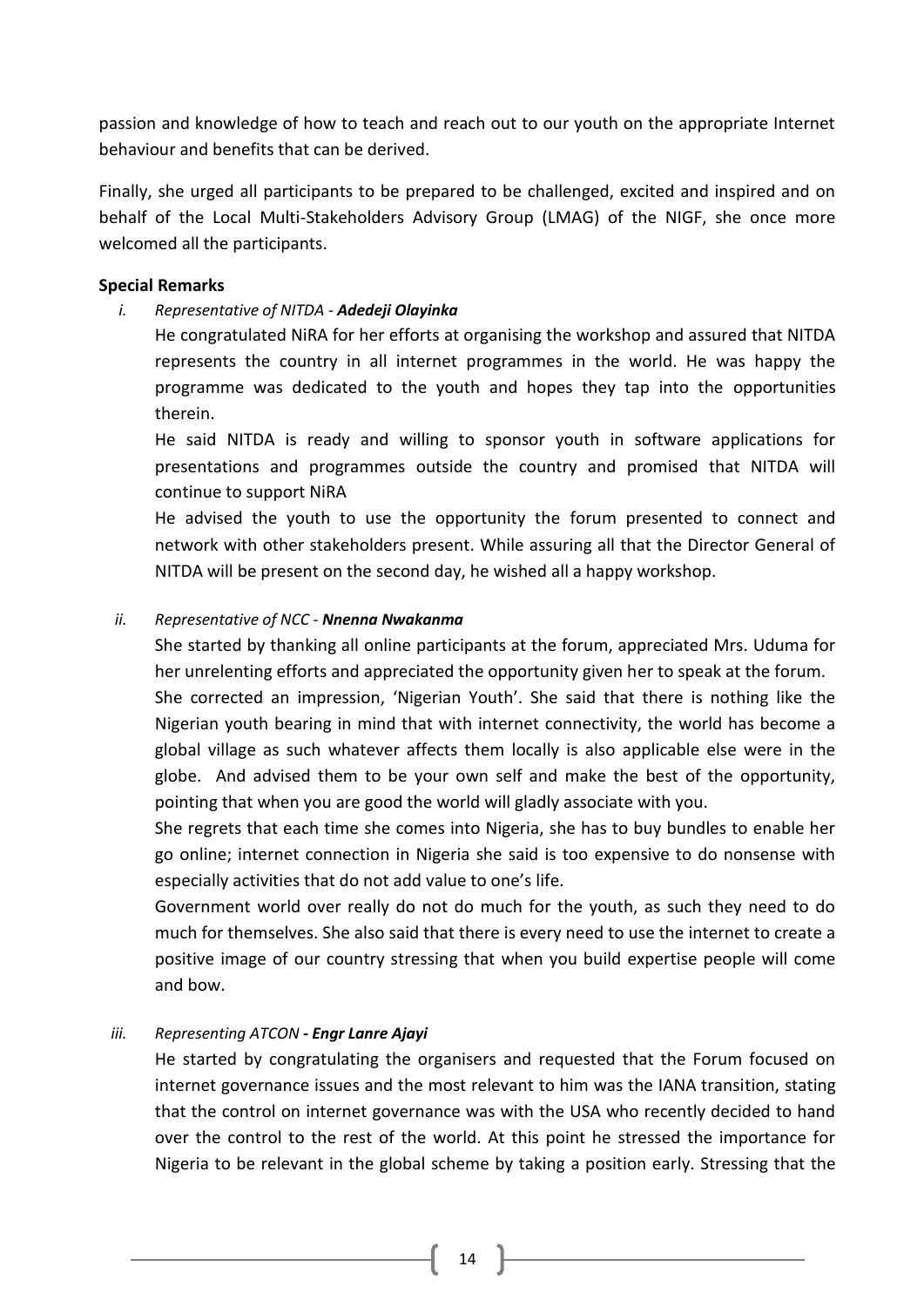world should not be allowed to be taking decisions for Nigeria we should be part of the decision making.

He also informed that many new gTLDs are coming up and that the most recent development is the release of the final report of the next generation directory service and he is privileged to be a member of the group.

In conclusion, he said there is need to engage in these contemporary internet issues and finally thanked NIGF for the opportunity to speak.

### *iv. SSA To the Minister of Communication Technology - Mr. Ola*

He apologised for his lateness, recognised the distinguished guests especially Prof. Cleopas Angaye and apologised for the Minister's inability to participate at this year's forum. He informed the gathering that the Hon Minister for Communications Technology, Mrs. Omobola Johnson, just graduated with a doctorate degree in business administration which explained her absence.

To the youth he said 'You have not come here to waste your time; it is to get information that will help empower you' and advised them to desist from ungodly acts on the internet. As a programmer, he advised them to visit the IDEA centre at Yaba, pointing that someone recently wrote an application on education for bankers and he has been offered a whooping sum of over N50 million for the App. To NIGF he said NIGF is about internet governance stressing that there has to be proper internet governance structure.

### *v. Representing NCC - Alhaji M. M. Bentube*

On behalf of NCC he sent in their goodwill and best wishes for the gathering and continued by saying that the recent rebasing of the Nigeria GDP shows that the ICT has contributed positively to the growth of the nation.

He shared that the next generation of internet access; 'Fibre Open Access' have recorded subscription from all industries and it promises to bring internet access to door step of every Nigerian.

In conclusion, he said that access to internet and use is the future for the youth

# **Workshop Chairperson Keynote Address – 'The Untapped Benefits of the Internet by the Nigerian Youths' –** *Prof Cleopas Angaye Consultant on COP and Cyber Security*

After observing protocol, he welcomed everyone to the event. He specially thanked the organizers of the programme saying that the program could not have come at a better time than now when matters of youth interest have become of global concern.

He sees the forum as an opportunity to dialogue and discuss among various stakeholders the responsive use of open and abundant opportunities that are available on the internet and also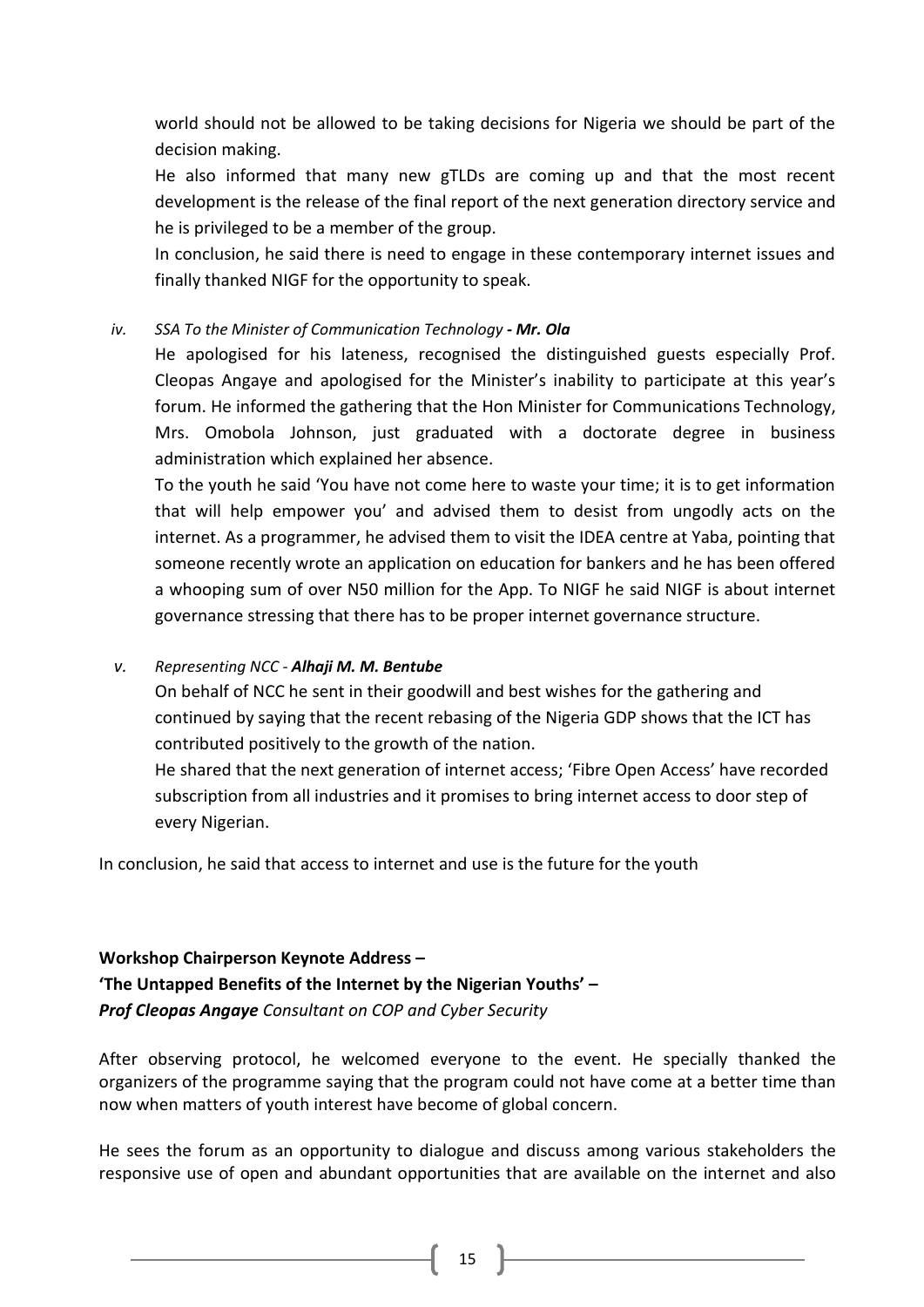chart new avenues for our teeming youth who would require a proper guidance on the proper use of the internet due to its pervasive nature.

The internet he went on to say is the global information technology network which has developed more quickly than any other technology. It is arguably one of the most significant technological developments of the late  $20<sup>th</sup>$  century. It is also a global network connecting millions of computers were more than 100 countries are linked into exchanges of data, news and opinions. It provides people with opportunity and additional skills that would allow them to secure employment; it is a good platform for e-Government and e-commerce which are now the modern and acceptable ways of life across the globe. Farmers are provided with information on best practices and modern methods of production as well as direct marketing and prices of commodities thereby eradicating the activities of middle men. The use of the internet has contributed a great deal to the standard of living and economic development of countries that have made adequate investment in human capital and infrastructure which are necessary prerequisite to effective use of the internet.

### **Impact on Internet Application**

### Social Impacts

According to him, for individuals, mobile devices are not just for communication. They offer rich digital experiences on the go. Photos, music, games, location-based services, maps, the internet and the millions of features offered by apps can all fit in ones pocket.

There are mixed effects of mobile phones on work-life balance. The shift to data-enabled devices makes it even easier for employees to work from home without being tied to the office desk. Of course, some consider that increased mobility facilitates more work at home and can make people feel 'always on' and affect the quality of leisure time.

On a national level, mobile devices are changing the nature of the media: with the ease of capturing and distributing user-generated content allowing every individual to become a broadcaster.

### Networking/Communication

Mobile technology he said allows companies to have an unprecedented level of connectivity between employees, vendors, and/or customers. Workers can download applications on their mobile devices that allow them to connect with others through social media such as LinkedIn, Facebook and Twitter; or firms can use native or web-based applications to enable direct communication with these audiences in a variety of ways.

Real-time communication with the office can be important in delivering business benefits, such as efficient use of staff time, improved customer service, and a greater range of products and service delivery.

### Development

While looking at the impact on development, Prof Angaye opined that because of the interactive nature of mobile technology, sharing information through this medium allows businesses to get immediate feedback on products and services from customers. This speed and accessibility have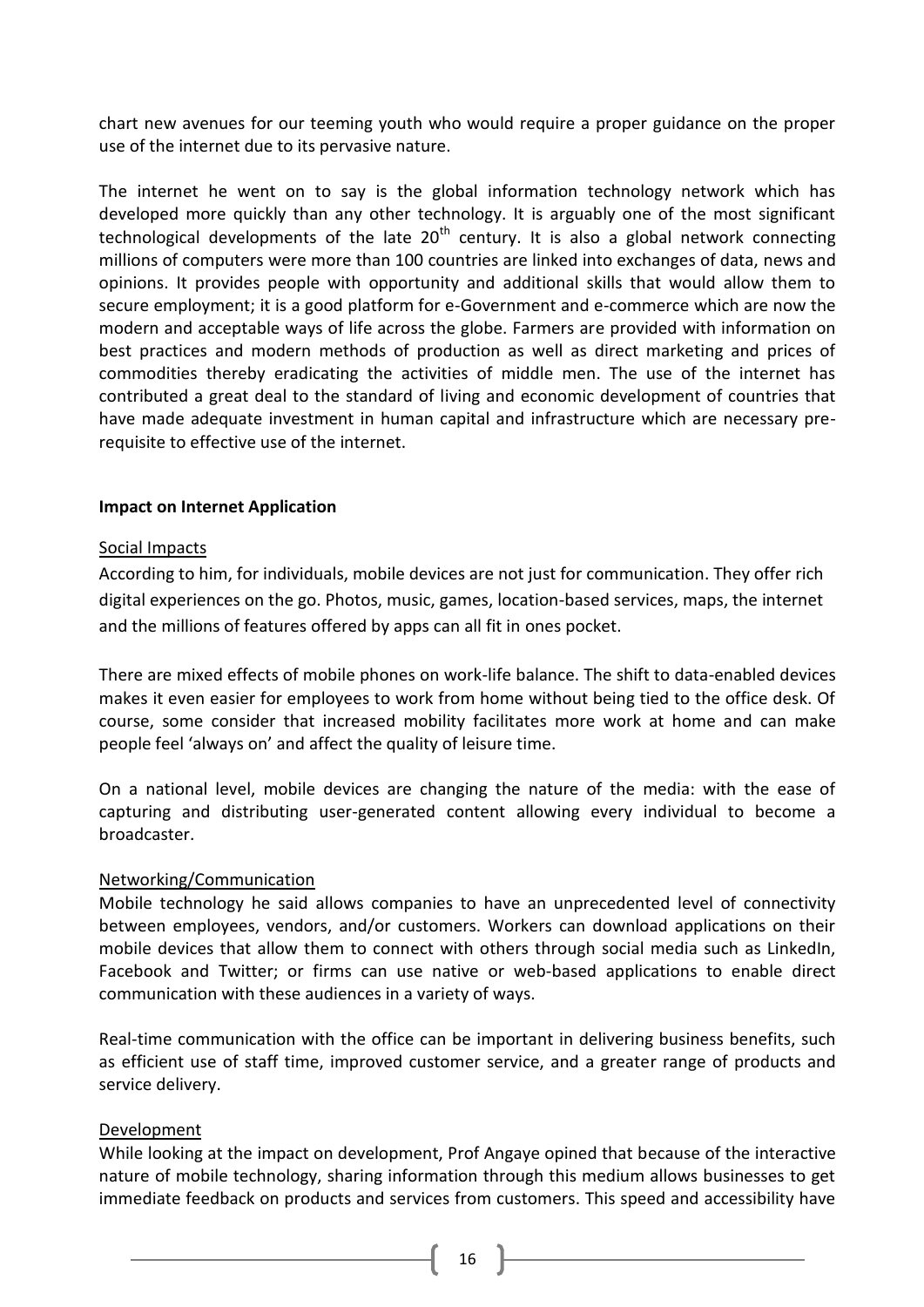led to faster research and development for companies, an important part of staying ahead of the competition.

### Internet Usage in Nigeria

Bearing in mind the inherent advantages in internet penetration, countries across the globe are putting in place necessary machineries to enhance the development and penetration of this new tool of sustainable socio economic development. And in Nigeria, he viewed the impact of the internet on our social economic development to include employment generation, improved productivity, new business activity, revenue generation, education, governance and healthcare amongst others.

Quoting the findings from a research conducted by Internet World Stats in June 30, 2012, Nigeria he said is ranked the highest internet accessing country in Africa (48.4 million users) followed by Egypt (29.8 million users), then Morocco (16.5 million users). The least is Tunisia which rates about 4.2million users.

## On usage of some IT devices

a) Mobile Phones

From a world population of about 6.8billion people, Nigeria is rated  $7<sup>th</sup>$  with 167,371,945 users

b) Facebook Africa

Social networking site Facebook has also maintained a steady growth globally but Africa has experienced the highest growth as users experience shifts to mobile. Egypt tops the list with almost 13million users while Nigeria comes as the  $3<sup>rd</sup>$  with about 5.3 million users.

He acknowledged the efforts of **Federal Government Initiatives** and listed them as follows:

- i. Creation of the Ministry of Communication Technology
- ii. Initiative for Broadband Penetration especially in rural areas to make Internet services cheaper and more readily available
- iii. Establishment of Rural Information Technology Centers (RITCs)
- iv. Establishment of Information technology Infrastructure for institutions
- v. Establishment of IT Parks
- vi. Establishment of Software development/Engineering Centers
- vii. Provision of Post Graduate Scholarship for the Information Technology sector

## **Benefits of the Internet**

Nigeria is rated the highest Internet accessing country in Africa. It is also noted that Nigeria has the seventh number of mobile phones and the third highest user of Facebook. There are several developmental opportunities for the youths in Nigeria. Some of these benefits include:

- i. Games
- ii. Entertainment
- iii. Social Networking
- iv. Travel
- v. Productivity/Education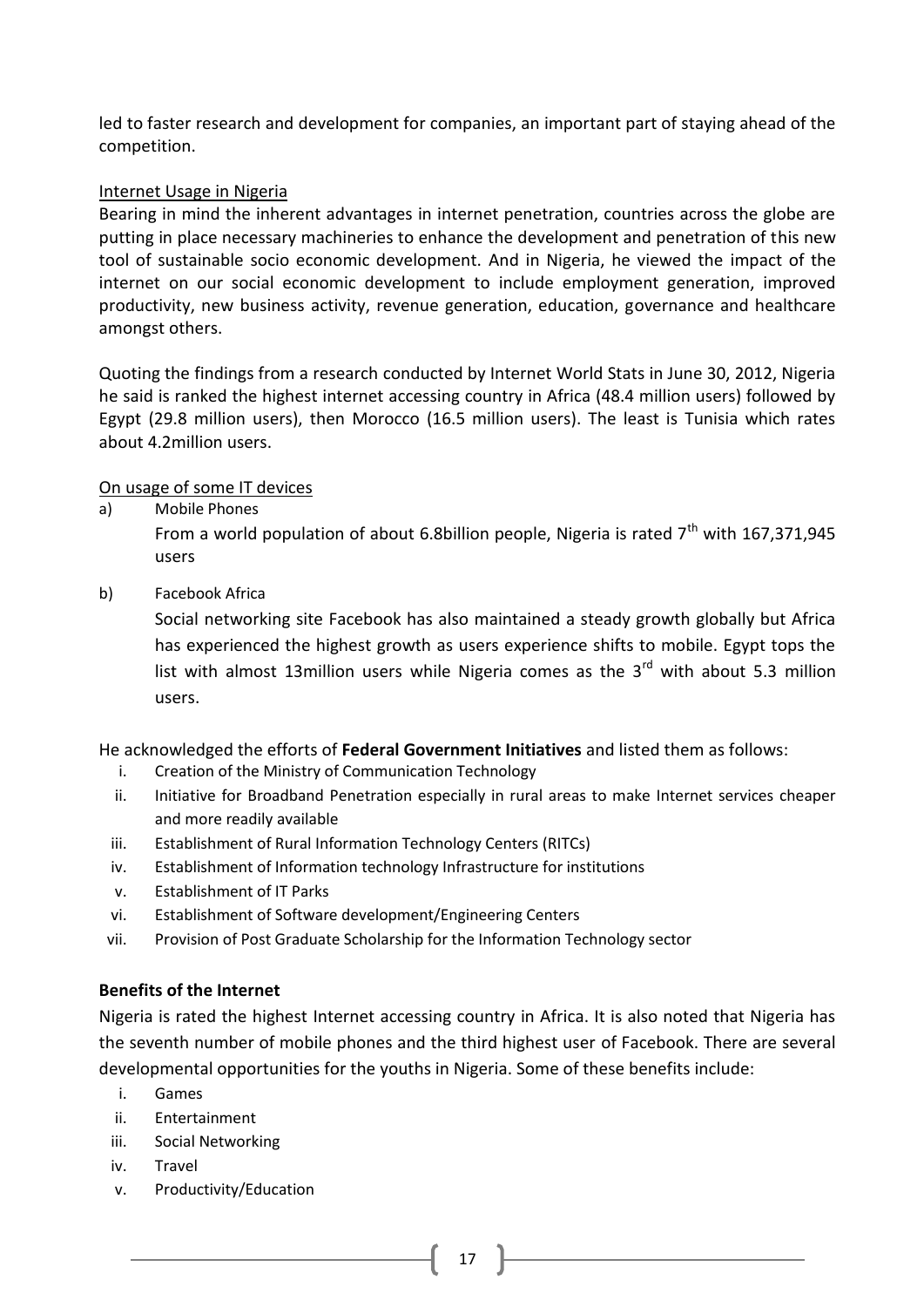- vi. Utilities
- vii. Weather
- viii. Mobile technology hardware/software; management solutions
- ix. GPS tracking solutions
- x. Device manufacturer
- xi. Mobile reseller
- xii. App Developers
- xiii. Equipment vendors
- xiv. Content providers
- xv. Mobile Network carriers
- xvi. Mobil WEB
- xvii. M-Commerce and Mobile payments
- xviii. M2M technologies
- xix. Mobil retailers
- xx. Mobile technology Hardware/software management

### **Internet Fraud**

Alongside all the new conveniences there are many new opportunities for cyber crime. Some of the risks that come with mobile commerce and payments are phone-based fraudulent communications such as text message scams, security/accessibility issues, with human nature playing a major role within these various scenes.

Studies by Symantec Corp. and McAfee Inc. reveal that McAfee estimates that the global cost of cybercrime is \$1 trillion.

On **Cybercrime Goals,** he said that the cyber-criminal may have different objectives such as:

- i. Hardware theft
- ii. Information theft
- iii. Denial of service/sabotage

### **Internet Abuse in Nigeria**

Everybody is a potential victim of the ill-use of the internet, but young people are particularly vulnerable. It must therefore be noted that as the number of internet users in the country continue to grow so also the threat to both adult and children. These threats range from malicious users i.e. spam, cyber bullying, cyber stalking, pornography, etc. it also involves websites and software malware, computer viruses and other types of obscene and offensive content.

Having enumerated some of the risks in internet usage and the possible goals of the cybercriminal, he thereafter gave **Tips for Cybercrime Protection.** The following he said are a few good practices to avoid the insidious threat:

- i. Request confirmation for personal or financial information with high urgency
- ii. Request quick action when users are threatened with frightening information
- iii. Take care with email and other online communication from unknown senders
- iv. Verify online accounts regularly to ensure that no unauthorized transactions have been made
- v. Never divulge personal information via phone or insecure websites
- vi. Don't click on links, download files, or open email attachments from unknown senders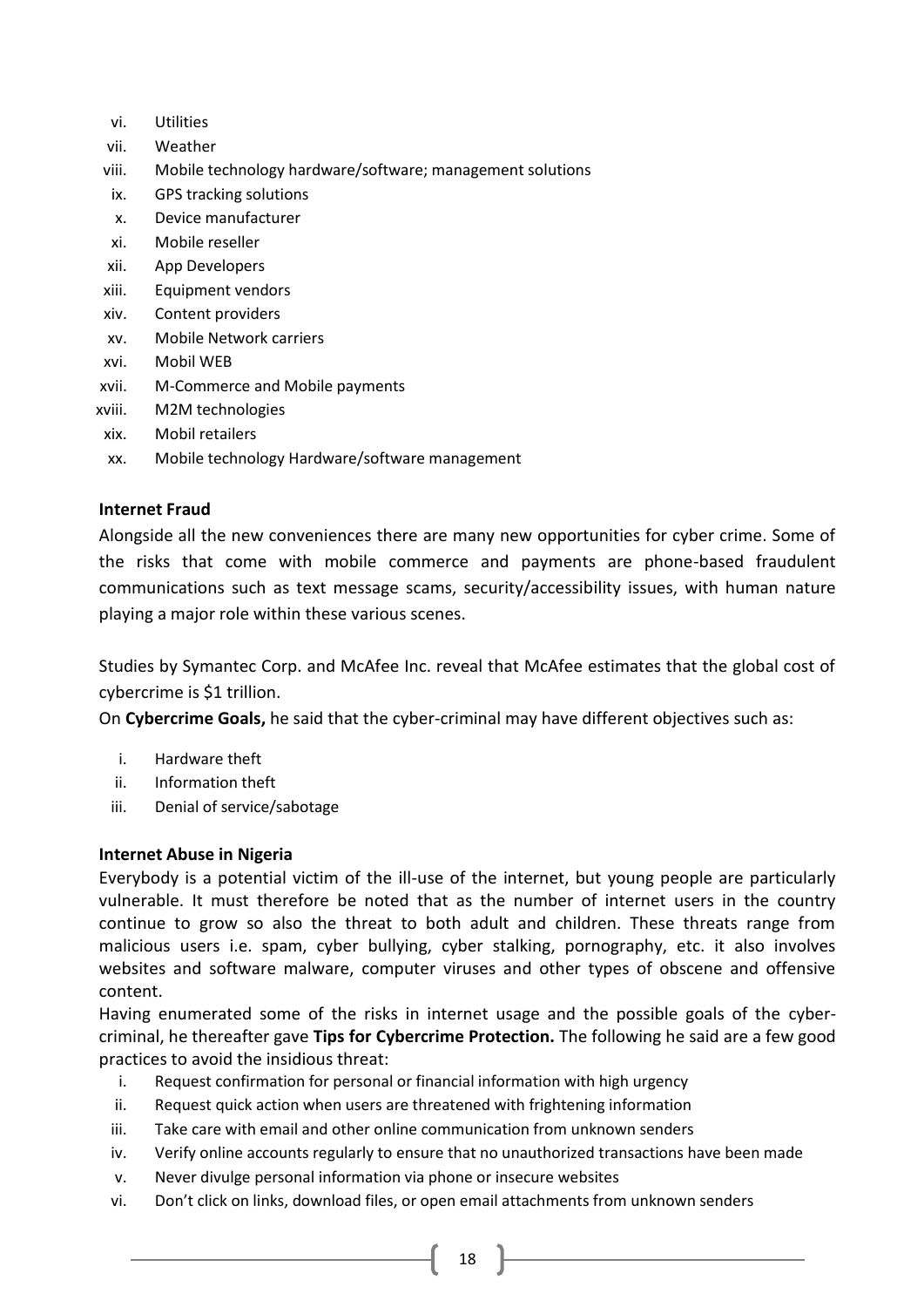- vii. Beware of pop-ups. Never enter personal information in a pop-up screen, or click on it
- viii. Use a strong password ( a combination of upper and lowercase letters, symbols and numbers)
- ix. Don't believe everything you read make sure you know it's coming from a reliable source
- x. Don't give out any private information over the internet or through mobile phones about you, your family, friends or other people that you know.

**In Conclusion,** he said that having reviewed various internet benefits existing in the Nigerian economy, it will be agreed that the internet has the good, the bad and the ugly sides. It is good when it becomes an avenue for research and to facilitate critical thinking, arguments on multiple sides of an issue. It has its bad side such as getting destructive ideas, posting personal information, communicating with unknown individuals while the ugly side of internet includes pornography, identity theft, cyber bullying, predators, gossiping, lying, deceit and terrorism.

Some areas that need urgent attention to provide better internet penetration include:

- i. Adequate and interoperable national or regional legal frameworks
- ii. Secure software and ICT- based applications
- iii. Appropriate national and global organizational structures to deal with cyber incidents
- iv. More information security professionals and skills within government; lack of basic awareness among users
- v. More international cooperation between industry experts, law enforcement, regulators, academia & international organizations, etc. to address a global challenge

Finally, he assured the audience that the Federal Government will be delighted to support positive ICT initiatives as all stakeholders join hands together in promoting programmes targeted towards protecting children from the negative impact of the internet and encouraging their constructive engagement for productive ventures.

He concluded by thanking all the participants, wished them fruitful deliberations and prayed for the country.

### **WORKSHOP SESSION ONE:**

10:00-11:15 am (75 mins)

### **ADDRESSING INAPPROPRIATE BEHAVIOUR ON THE INTERNET**

**Intro:** The essence of this session was to address the consequences the youth will face by engaging in inappropriate behaviour online such as fraud, pornography, cyber bullying, racially or sexually oriented comments, pedophilia and the likes and in practical ways re-orientate them on the appropriate use of the internet for productive and profitable engagement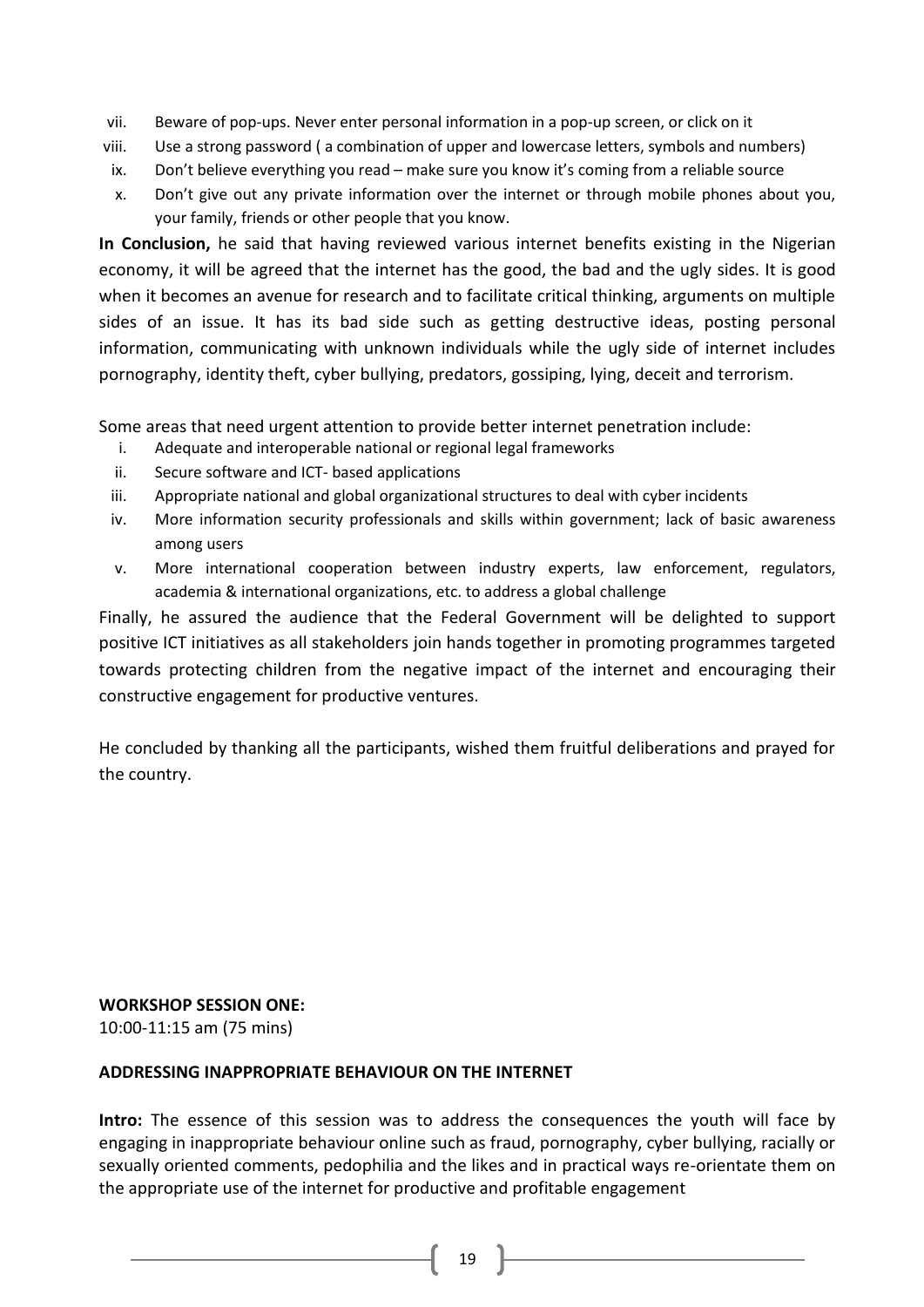### **Moderator**: **Gbenga Sesan --** CEO Paradigm Initiative Nigeria (PIN)

### **Panelists:**

- i. **Femi Osho** Federal University of Tech. Minna
- ii. **Nnenna Nwakanma**  A4AI Africa Regional Coordinator
- iii. **Google Rep**.
- iv. **Mr Ola Ogunleye**  SA to the Hon Minster Communication Technology

**Moderator**: **Gbenga Sesan –** CEO Paradigm Initiative Nigeria (PIN)

After introducing and acknowledging the panelists, the Moderator enjoined all of them to keep their presentations within  $5 - 10$  mins with a focus on appropriate, productive use of the internet.

### **KEY ISSUES**

**FEMI OSHO** stressed on how possible it is to make a positive impact with the internet at a very young age. For him, spending too much time on the social networks, using of hacking tools without permission and fraud etc all translate into inappropriate use of the internet.

He then projected some youth who have excelled through positive use of the internet:



#### **Did You Know?**

**Mark Zuckerberg** -Launched Facebook at age 20



**Gossy Ukanwoke** -Founded the Students Circle Network -Launched the online version of the Beni American University when he was 23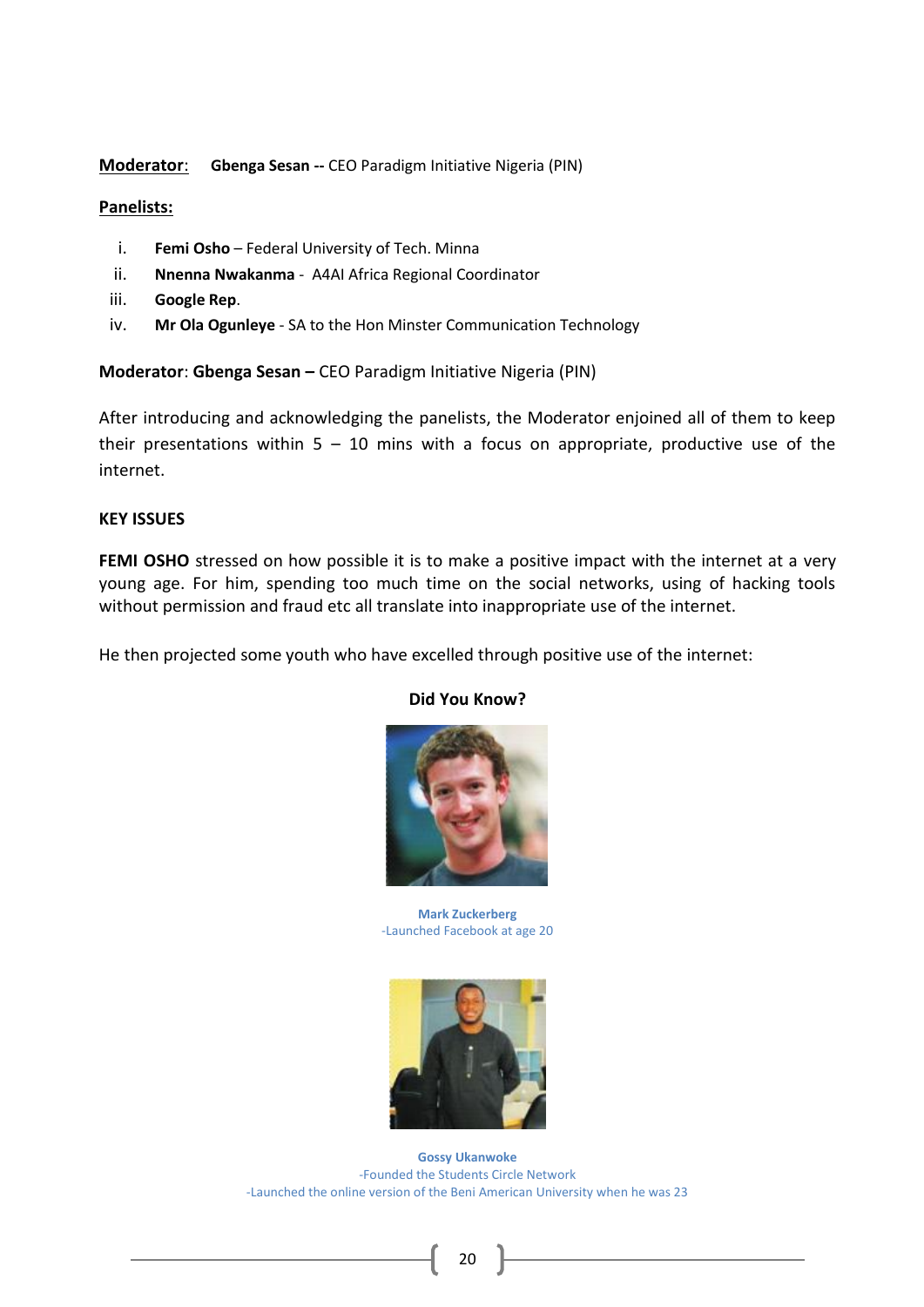

**Tunde Kehinde -**Co-founded Jumia Nigeria -He is around 30 years old



**Seun Osewa -**Founded Nairaland in 2005 -He was around 23 then



**Opeyemi Awoyemi, Olalekan Olude, & Ayodeji Adewunmi** -Founded Jobberman -They were around 21, 25, 25 years respectively



**Did You Know? -**Founded? -Aged?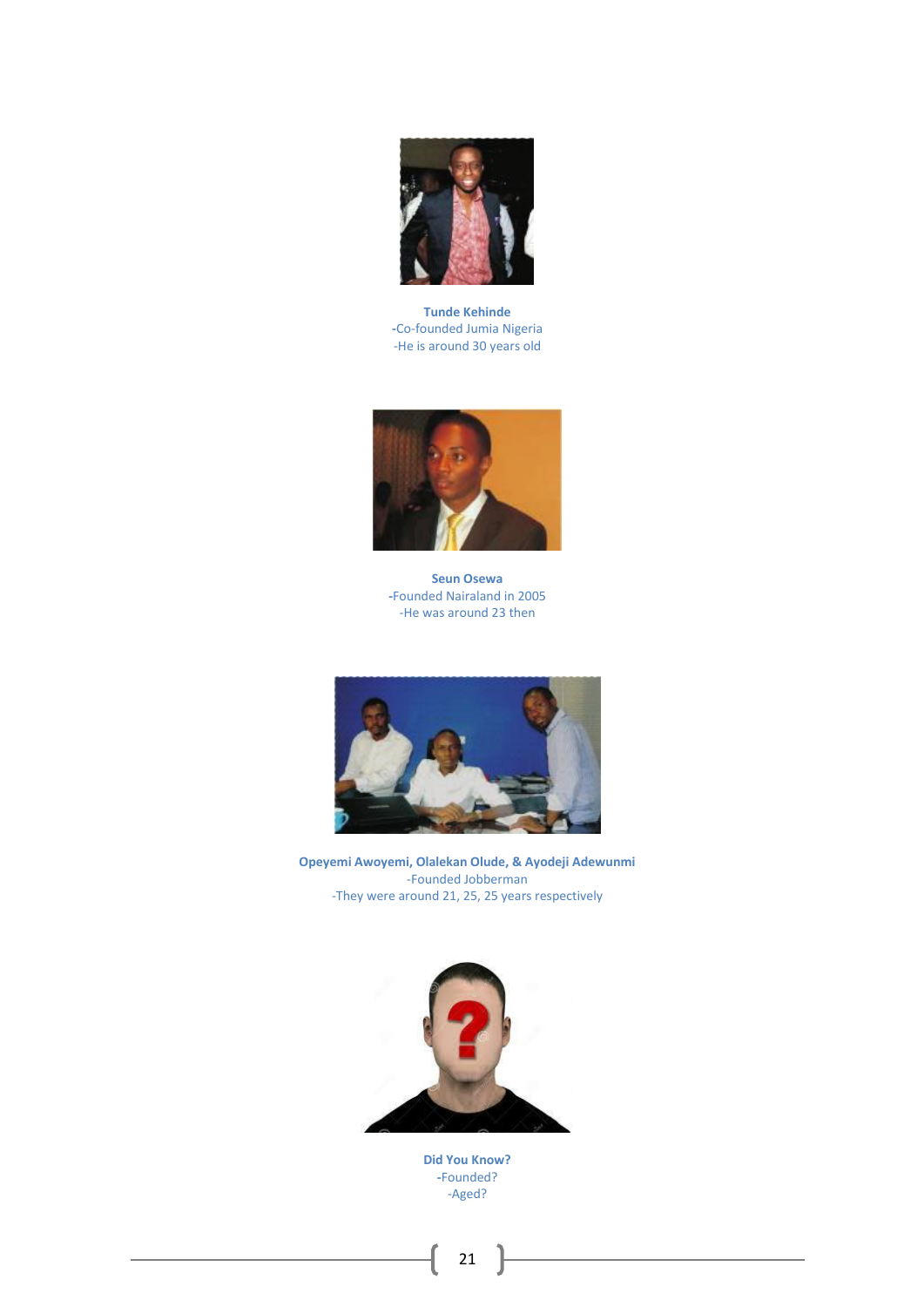#### **SOME STATISTICS**

Number of Social Networks



**•Average number of social networks is 3.12 •Approximately two out of five maintain a minimum of 4 social networks**



Do You Think You Spend More Time than You Should on<br>Social Networks?

**•Approximately 2 out of 5 confessed they spend more time than they should on social networks**





**•Approximately 2 out of 10 confessed to have spread malware through the social networks**

22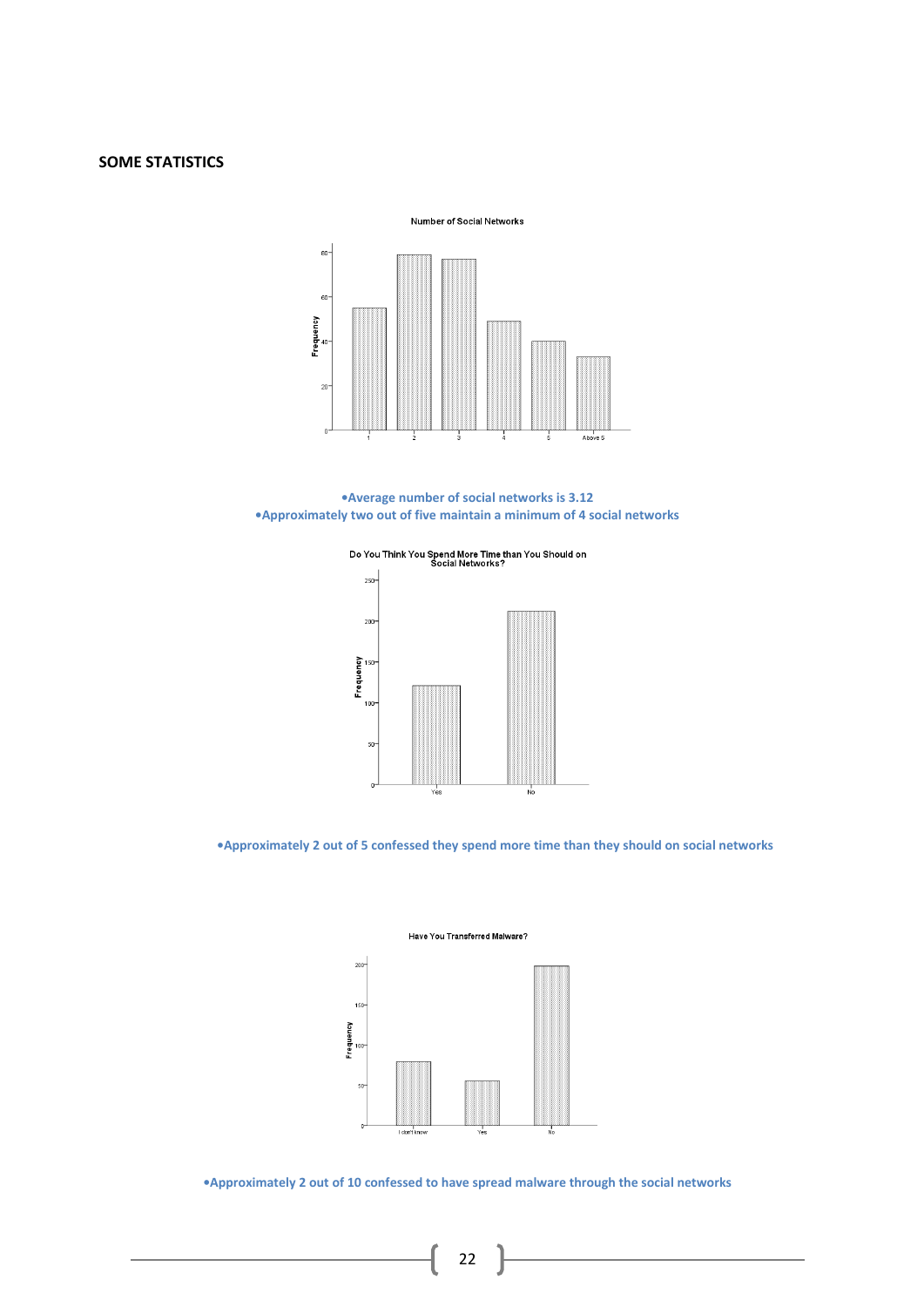#### **Consequences of these Inappropriate Behaviours**

Internet abuse has been found to be significantly related with:

- Sexual compulsivity
- Lowered productivity
- Negative effect on school performance
- Social estrangement
- Feeling restless when not being online
- Going online to block disturbed thoughts
- Neglect of chores
- Getting annoyed when bothered online
- Failed attempts to reduce time spent, etc.

### **What the Internet Offers**

- Start you online e-commerce shopping store using Yahoo! Small Business [\(https://smallbusiness.yahoo.com/\)](https://smallbusiness.yahoo.com/)
- e-Lancing: online freelancing [\(https://www.elance.com/\)](https://www.elance.com/)
- Programming services; there is always a steady demand for this
- Web copywriting: If you have a passion for playing with words affiliate marketers and info product marketers will be your major clients.
- Web design: you don't need to know how to design a web or blog site; all you need to do is to master the automated web design software made available online and you are in business.
- Web promotion: If you can effectively promote a website without spending much on advertising; you have a good business on hand.
- Proofreading: If you have an eye for spotting grammatical errors.

In conclusion he said that among the 40 wealthiest in the world, around 15 of them had their source in IT and then asked a very pertinent question "*So where do you belong?"*

Among those who cherish the nation? Or among those tearing it apart? Or are you among those breaking it into pieces?

**NNENNA NWAKANMA** had a contrary view to FEMI on spending too much time on the internet. She emphasised the need to spend more time on the internet as it is the channel for attaining economic empowerment for our youth while hoping that in the nearest future Nigerians would have a robust broadband internet connection that is affordable. She held the view that the focus is more on CYBER CRIME instead of CYBER SECURITY. Cyber security would address the issue of inappropriate use of the internet as it deals and checks what internet users are doing, how they are doing it, for what purpose, and the ability of internet users to protect themselves.

In conclusion she said that the ABC of cybersecurity is to save oneself first.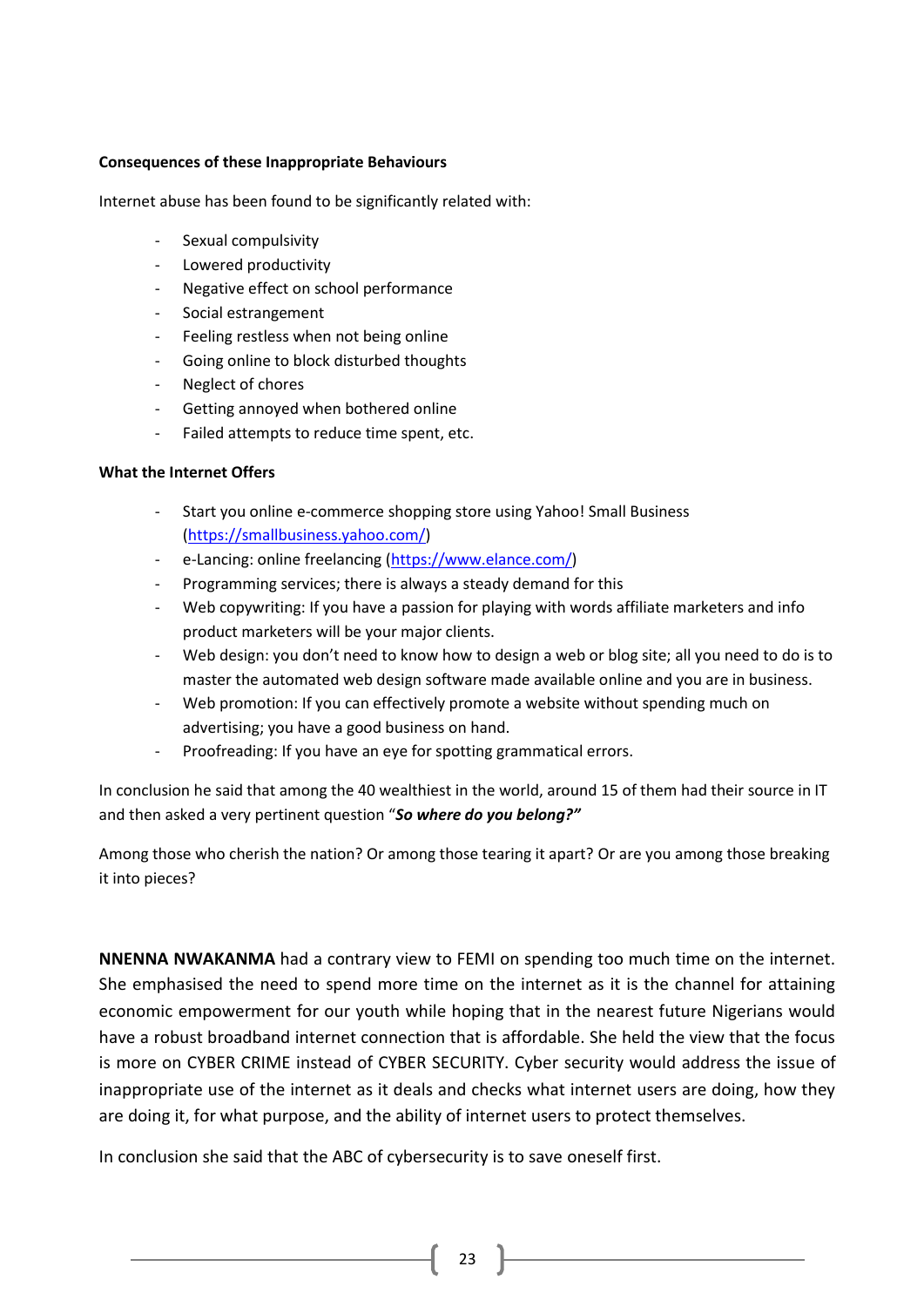**GOOGLE REP - CARL** laid more emphasis on the need for young Nigerians to be adequately and correctly educated on the use of the internet, with reference to the fact that the mention of the word INTERNET to most Nigerians simply means internet fraud popularly known as "yahoo yahoo" hence, there is the need to control the use of the internet rather than total stoppage of usage as perceived by most Nigerian adults. Moreover there is need for proper advocacy to address this mindset.

In conclusion he what kind of education will be in place with the intended rollout of massive broadband throughout the nation

**OLA OGUNLEYE** stressed that using the internet appropriately would eventually make everyone accountable as it is very possibly for all illegal activities on the internet to be monitored and traceable simply by using modern IP devices. It is therefore necessary for the youth to have an effective mentality that will spur them into having good purposes in life as such there is the need for them to be refocused and indulge in productive activities on the internet. He pointed out that the Federal Government of Nigeria is currently working towards making internet cheap and affordable.

In conclusion he asked if now the internet is expensive and users are using it for non productive activities, what will then happen when internet is very cheap and readily accessible to all?

### **RECOMMENDATIONS**

The recommendations made by the panellists in this session include:

- ICT should get to all schools in Nigeria
- Self education on proper internet usage is pertinent
- Young Nigerians need to be educated on the proper use of the internet from the grass-root level
- Internet should be made cheap, affordable and accessible to all
- Need for Cyber security laws in Nigeria
- Orientation to be put in place to educate young adults on the opportunities they stand to gain on the proper use of the internet
- Need for internet use to know how to protect themselves from cybercrimes

### **QUESTION AND ANSWER SESSION**

- **Q**: (Wasiu Alao, Kwara Poly) How acceptable is online schooling as against onsite schooling?
- **A:** Both are acceptable; it doesn't matter where you acquired the knowledge what matters is your productivity level**.** It is possible to train oneself online and put it into practice and be good at it.
- **Q:** (Azuka Uzo Silverbird) There is a decline in moral standard which has affected every sector. Is inappropriate use of the internet brought about by the decline in the moral standard in the country?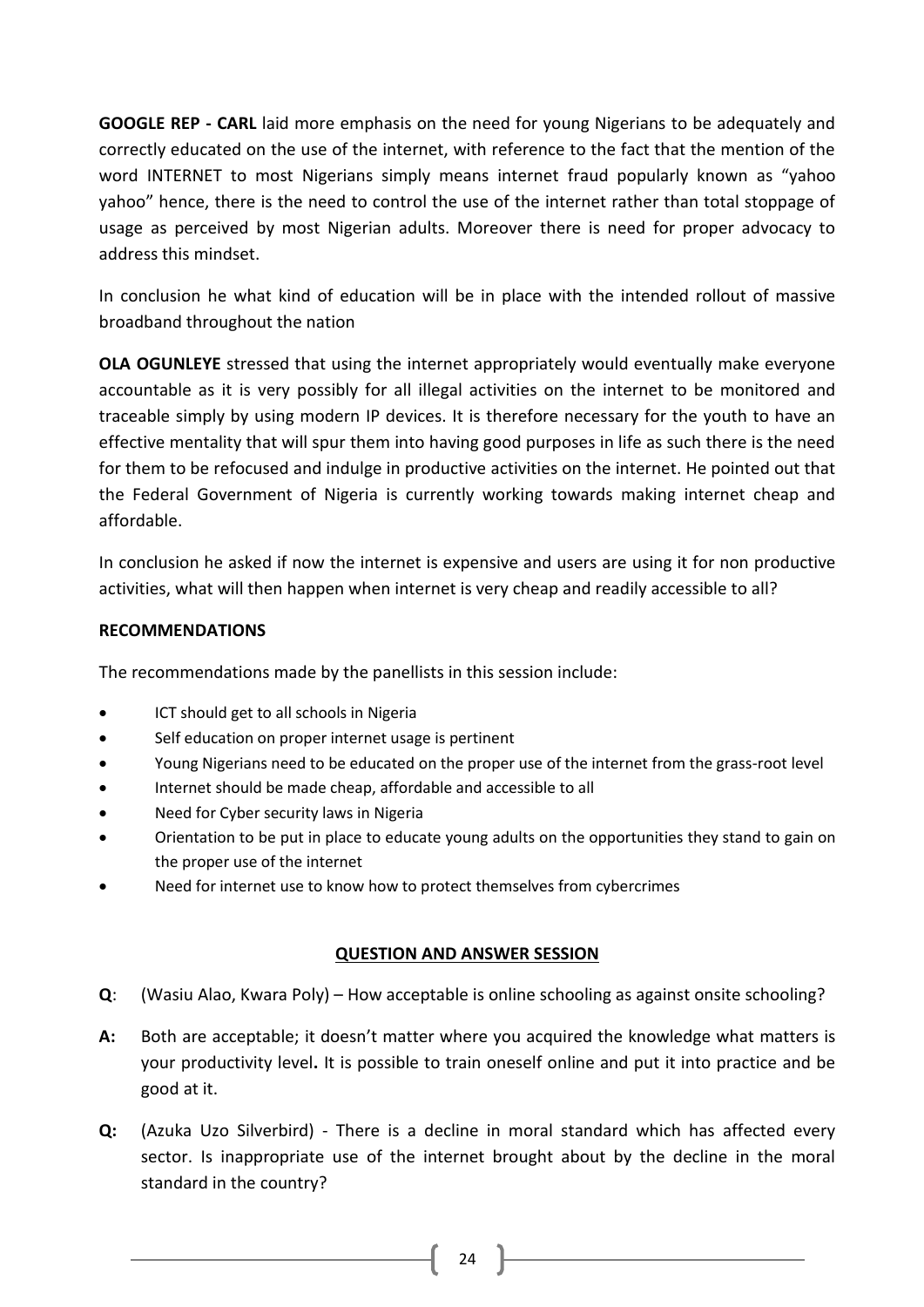- **A:** Values demands that NCC should embark on serious advocacy on online morality
- **Q:** (Christian Okorie) Does the Nigerian police/army have a digital unit specialized in ICT and Cybercrimes?
- **A:** This is under the control of the National Security Adviser.
- **Q** What is the acceptable definition of being online?
- **Q:** How can we know if mails are genuine?
- **A:** Always check out for https at the address bar not http and also look out for the secure sign of padlock. https means that the address is secured

Do not use same login information for multiple sites.

- **Q:** (Bose control system Engr). When will the broadband in Nigeria be truly broad?
- **A:** The Government of Nigeria is presently working with 6 infrastructural companies to provide a system where internet would be very fast and cheap, there is assurance that by next year this system will be in place.
- **Q:** What is Government doing about unavailability of computers in public schools?
- **A:** Government through NCC has already set up the SCHOOL ACCESS PROGRAMME with the aim of providing ICT to public schools. Government Agencies like NITDA are also involved in providing ICT in schools and there are about 500 Rural Technical Centres already set up in Nigeria.

**Tea Break** 11:15am – 11:45am

### **WORKSHOP SESSION TWO:**

1:45 pm (75mins)

### **INTERNET ACCESS AS AN ENABLER FOR JOB OPPORTUNITY**

Sessions 2 and 3 were combined with an introduction of all moderators and Panellists by the Compére.

## **2 nd Session**

# **Moderator:** Mr. Ola Ogunleye

**Panelists:**

Gbenga Sesan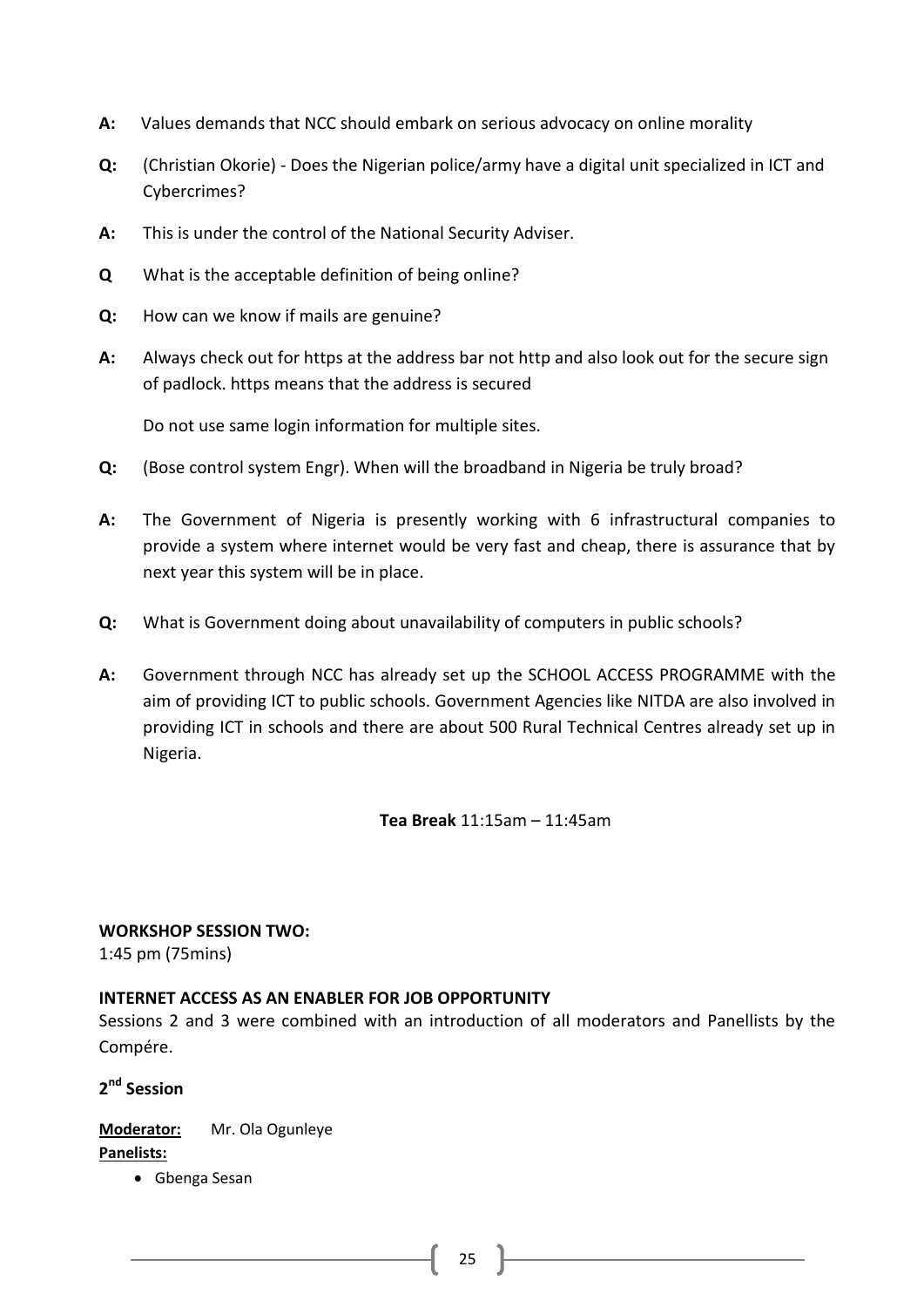- Osaze Osayande Representing Silicon Africa
- Akinbo Cornerstone Representing NIRA
- Gogwim Joel Godwin Representing ISOC

## **3 rd Session**

### **Moderator:** Nnnenna Nwakanma

### **Presenters:**

- Emmanuel Abiodun Representing Google
- Opeyemi Awoyemi CEO Jobberman
- Wande Adelemo CEO Oxygen Broadband Network Limited
- Samuel Uduma MD Geekconnect

## **INTRODUCTION (2nd Session)**

Internet is a vital economic resource and platform for productive engagement if it is positively harnessed. Access to quality information, tools, materials and other useful digital contents at the right time is a key producer of wealth as it has brought about a wide range of jobs like web design, journalism, game designers, programmers etc. The participants talked on the importance of utilizing internet as a productive resource with a view to suggesting how the youths can use the internet effectively and positively to enrich and transform their lives.

### **Moderator**: Mr. Ola Ogunleye

The moderator of the  $2^{nd}$  session recalled that in the last year's edition of the forum, the topic for the  $2^{nd}$  session was treated as a training session. He now charged the youth to think outside the box. This he demonstrated with a slide show.

There is need to think differently especially with regards to job creation (where are we now? And where do we want to be?) You must think outside the box; think differently

The youth he said have to be aware of where they are coming from and where they are going to. They should always have the end in mind. Earning an income does not necessarily have to be through white collar jobs. You can be your own boss form the opportunities on the internet.

Opportunities for job creation through internet access abound and waiting to be tapped. The following are a list of **35 micro companies** that offer jobs online.

- Amazon Mechanical Turk
- Appen
- Clickworker
- ClixSense
- CloudCrowd
- CrowdFlower
- **CoinWorker**
- **EasyShift**
- EmbeeMobile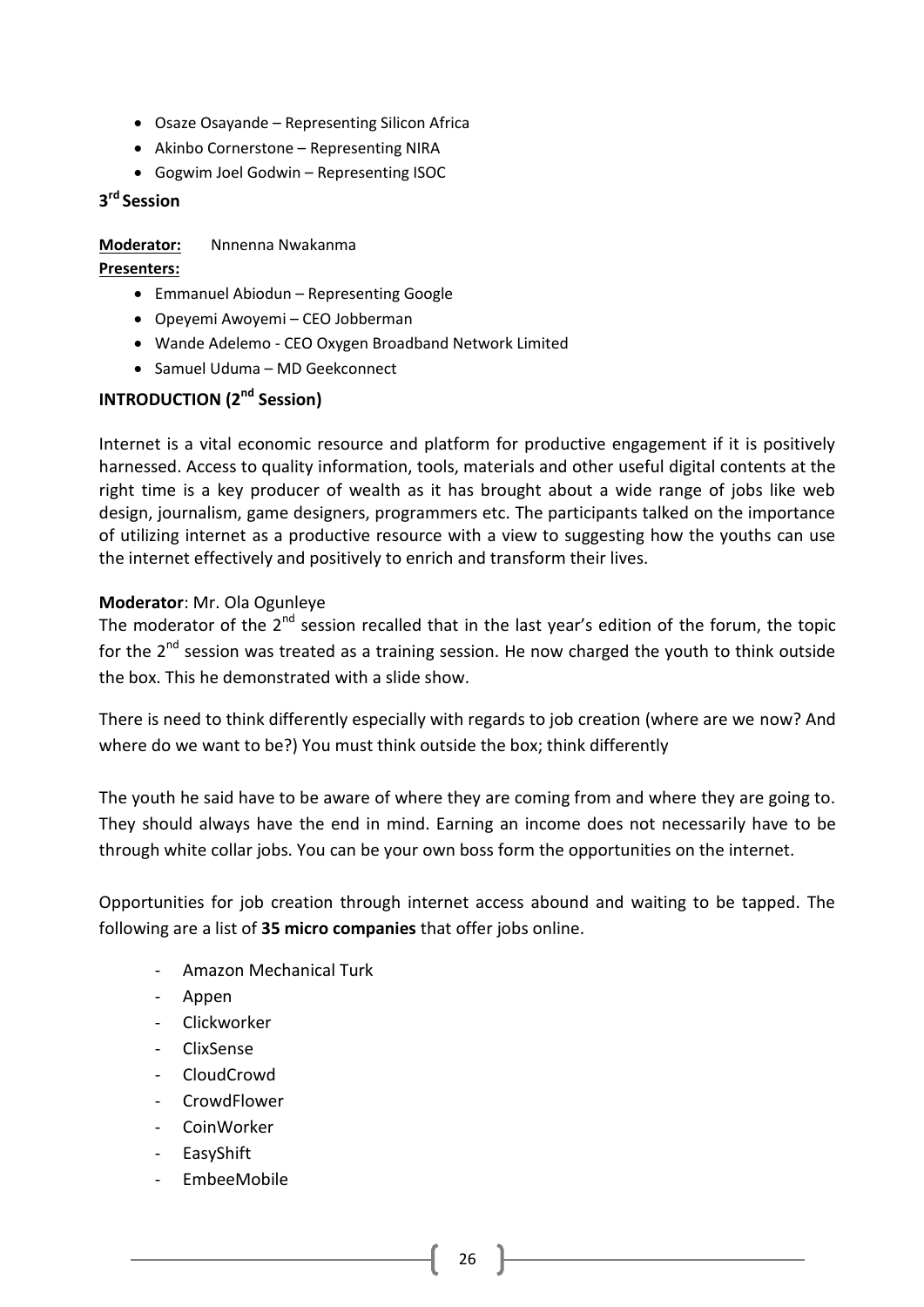- **Fittytown**
- **Fiverr**
- **Fivesquids**
- **FieldAgent**
- **GigBull**
- **Gigwalk**
- InboxDollars
- InstantBucks
- **Ipinions**
- **Microworkers**
- **Mylikes**
- QuickTate
- Redlr
- **Scribie**
- **Shopkick**
- Skyword
- **StartUpLift**
- **SwagBucks**
- TaskRabbit
- **Twentyville**
- TryMYUI
- userfeel.com
- **UserTesting**
- **Viggle**
- VirtualBee
- Zaarly

In explaining how micro jobs are done online and onsite, he said many micro jobs, particularly those of crowd sourced data entry projects, are done completely online from a computer. However, some micro jobs may be done both in the real world and online and could require a cell phone. For example, a company may want you to go to a store and photograph a display of a product or conduct a price check and submit the information online via your cell phone.

### **How Micro Jobs Pay?**

Explaining he said generally, these jobs pay very small sums, but they should require very little time. Jobs may pay anywhere from 1 cent to \$50, and the idea is that the labor required should be in proportion with fee offered. That said, in order to make money, you have to work fast and take on as many tasks as you can.

Since these are done on a contract (and not employee) basis, there is no guarantee that these micro jobs pay minimum wage. Most companies pay cash (usually through a PayPal account) but some pay in something other than cash, i.e. gift cards, reward points, services, [bitcoins.](http://workathomemoms.about.com/od/Micro-Jobs-Crowdsourcing/g/What-Is-A-Bitcoin.htm) Often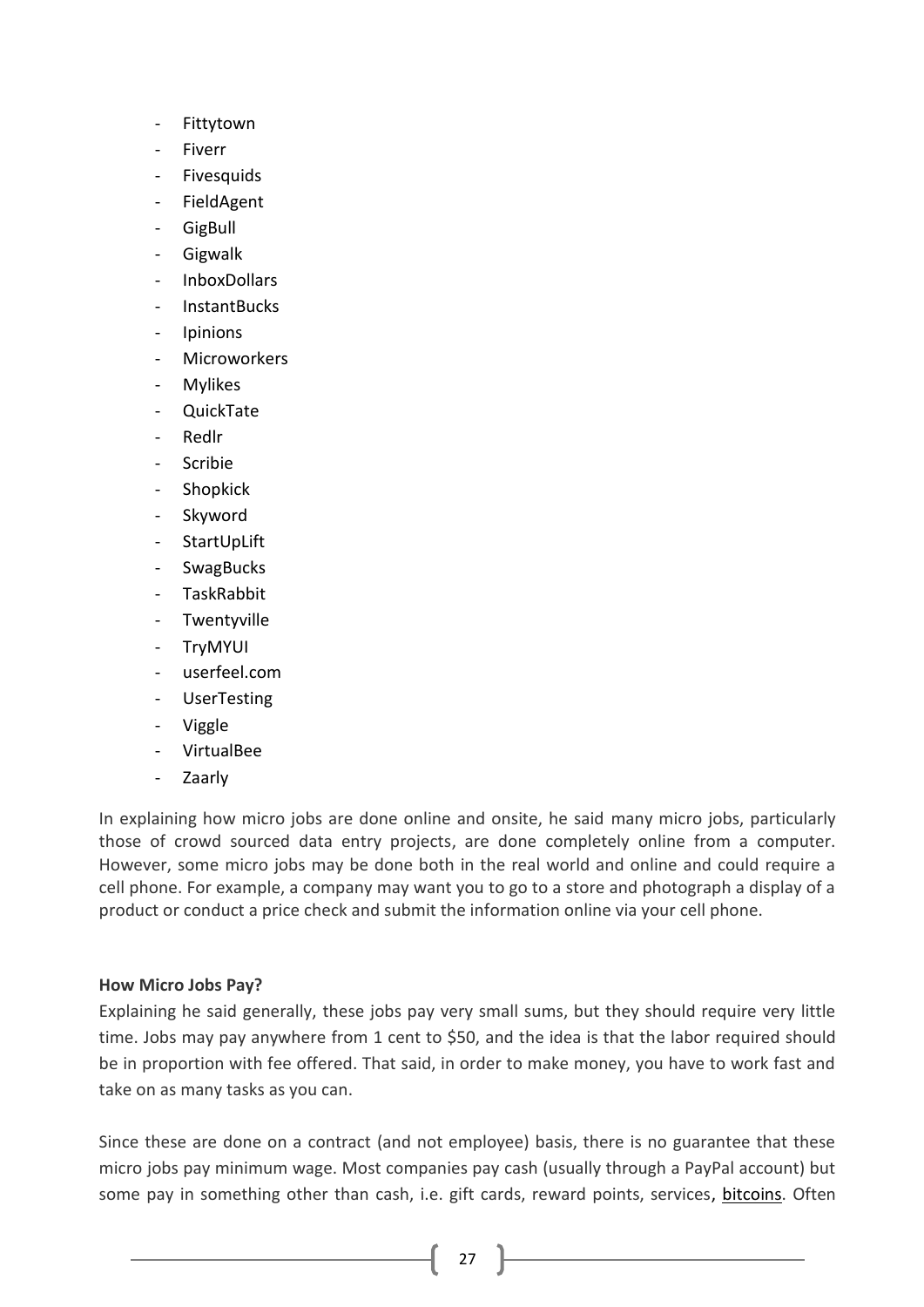the pay is calculated in US dollars but can be converted into a different currency when paid into a PayPal account.

Online jobs are very profitable and easy to do. Most of these platforms that provide jobs online also have data protection policies for the workers/users.

Government according to him has the responsibility of providing and transforming ICT which will facilitate attaining Nigeria's vision 20:20

You can be your own boss from opportunities on the internet.

In his conclusion, he remarked that there is need to further develop a vibrant ICT sector, the state of the ICT industry shows that there are low, medium and high growth areas.

## **Gbenga Sesan**

In his opinion it is possible for a young Nigerian to have a job before leaving school; the Nigerian Labour market is already saturated with job applicants as such the question our youth should ask is if they are skilled enough to fit into available positions and if they are positioned to compete with others globally who can do the same job for less online.

Youth can improve themselves with the opportunities available online knowing that Nigeria has huge online opportunities available and waiting to be maximized

## **Osaze Osayande**

He is of the opinion that our Youth need to determine if they are qualified enough to compete globally, they should try and discover what they are passionate about and most importantly, thy and indeed everyone must know how to use the computer.

He concluded by saying that the youth need to build up their knowledge base and be aware of what is trending, what is being done and how best it can be done.

## **Samuel Uduma**

He shared that his company; Silicon Africa comprises of a group of young people interested in using the internet to progress. He strongly discouraged the act of hoarding of ideas, stressing that the need to exchange ideas among peers and collaborate with people expose opportunities (investors).

## **Akinbo Cornerstone**

Nigeria he said is ranked  $8<sup>th</sup>$  in world in internet usage with a penetration of about 87% but unfortunately, this does not translate to Nigerians using the internet profitably.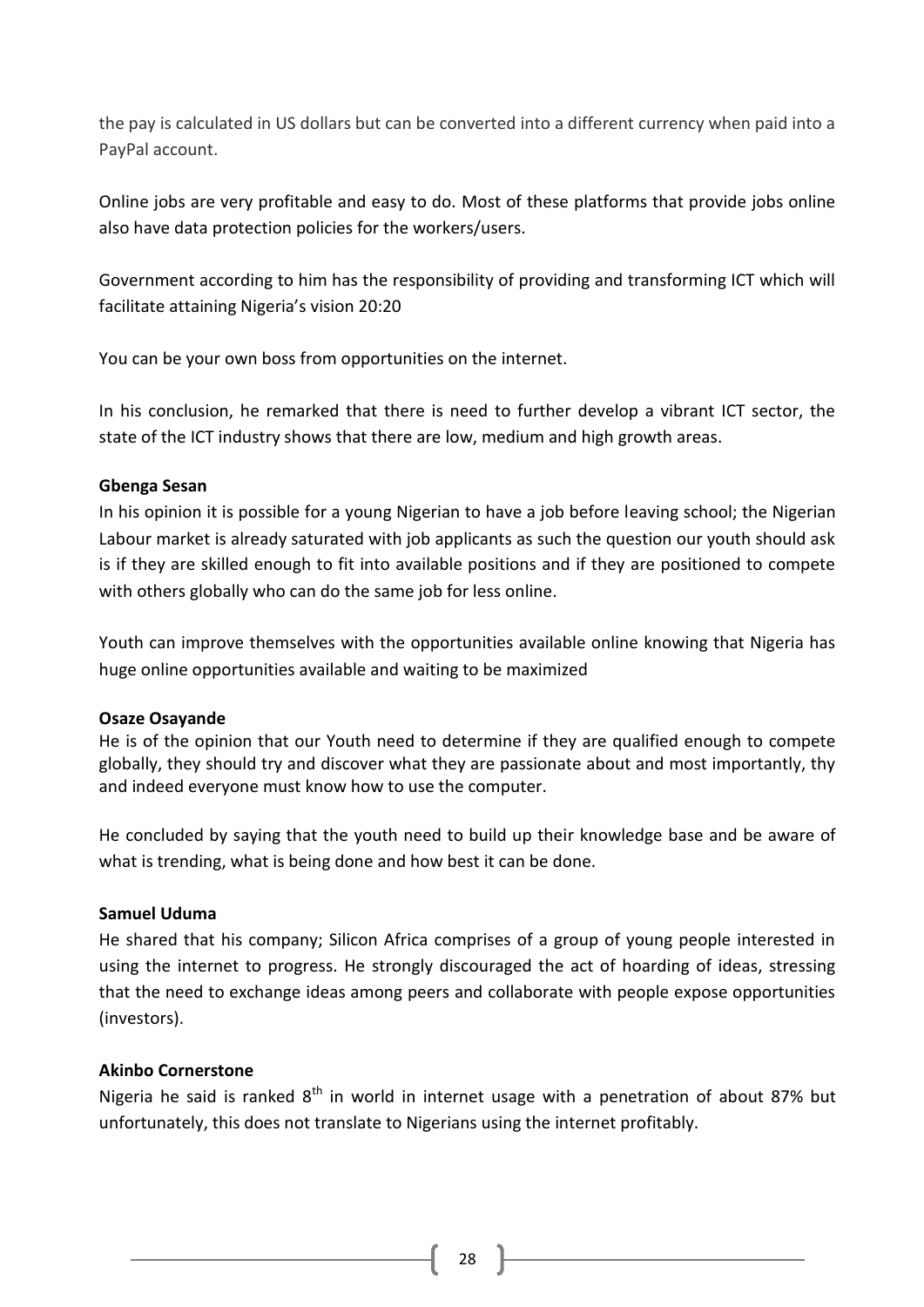Virtual office he said is very doable and accessible to all Nigerians and cheap services can translate to shooting one to the edge of greatness. He advocated for local content i.e. using of our identity to create products that can sell on the internet.

Most importantly he said that all youth should ensure they have a cyberpassport.

## **WORKSHOP SESSION THREE** - **HOW TO HARNESSS SOCIAL CAPITAL THROUGH SOCIAL MEDIA FOR JOB CREATION INTRODUCTION 3 RD SESSION**

Social capital refers to the collective value of all social networks i.e. the people you know, contact, network, access to right information and the inclinations that arise from these networks to do something positive for each other for mutual economic benefit. Social capital creates real value for the youth who has something to offer, who are positioned, connected, and determined.

The NIGF 2014 Workshop promises to help the youth to understand connection between Social Capital and Social Media, as well as how to harness the real value of social capital through the use of internet for business enterprise.

### **Moderator**: Nnenna Nwakanma

The Moderator threw this question to all the presenters **"What do the youth need to do to create wealth for themselves using the internet?** The following recommendations were made:

- **CORNERSTONE –** The Youth should make use of all available opportunity and now is the time to start
- **EMMANUEL –** Youth should take part in volunteer service, do something they will not be paid for, take a step to lean towards learning something new.
- **OPEYEMI –** They should have positive values such that they learn something new every day. Also they should keep an open mind and think about improving themselves.
- **WANDE –** They build social **networth** that will translate to social capital, should not hide ideas, work hard, and learn to write a business plan. They should not be greedy, accept constructive criticism, be focused and ready to work hard.

### **QUESTIONS & ANSWERS**

- **Q:** On Privacy protection, the Business of selling bulk phone numbers online is it legitimate?
- **A:** No it is not. There are better ways to earn income online
- **Q:** Why couldn't we use our digital expertise locally to locate the kidnapped girls at Chibok rather than seek help outside?
- **A:** There are several proxy servers across the globe as such it makes it cumbersome to track them since some countries do not have regulations. My pride was that Oby Ezekwesili a onetime Minister championed the cause of 'bring back our girls'. The message is don't think about what your country can do for you rather think of what you can do for your country.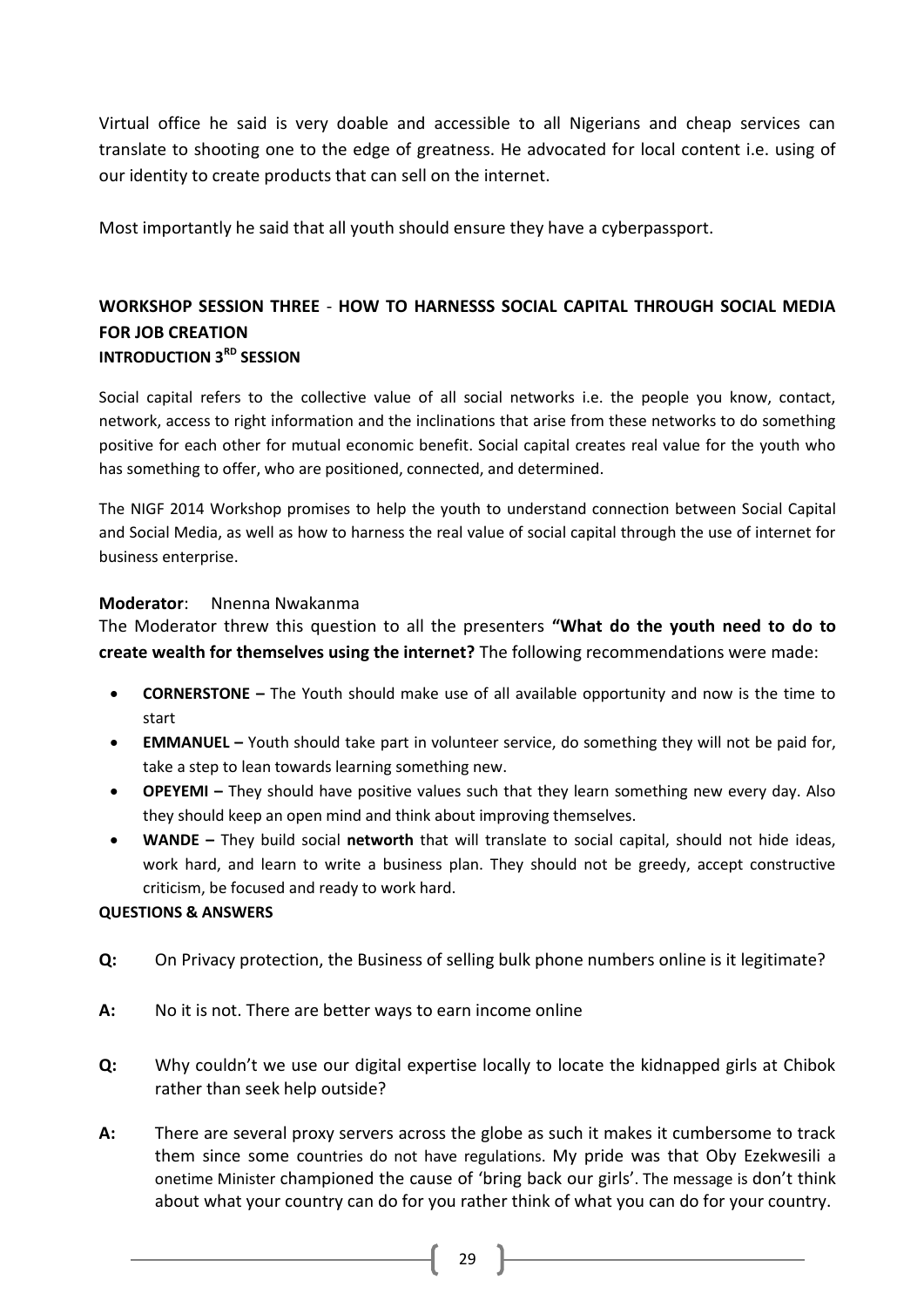- **Q:** Is it possible to have codes for programmes not properly taught in our higher institutions?
- **A:** It is the responsibility of students to go the extra mile to research and be properly educated**.** No school can teach one everything. Internet provides the opportunity for self learning**.**
- **Q:** If ICT is the future, why is there no representative of the ICT industry at the National Confab?
- **Q:** Why does NIGF not control certain sites that are immoral?
- **Q:** How can religious institutions address the issues of immoral behaviour online?
- **Q:** Why are websites not sieved before getting to our local domain?

## **QUESTIONS AND COMMENTS FROM ONLINE STREAMING**

## *The programme was streamed live as such; questions and comments from the online streaming were noted as follows:*

- **Q: OLAWALE AGBOOLA** What is NCC doing about the non-availability of frequency Spectrum for major ISP?
- **C:** I am not enjoying the programme at all, I think this is one of the poor services that NCC need to address
- **C: UCHENNA OKEKE** You're right. What's then the benefit of this conference if one can't gain from the speakers? My bandwidth is very strong as I use Fibre optics. Thanks
- **Q: OLAWALE AGBOOLA** Concerning mobile operators tariff policy, what is the regulating body(NCC) doing to create an affordable call tariff and still promote competition among the operators aside the daily charges in order to make call at low rate.
- **C**: **BENJAMIN** (privately) They should be confident to provide the service they are advertising professionally. In that way their friends on their social networks will patronize them and pay for their services. Jobs can be created if everyone will define their competencies and skills - become proud and confident about it
- **C**: **MOUHAMET DIOP** The Internet Governance Forum in Nigeria might insist and explain how to link the NETMUNDIAL agenda and the IGF in its previous format.

World Bank has issued a report about job creation and it's about 600 millions jobs to be created by 2020 and youth will be the major party concerned.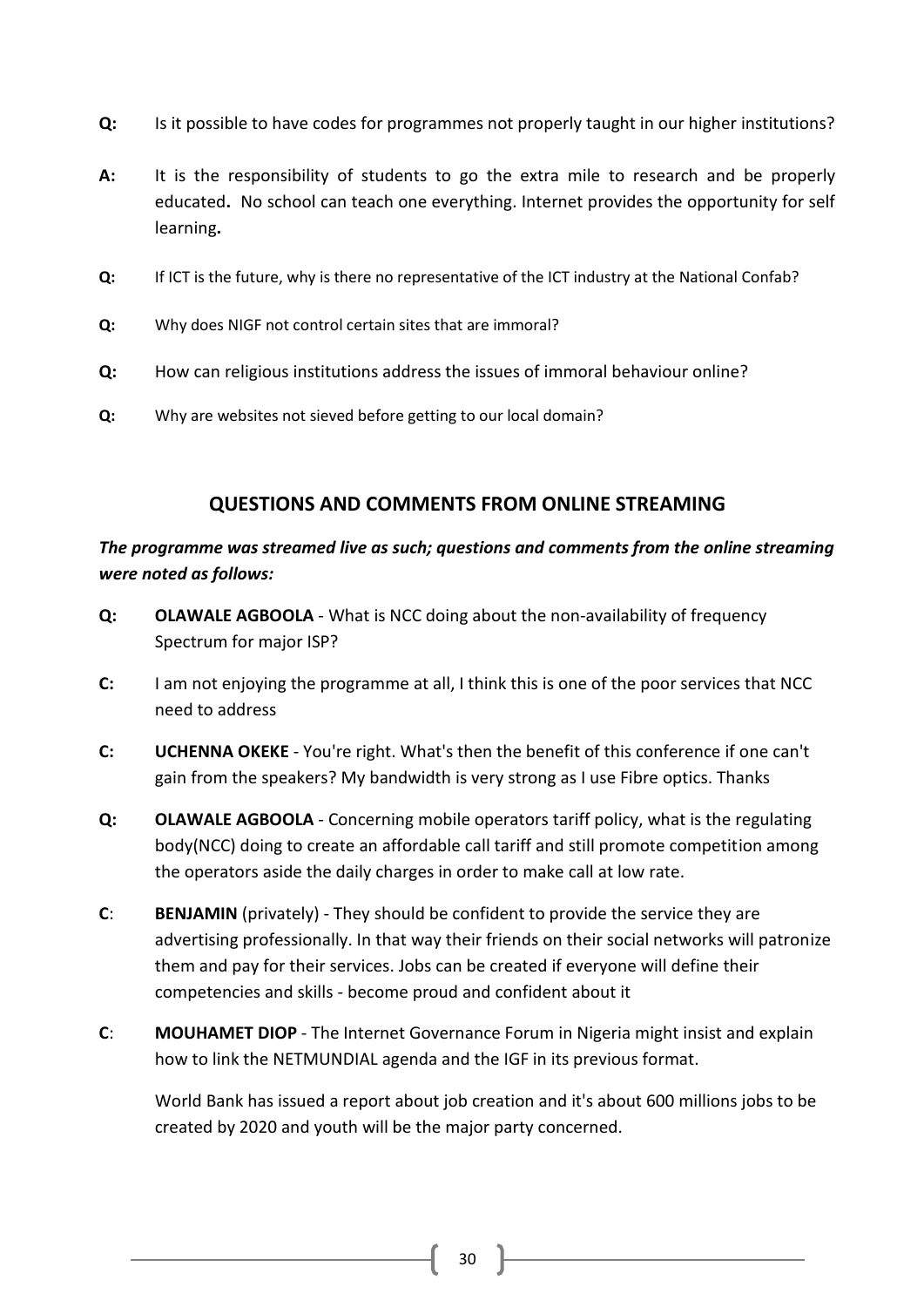# **CONCLUSION**

At the end of the sessions, the lead Rapportéur **Elonna Aguh** read out the summary of the day's activities. The chief host Mrs. Mary Uduma thanked all the participants and enjoined all youth present to come along with their laptops for day 2 of the forum as a special training program has been arranged for them with Google on how to harness social capital with opportunities available online.

At 3:45pm the event was declared closed by the Chairman of the occasion, Prof. Cleopas Angaye.

## **4:00pm LUNCH AND DEPARTURE**

### **DAY 2 - 10TH JUNE 2014**

## **TRACK 6 (FOR THE YOUTH): USING SOCIAL MEDIA TO MAKE MONEY LEGITIMATELY: USING APPS AND YOUTUBE (HANDS ON) – GOOGLE**

Minutes for the youths Google reports - **Report from Hadeza**

**Social capital** can be monetized by creating a platform for other kinds of businesses. Example is *nairaland* which is a forum.

Aggregators are bloggers and one can become a social media marketer.

While advising people to get a job, the presenter mentioned that if you enjoy being online, then you can be a brand awareness person and you can manage organisations' social media.

**Application Development** is a business model as well: If you have the desire to be a programmer, focus on how to create Apps. Forget the programming languages you are taught in school except for exam purposes.

You can **use Facebook to build followers** for your online business models: Online shopping is currently trending and it's the ability to gather products. You need to have your own products to sell or source products.

**YouTube aggregator:** you can create entertaining content that can engage online visitors such as:

- Internet press release
- Web promotion
- Web copywriting

There are insufficient copywriters and this has created a major challenge; it does not allows you to do what you would have done online as such reduces your ability to sell.

Web promotion is effective in promoting a website but will not do much on advertising.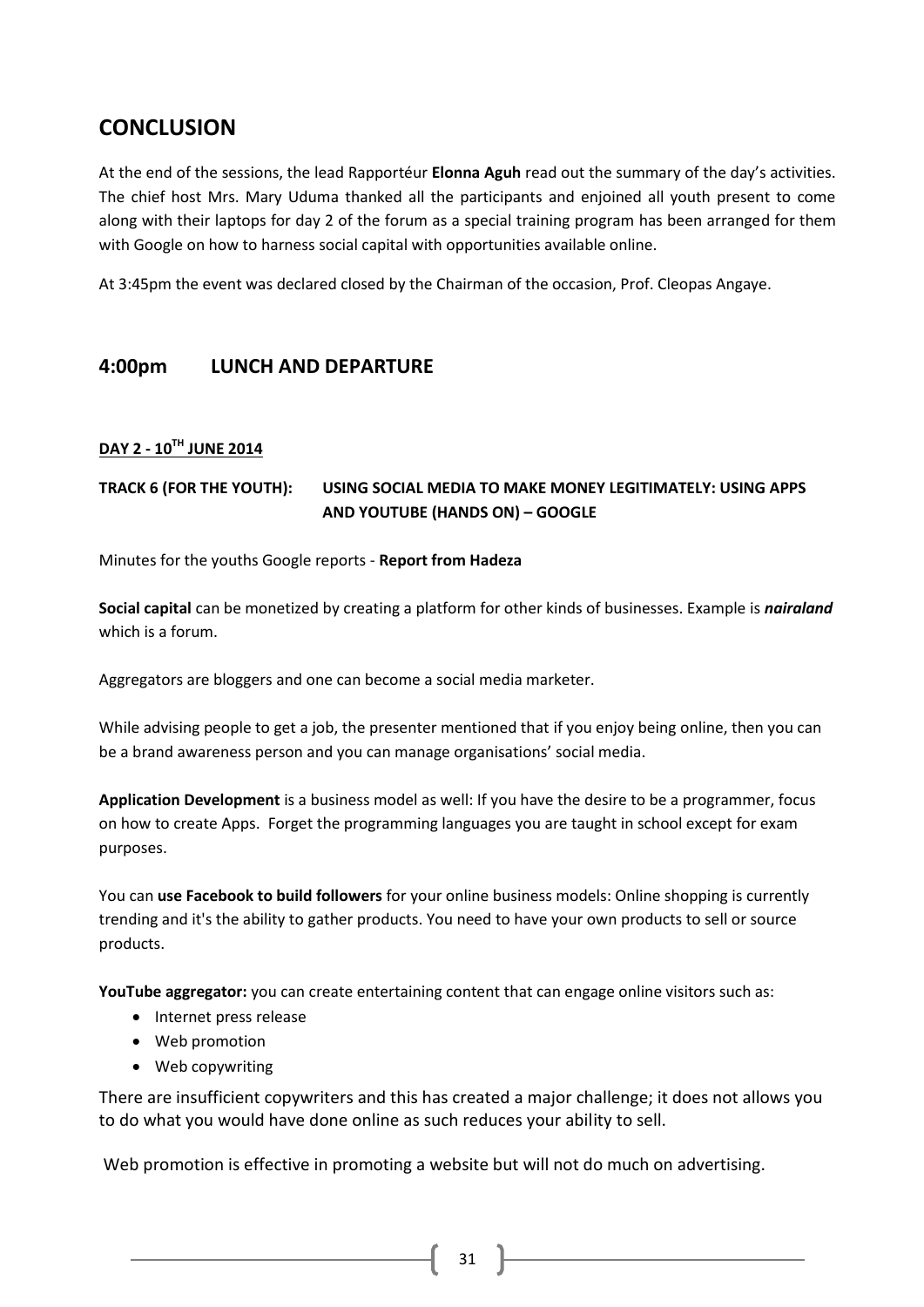### **CONCLUSION**

If you desire to be a web entrepreneur, start your business by making effort to network with people by taking advantage of social media. Networking with people is very important;

- Join a team of like-minded people with common interest.
- Work with established organizations
- Acquire more skills
- Google is your friend, learn to use Google effectively
- Ensure you have a Google plus account for your business

Google business group is a platform where business people come together. Their URL is gplus.to/gblagos and they are currently in Abuja, Lagos, Port Harcourt, Enugu and Ibadan in case you are interested in joining.

### **QUESTIONS**

- How can we get the slide of the presentation?
- How do you create traffic on websites?
- What are the procedures of tackling web copy writing?
- How do you create a website because creating a blog is quite easy?
- How do you expand the Google business group especially in the north?
- How do you host a website?
- How do you make money on social media?
- How can scam emails be tracked?

**YouTube Presenter** - Hanson Johnson

## **How to monetize YouTube**

YouTube is the 2nd largest search engine in the world and to monetize it you need to:

- Understanding YouTube
- Acquire basic skills and techniques
- Become content creators and enrol into the online partner program

## **The general principles of YouTube are:**

- Content
- Copyright
- Partnership
- Content/channel optimization
- Audience development
- Analytics

He cautioned that if you are currently not making money or offering any service or product offline, you cannot make money online. People should please get skilled.

#### **OBSERVATIONS**

Videos on YouTube should be original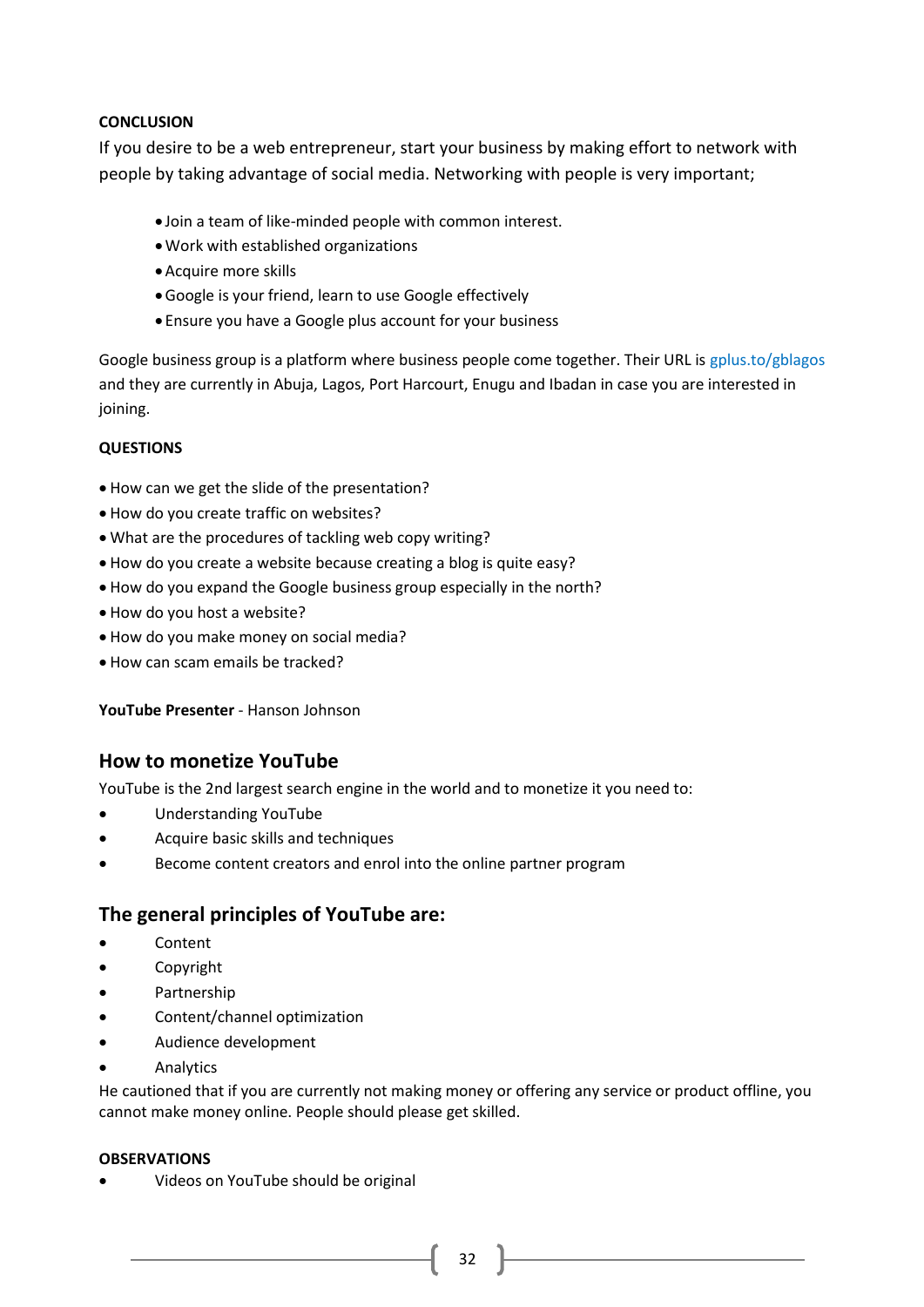- Good quality video and audio
- You don't have to be a professional
- Videos should be made as short as possible as broadband is very pricey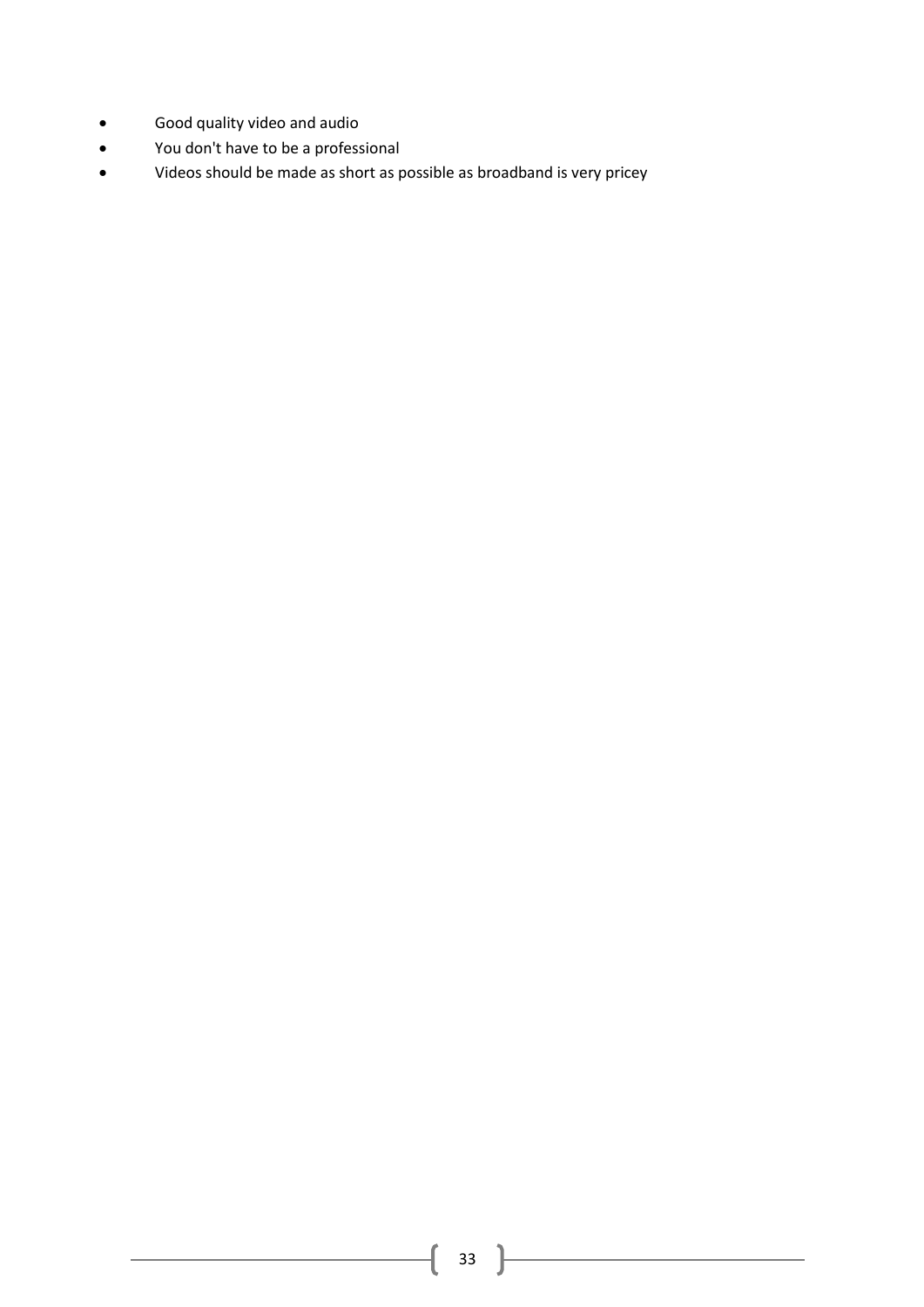# **DAY 2: FORUM PROPER**

| Compére:     | Biyi Fashoyin       |             |         |
|--------------|---------------------|-------------|---------|
| Rapportéurs: | Elonna Aguh         | <b>HHC</b>  | Lead    |
|              | Onyebuchi Maduagwu  | <b>HHC</b>  | Support |
|              | Ugochukwu Agusi     | <b>HHC</b>  | Support |
|              | Ugo Akiri           | <b>NIGF</b> | Support |
|              | Rosemary Atu        | <b>NCC</b>  | Support |
|              | Bright Uwabor       | <b>NIGF</b> | Support |
|              | Isioma Fidel-Ewerem | <b>NIGF</b> | Support |
|              | Okechukwu A. Kalu   | <b>NIGF</b> | Support |
|              |                     |             |         |

7:00 – 8:00am Registration & Accreditation

10:10 am Opening Prayer – Biyi Fashoyin

10:12 am Rendition of the National Anthem

10:14 am Recognition of Distinguished Guests

- Mrs. Mary Uduma Chairperson NIGF LMAG & President, Nigeria Internet Registration Association
- Forum Chairman Mr. Austin Okere MD/CEO Computer Warehouse Group
- Rep of Hon Mini of Communication Technology Engr John Aydele
- Youth Event Chairman Prof. Cleopas Angaye
- Rep of ETC NCC Engr U.S.A. Master
- DG NITDA Abuja
- MD Main1 Funke Ogbeke
- A4Ai Africa Regional Director Nnenna Nwakanma
- Past President of ATCON Dr. Emmanuel Ekuwem
- Fmr. Commissioner of Education Lagos State & President of CPN Alhaja Sefinatu Yusuf
- Yinka Adegbinre
- MD Digital Communications Ikenna Amadi
- MD IXPN Mohammed Rudman
- NCC Dr. Mike Onyia
- NCC Dr. Chudi Ugbu
- Immediate president of ISPON Prof. Chris Uwaje
- Chief Mrs. Biodun Olujinmi
- Tope Fasheyemi
- President of ISPON Sunday Afolayan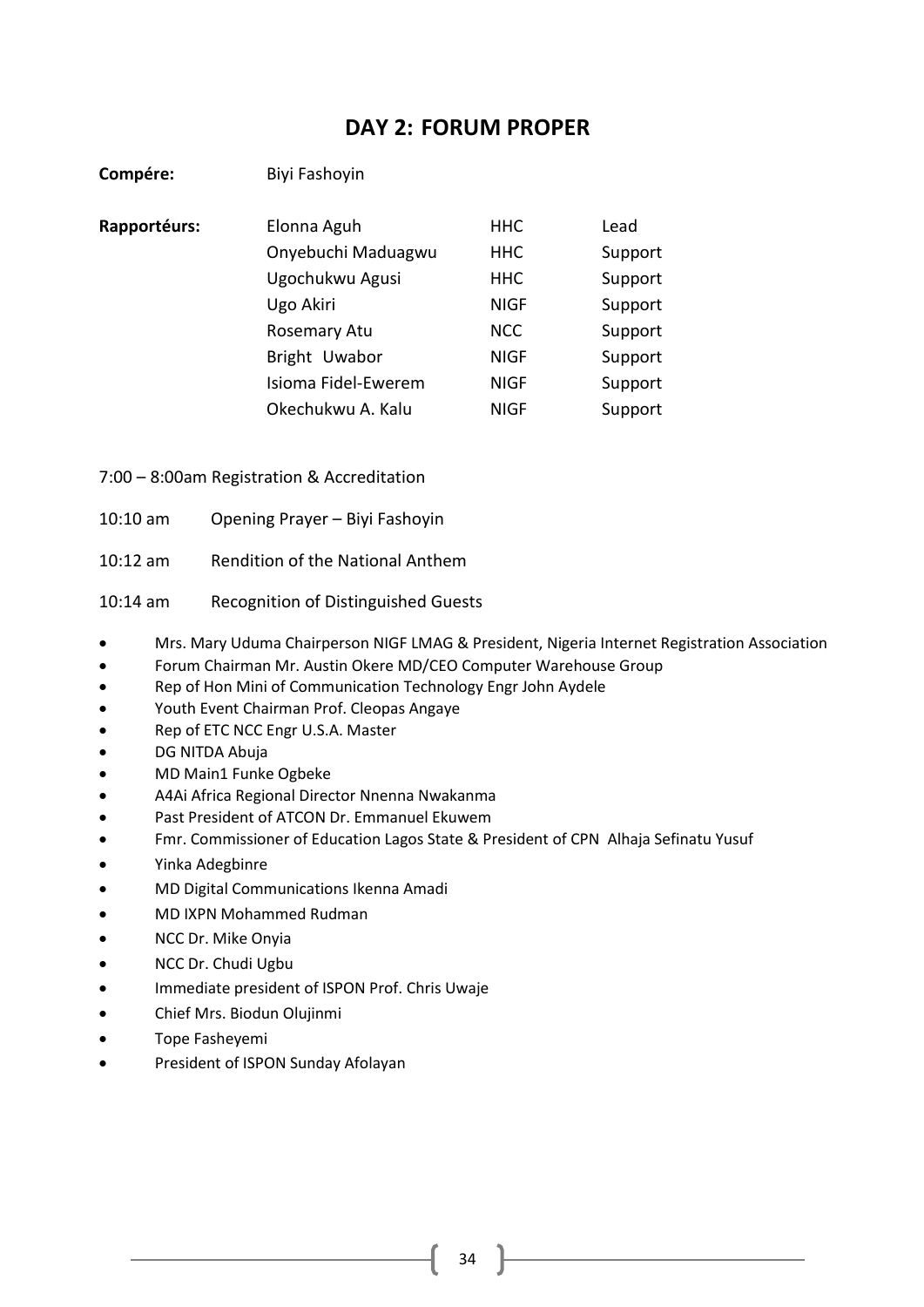## **10:26 am Welcome and Opening Remarks**: Mary Uduma, Chairperson NIGF LMAG & President, Nigeria Internet Registration Association

Having observed protocol, she appreciated all the special guests and indeed all the participants in attendance. She reminded them that they are all here to discuss how to harness multi-stakeholder framework for internet governance & economic growth, stressing that this will involve all sectors of the economy.

Internet she said is a technology, a service and our day to day mode of living, it is open and there is need to balance that openness with privacy.

The forum she said will determine the policies that can support internet use in Nigeria, how our young ones (youth) can benefit from the use of the internet and internet as an enabler for governance.

The forum amongst other will feature presentation on IANA transition, Cybersecurity Users and Government.

She informed that in July this year, Nigeria will host AIGF in July pointing that the Internet Ecosystem is changing while ICANN is expanding domain name.

Finally, she concluded by informing the gathering that at the breakout sessions the youth would learn how to make money legitimately on the internet.

## **Overview Nigeria Effort on Internet Governance Forum –** *Emmanuel Edet (Esq) NITDA Rep*

He started by defining the concept of internet governance forum as a gathering for policy dialogue on internet issues. In 2008, NIGF attempted to discuss internet, however, the first successful effort was in 2012 on 25<sup>th</sup> of September at the NICON luxury hotel Abuja with the theme "Internet Governance for Sustainable Human Economic and Social Development". The 2013 edition was an improvement and was held at Shehu Musa Yar'adua Centre Abuja on the 25<sup>th</sup> of September with the theme Internet Governance for Development, National Integration and Security.

The emerging issues from the last conference were:

- Digital inclusion and Integration
- Positives for NIGF
- Evolution of NIGF
- Issues to explore: has created awareness, created a wave of opinion that has prompted USA to give up some rights of control of the internet otherwise known as IANA transition
- The evolution of LMAG is a plus for Internet users in Nigeria
- The awareness created in Nigeria is courtesy of LMAG
- An increase in Stakeholder participation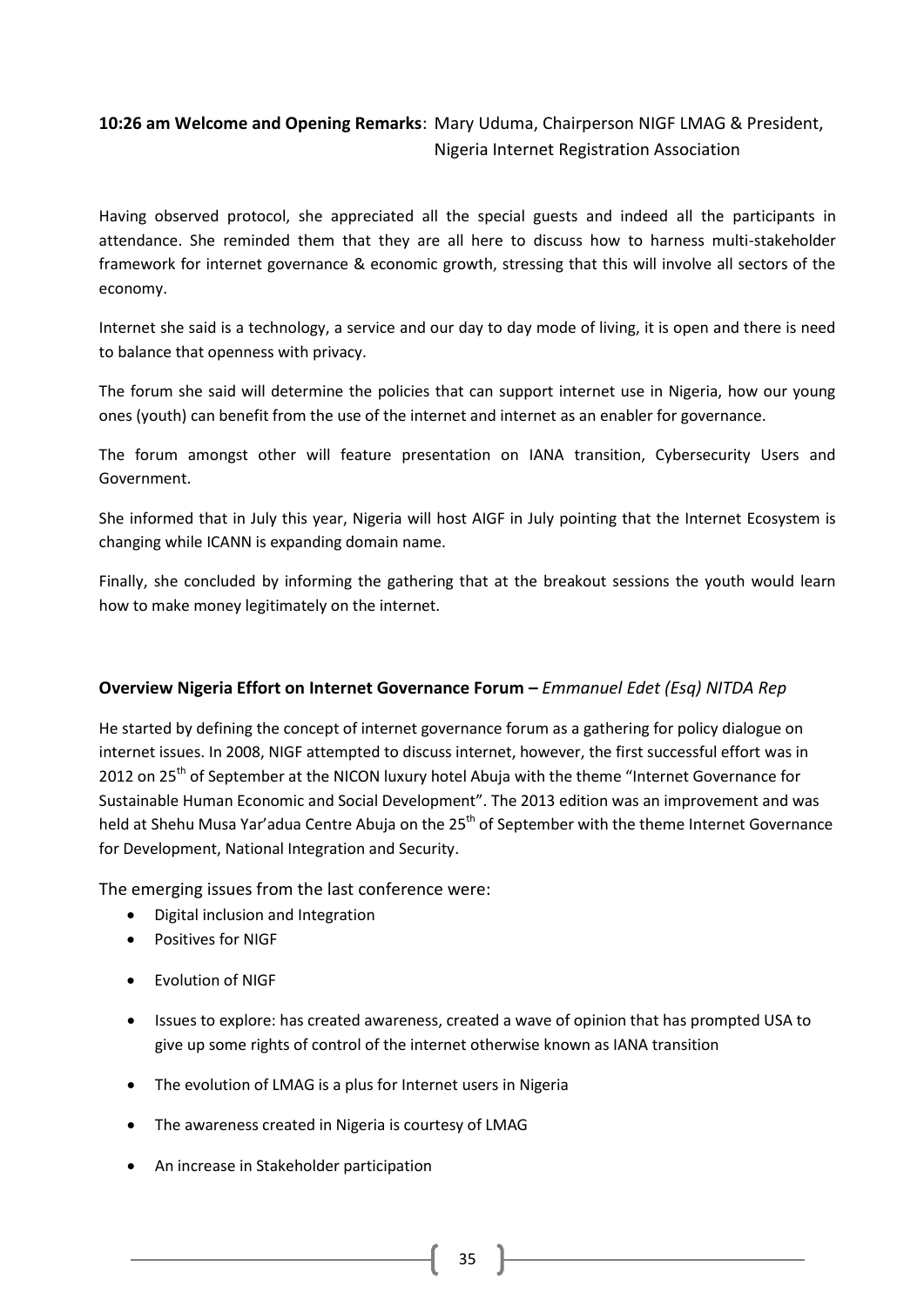• The new drive for capacity building on the internet for the youth is encouraging

### **Issue to Explore:**

- Maintaining the relevance of NIGF; it has to be localized
- Moving from Participation to positive engagement
- Stable funding for the forum
- Participation of all stakeholders
- Recognition of the importance of the forum
- The academia is missing out; there is need to develop online research as such they need to be engaged

### **Others include:**

- Who controls the NIGF has been a major challenge; The day-to-day Secretariat of the operations of Internet Governance in Nigeria was mandated to NIRA, so far the Secretariat has handled the functions creditably well
- What is the relevance of NIGF?
- There is also an increase of the stakeholders in NIGF
- There is also a drive for internet governance participations in Nigeria
- What are the issue we should explore?
- We must explain the issues and raise the relevance on internet governance
- There is also a model developed from the United Nations
- There should be a process where people are invited to contribute to the relevance of internet governance
- There should be participation of all stakeholders through the academic environment. We also want the private sector to continue in collaborating in the internet governance

#### **Recommendations**

- The forum must be localized to meet Nigerian needs in line with the issues aforementioned
- We need research to move Internet service forward
- There should be increased private sector participation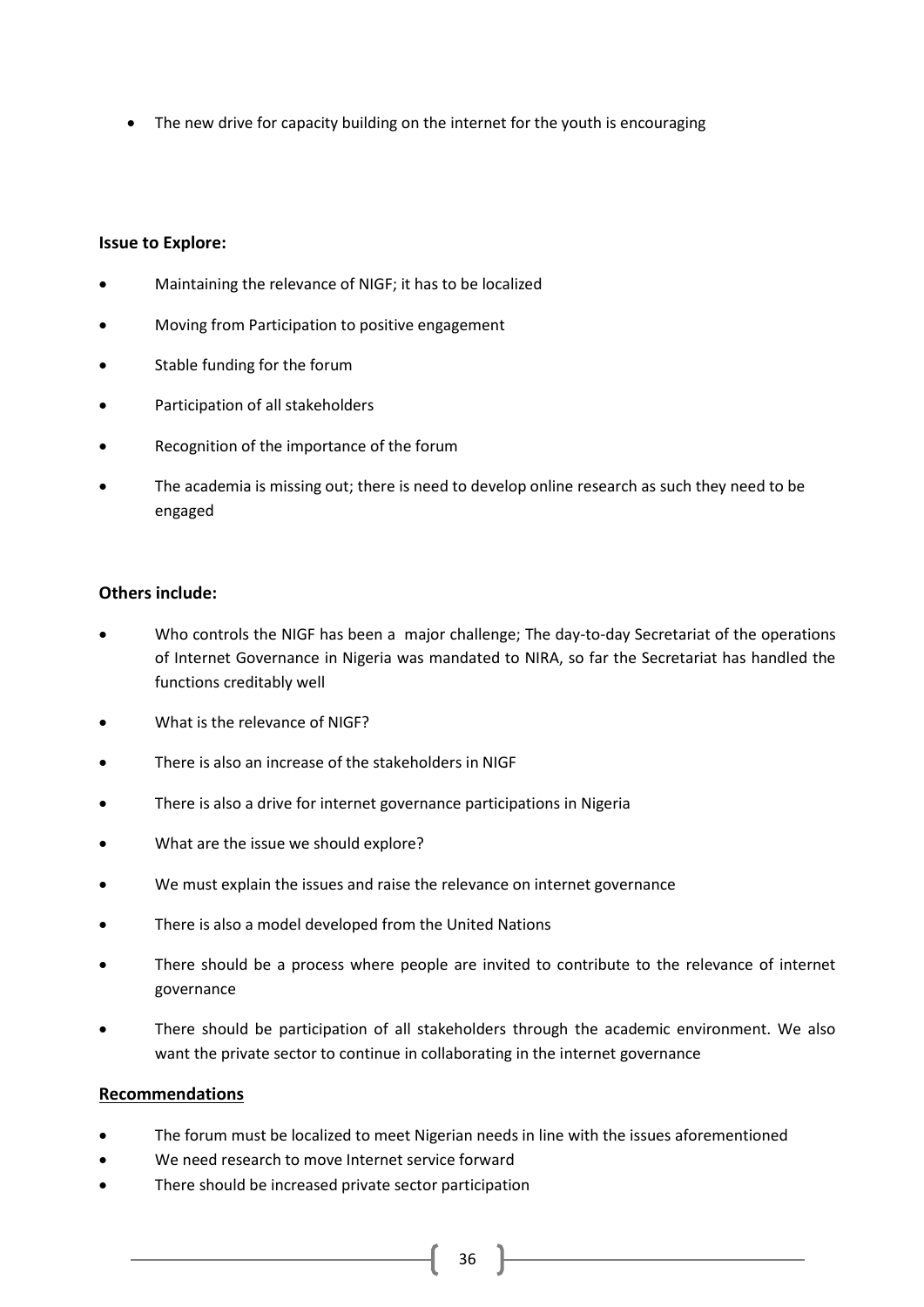Both citizens and government officials must work together in collaboration

## **SPECIAL REMARKS**

## **Mr. Peter Jack DG NITDA -** Represented by **Inye Kemabonta** Director Standards and Regulations, NITDA

In his special remarks, he said that stumbling blocks should be seen as opportunities and should be used as stepping stones for great achievements. Furthermore Nigeria he said is destined for greatness with the numerous opportunities the internet offers.

The initiative of multi-stakeholder partnership arrangement by NiRA is the most important thing to be adopted for the growth and development for the internet, stressing that everyone including lawyers have an important role to play.

In conclusion he said that NITDA is willing to support the partnership from various stakeholders.

### **Alhaja Safinatu Yusuf**

Having observed protocol, she said that NIGF is doing a wonderful job especially by creating awareness on the use of internet for businesses; however there should be better publicity for the forum and the reach out to the populace made more visible.

#### **Dr. Emmanuel Ekuwem**

He said that NiRA is a product of democracy and NiRA should partner with all stakeholders for better internet governance. Their efforts should be tailored towards creating Awareness, good Access, Availability and Affordable. Internet he said is a platform for boosting national Security and finally charged those providing the internet broadband to do the needful for faster and better development.

### **Prof. Cleopas Angaye**

He was very much excited to be present at the forum and more importantly very happy the gathering is a multi-stakeholder's forum. He advised that the collaboration should continue and with special emphasis on cybersecurity.

Finally, he promised to partner with and assist NiRA in her efforts.

### **Nnenna Nwakanma**

Being the African Regional Coordinator A4AI and representing the Executive Director A4AI, she extended the warm wishes of the Executive Director and read her Goodwill message as follows:

OFFICE OF THE EXECUTIVE DIRECTOR MS SONIA JORGE GOODWILL MESSAGE TO THE NIGERIA INTERNET GOVERNANCE FORUM LAGOS, JUNE 10, 2014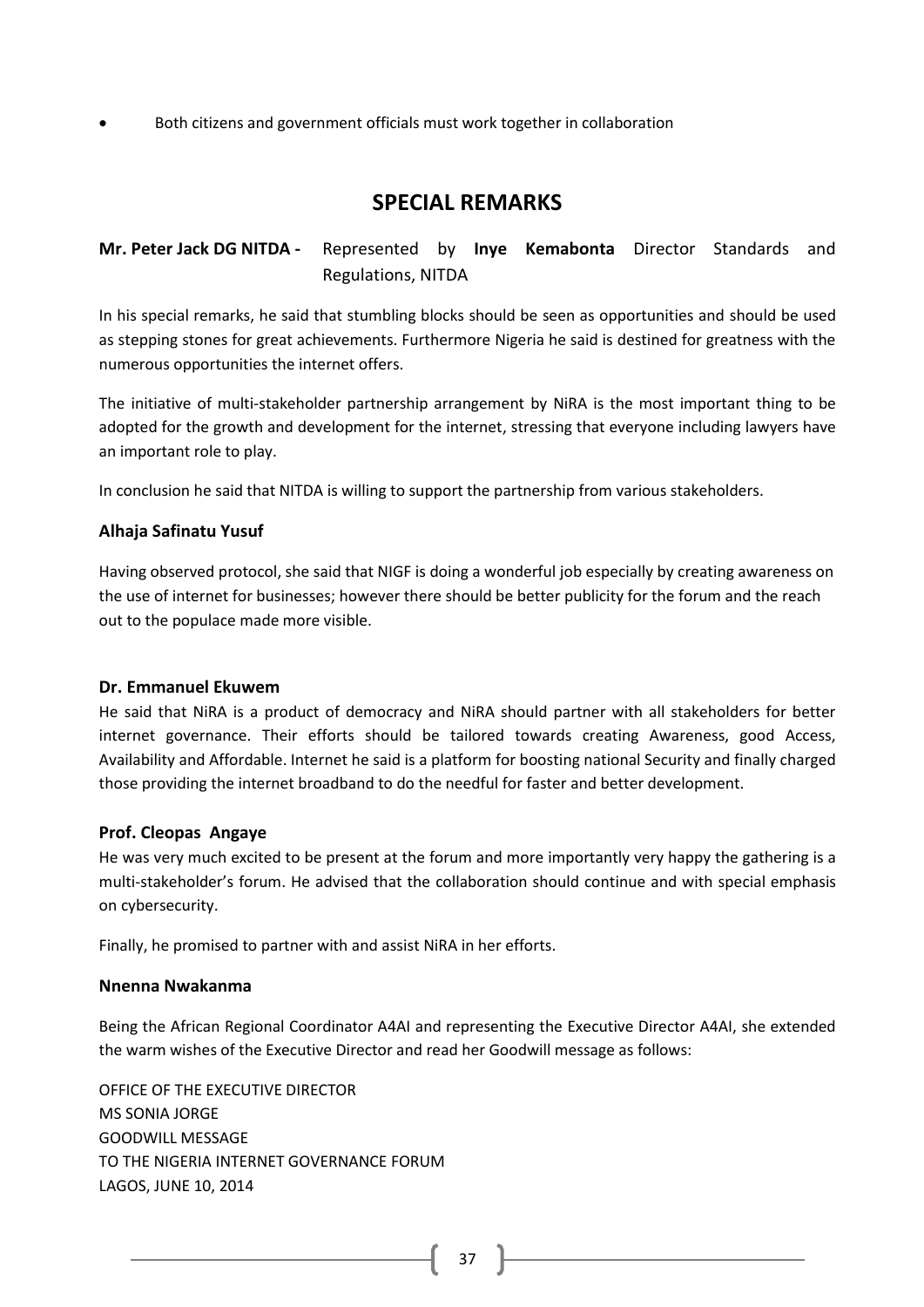### Excellencies,

### Ladies and Gentlemen

It gives me great pleasure to bring you greetings from the council and members of the Alliance for Affordable Internet, from my management team, and from the global team at the World Wide Web Foundation on this 2014 edition of the Nigeria Internet Governance Forum – NIGF2014

Since the launch of the Alliance in Abuja, here in Nigeria, in October 2013, this coalition of private sector, public sector, and civil society organizations who have come together to advance the shared aim of affordable access to both mobile and fixed-line Internet in developing countries has grown to over 50 members.

We would like to acknowledge the diverse contributions of our Nigerian-based members: The Federal Ministry of Communication Technology, MainOne, Phase3, Africa ICT Alliance and our national partners.

Together we are working to achieve an entry-level broadband Internet access for all Nigerians that is not more than 5% of the average monthly salary. We are doing this by gathering key information and making it available to all stakeholders. We are doing this by supporting stakeholders to engage in the necessary policy adjustments. We are doing this by advocating at all levels for the adoption of best economic practices for an affordable Internet.

Some of you here were present in Abuja in March during the first ever multi-stakeholder Nigerian Alliance for Affordable Internet. During that meeting, together we chose to tackle some key issues in Nigeria:

- Pricing transparency (including safe guards on anti-competitive behaviour)
- Open Access Framework and Infrastructure Sharing, including investment
- Spectrum Policy: focus on the need for more spectrum, fair allocation and innovative uses, availability of free/unlicensed spectrum

Work has been ongoing since then. It is, therefore, my pleasure to announce that the second Alliance work session will happen at Protea Hotel, Ikeja here in Lagos. So please mark your calendars. On Monday the  $14<sup>th</sup>$  July, we work on each of the key issues. And on Tuesday the  $15<sup>th</sup>$ , thematic trainings on:

- Spectrum Policy
- Effective use of USF to fund the "Web We Want"
- and possibly one seminar focusing on research evidence for policy making.

Excellencies,

### Ladies and gentlemen

As Nigeria works its way into greater economic growth, the Alliance for Affordable Internet is resolved to work with all stakeholders to bring Internet costs to the lowest, for the benefit of all Nigerians. So join us, join the Alliance, and let us work together. As NIGF participants work on the theme: "Harnessing multistakeholder framework for Internet Governance and Economic Growth", be rest assured: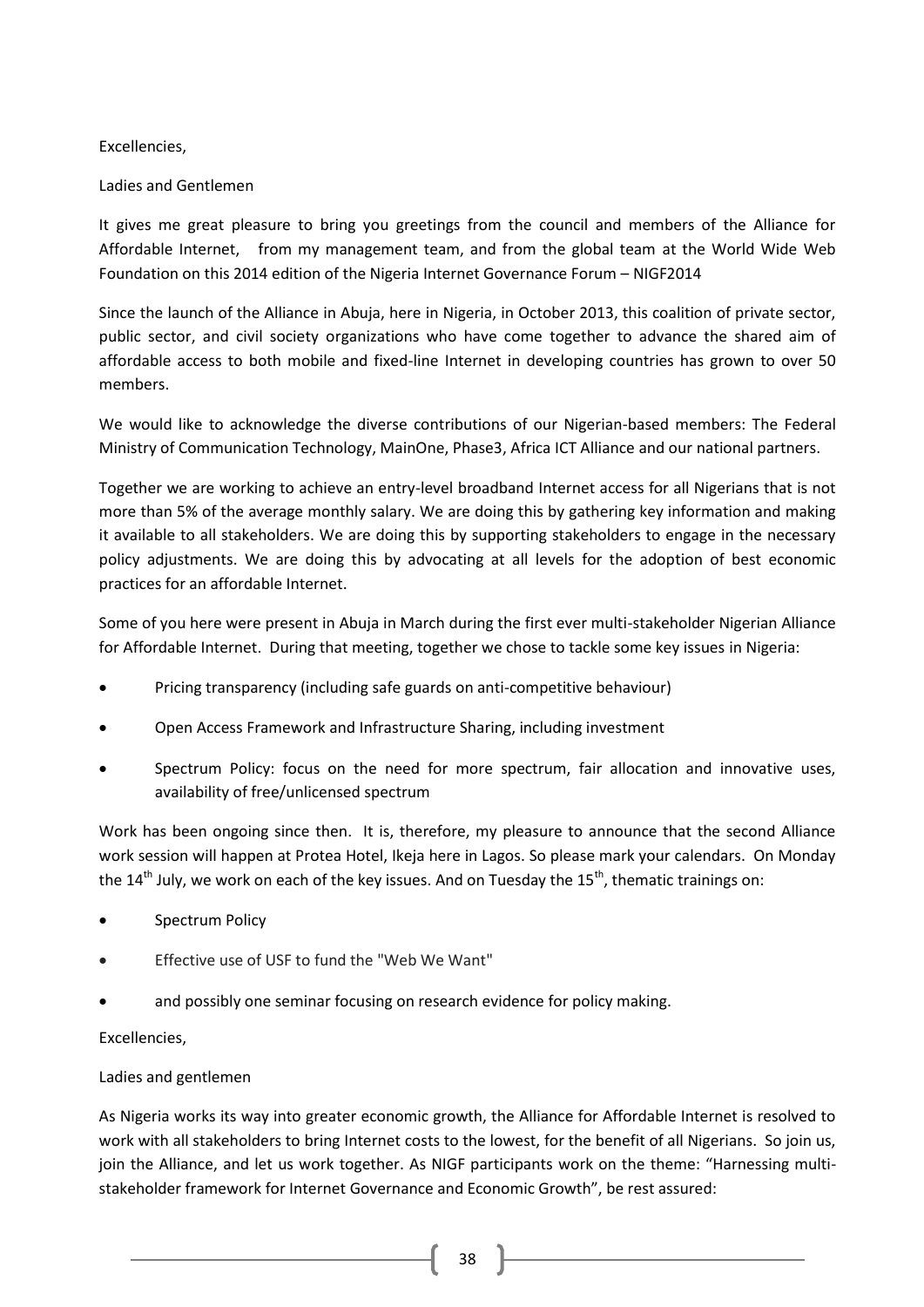We are in this together, We will do our part We are in the same one big digital family All the best and see you on July  $14^{th}$  and  $15^{th}$  at Protea Ikeja. *Message Delivered by Ms Nnenna Nwakanma Africa Regional Coordinator A4AI Follow A4AI on Twitter: @A4A\_Internet Check for info on [www.a4ai.org](http://www.a4ai.org/)*

*Join the conversation #AffordableInternet*

## **Dr. Eugene Ikemefuna Juwah -**Executive Vice Chairman, NCC represented by **Engr. U.A.S. Master**

His message started with warm wishes from the Executive Vice Chairman of NCC Dr. Eugene Juwah thereafter, he called for a minute silence for the repose of the soul of the former Executive Chairman of NCC; Late **Engr. Enama.**

He continued by saying that this year's theme is very apt and appropriate, stressing that we all have a stake on how the internet works as such we should all be a part of harnessing Internet governance

In conclusion, he said that it took a while for Nigeria to find out that we can develop our own content and advised that we should not let others set the tune on how things should be done.

## **Forum Chairman Distinguished Paper Presentation – ''Building a Democratic Framework for Internet Governance in Nigeria''**

## **Mr. Austin Okere,** CEO, Computer Warehouse Group

Having observed protocol, he said that subscribing to the .ng domain is of immense benefits and advised NiRA/NITDA to focus on the over 75million SMEs in the country pointing that they are the future blue chip companies.

### **POTENTIALS OF DIGITAL NIGERIA (.ng Domain)**

He opined that the Nigerian wealth is shifting from North to south and Nigerian growth rests on digital economy. High speed internet usage in Nigeria was estimated at 32.9% however, the current usage is high compared to its penetration. According to World Economic Forum, out of every 100 urban dwellers in Nigeria, 50% have access to the internet through our smart phones. Nigeria he said occupies 128 spots in terms of internet access though it ranks  $8<sup>th</sup>$  in the world in terms of penetration.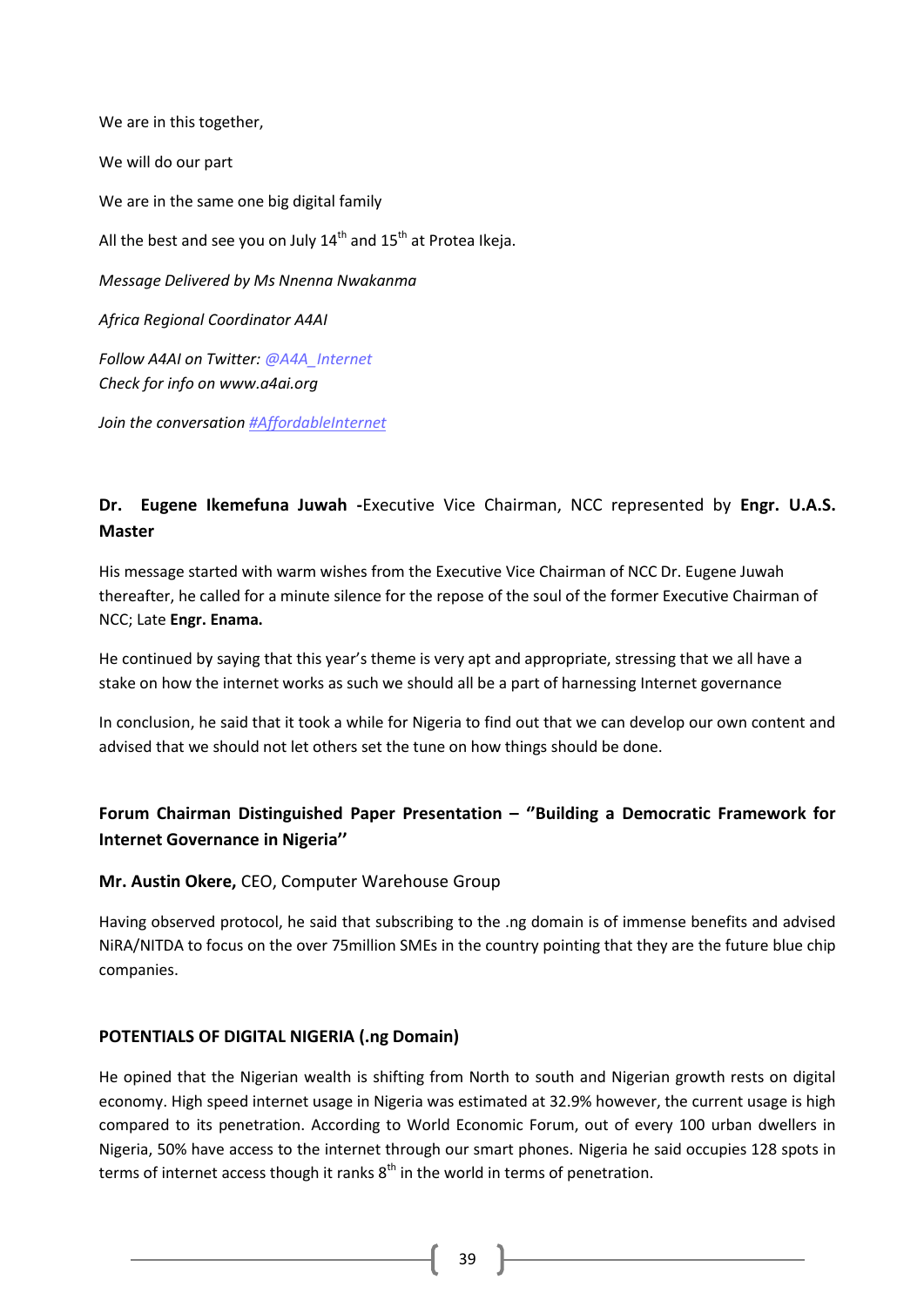He mentioned that there are three growth drivers in the internet viz:

- Government Investment
- Trade
- Entrepreneurship

#### **Government Investment**

Government investment is the first driver by providing high speed internet to the population. Presently, the cost is still high and Nigeria ranks  $6<sup>th</sup>$  in Africa in such investment. Her investment has primarily been through NiRA and NITDA and their efforts have improved internet services thereby setting a platform for e-business to thrive.

Government he said is moving most government services online such as car registration, tax payments etc and once services are online they can be easily accessed.

### **Trade**

Trade as the second driver has seen ICT contributing immensely to the country's GDP. Nigeria he said will grow at 7% this year. There is software currently in use at NCC to empower the various SMEs in the country; this will create about 17 million jobs.

### **Entrepreneurship**

Entrepreneurship also drives the growth of the internet. The internet has made starting internet based business very easy; it has created a platform were ideas can be monetized and it makes start off very easy. Example is .konga.com

Most drugs purchased can now be verified on the internet. What normally is done manually in 12 months now takes 2 months through the internet.

Online sales have doubled to 3 billion in 2012 from 1.7billion in 2011. Emphasis should be laid on changing the mindset of the average Nigerian from the analogue or manual world to the digital world. Mobile money is also a practical use of the internet; efforts should be made at monetizing our use of the internet. It acts as a catalyst to deliver better services.

These three drivers bring to the fore the impact of internet on the country's growth such as:

**Agriculture:** Nigeria has started an online e-wallet program for farmers and fertilizer distribution.

**Health:** Patients can now send text messages to ascertain authenticity of drugs

**Mobile premium health program 'Mai Lafia':** has helped to collect data and recover funds from patients

**Education:** Platforms have been developed so that teachers can receive information through their mobile phones

**Retail:** ICT has encouraged fast growing businesses such that SMEs can put their products online and achieve visitors of up to 70,000 in a day; mobile phone banking in the country has increased

**Social networking:** Social networking, reading news and watching movies are the most prominent online activities in the country, there is need to monetize such activities.

Internet can be used to transform the education, health and other sectors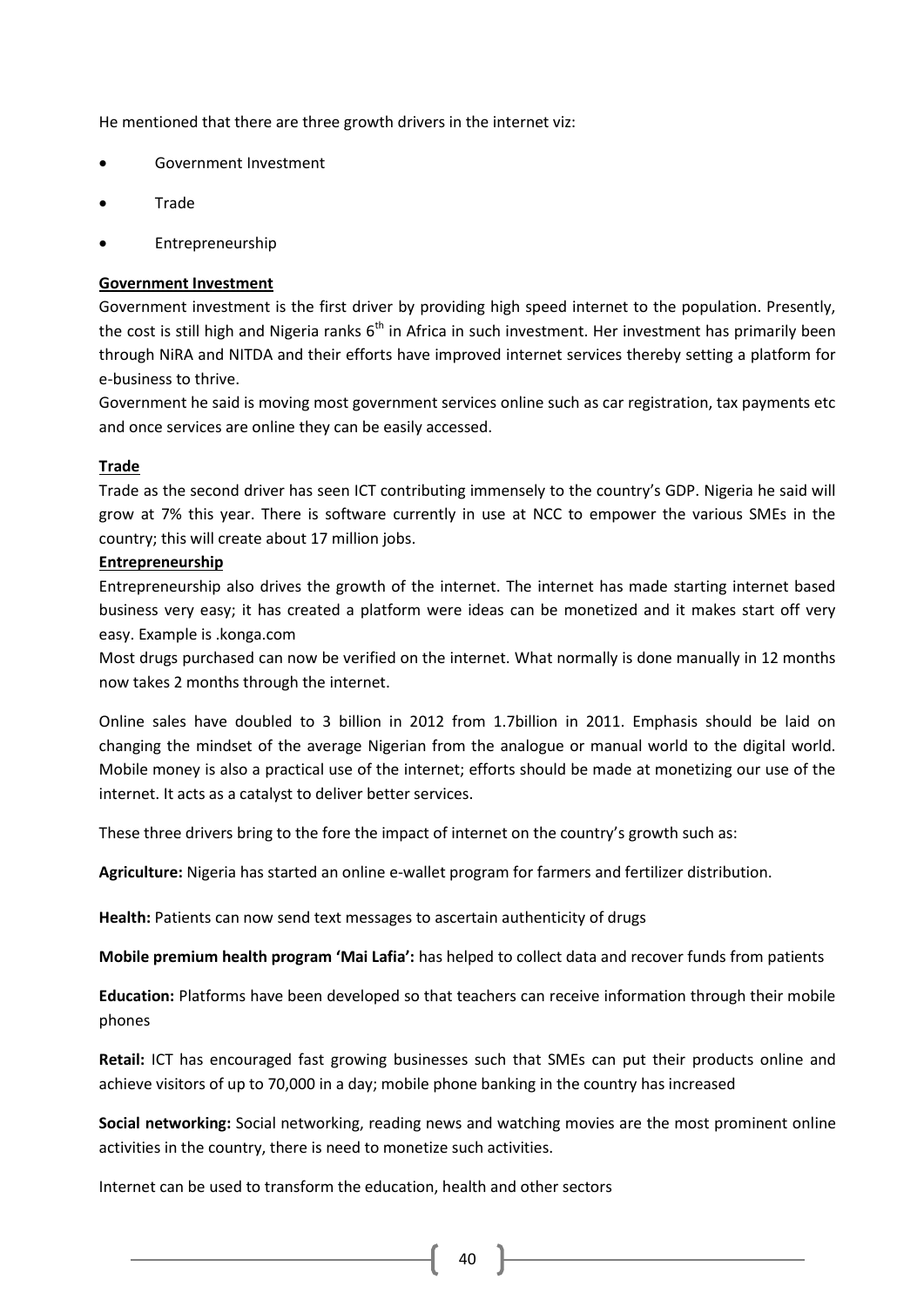There is need to act now.

### **KEYNOTE ADDRESS AND DECLARATION OF THE CONFERENCE**

**Mrs. Omobola Johnson** | Hon. Minister, Federal Ministry of Communication Technology

### Represented by **Engr. John Ayodele**

After observing protocol, he extended the minister's warm wishes and apologies for her unavoidable absence.

Citing the Minister's presentation, he said that the internet has evolved and matured over the past few decades to become a most important infrastructure that pervades every sphere of human endeavour. Indeed, with the way we now rely on the internet in our work, businesses, education, social life and even governance, many wonder how we were ever able to get things done before it came into being.

The importance of the internet and the whole internet ecosystem to the well being of the human race cannot be overemphasized; billions of people now rely on the internet for socio-economic progress and advancement. This realization has resulted in the need to reassess the governance model of the global internet echo system and ensure the continuity of the internet as one single global resource uniformly available and accessible to all.

In the past year, there have been several fora organized, with high-level representation, all over the world to discuss the best governance model that will ensure cooperation and collaboration of all stakeholders.

He enjoined all stakeholders in the country to use the platform provided by the Nigeria Internet Governance Forum (NIGF) as an opportunity to discuss these pertinent issues and contribute their ideas in a renewed collaborative effort to help provide a coordinated mechanism for the country's participations in the regional and global Internet governance dialogues.

This year's theme: **"Harnessing Multi-Stakeholders' Framework for Internet Governance & Economic Growth"** is well articulated, as the focus is on transformation of our economy to a knowledge based economy for inclusive growth, job and wealth creation, more especially for our youth.

#### **DEVELOPMENTS HERE AT HOME**

While viewing the development here at home, he noted that in the three years of its existence, the Federal Ministry of Communication Technology (FMCT) has focused on facilitating a universal access to communication infrastructure, promoting the utilization of ICT in all spheres of life, promoting and facilitating the development of the ICT sector and its contribution to the Gross Domestic Product (GDP) as well as facilitating the adoption of technology to drive transparency in government for effective public service delivery.

Already the efforts are yielding results as depicted by the recent figures, which show that over 63 million Nigerians now connect to the internet through the major Telco networks. The country's recently rebased GDP also shows that ICT sector is now the fourth largest contributor to the country's GDP with about 8% contribution.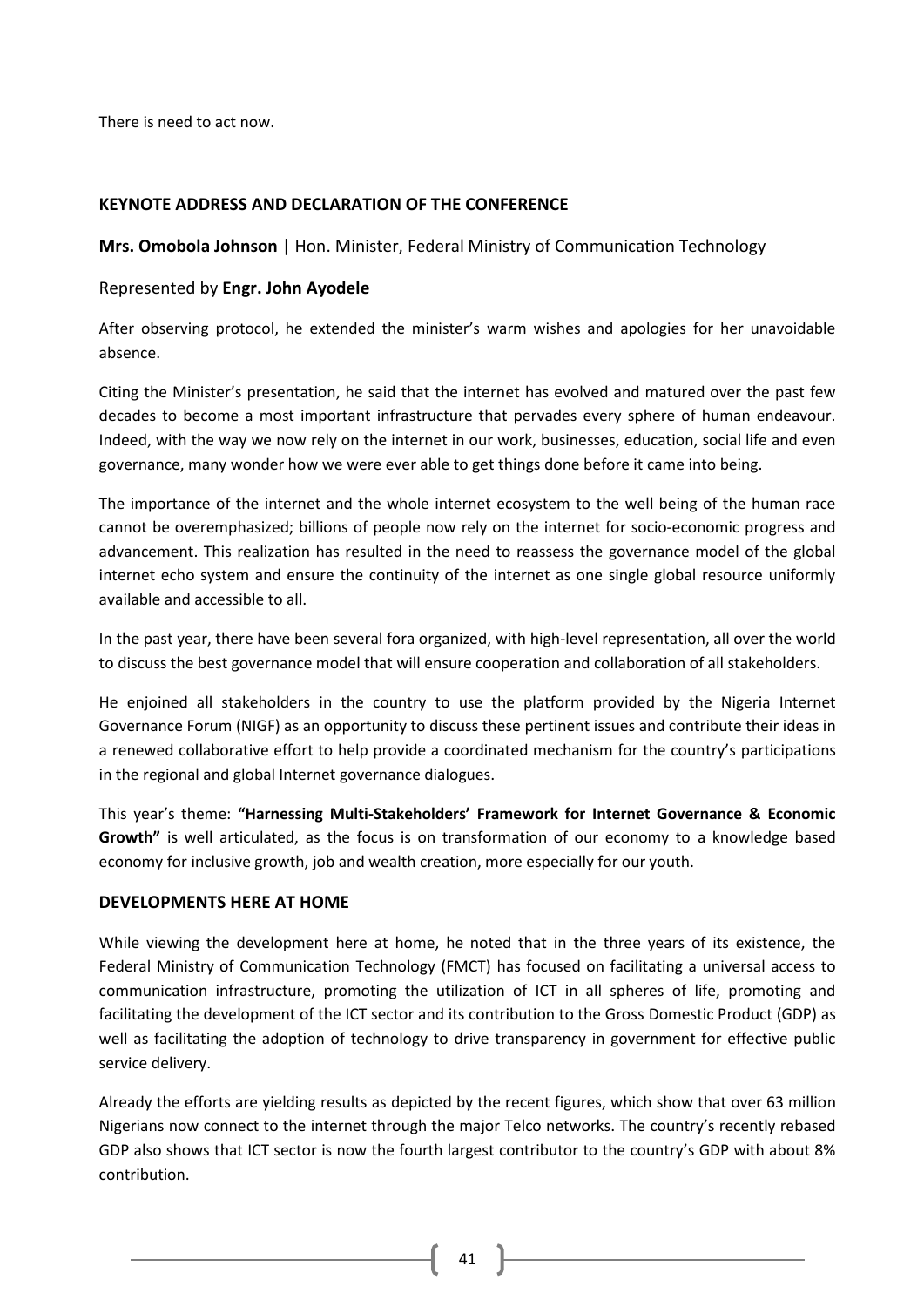The intention of FMCT is to continue to leverage on this result by ensuring the successful completion of our **'Connect Nigeria'** program geared towards ensuring that necessary infrastructure is put in place to ensure pervasive broadband infrastructure all over Nigeria. Just in February this year, FMTC launched the Broadband awareness campaign to communicate the transformational benefits of broadband to all Nigerians, encouraging its use and adoption, informing the populace where broadband is accessible in their local communities.

Furthermore, in FMTC's quest to extend the use of internet services to rural and underserved areas as well as schools, her agencies, NCC and NITDA will continue to focus on providing facilities in Public Access Venues (PAVs), funded by Universal Service Provision Fund (USPF) and NITDA.

FMTC's collaboration with the Federal Ministry of Education and the Nigerian Universities Commission (NUC), the National Research and Education Network (NgREN), a world bank sponsored project has reached advanced stages and testing between the several universities involved is ongoing. The project is to provide connectivity to 27 Federal Universities in the first instance while subsequently expanding to include other Tertiary Institutions.

Job creation opportunities that abound on the internet is another area of focus for FMCT, especially for our teeming youth population. After the successful implementation of our Naijacloud (Microwork/e-Lancing) program about a year ago which saw over 10,000 people joining the online work platform, the Rockefeller foundation has decided to partner with the FMCT to rollout the programme across the 36 states of the country this year. A study by Rockefeller Foundation estimated the size of e-lancing & Microwork to be worth over \$4.5 billion in 2010 and is set to rise to \$20 billion by 2015 globally.

In the area of security, FMCT is pleased to announce that National Information Technology Development Agency (NITDA) successfully launched a Cybercrime Emergency Response Team (CERT) in April this year. It is also FMTC's wish to continue to work in partnership with the office of the National Security Adviser to improve on cybercrime situation in every sector in Nigeria while also working towards the successful passage of the Cybercrime bill into law by the National Assembly.

### **ICT IN GOVERNMENT**

**'Getting Government Online'** initiative is geared at ensuring that government deploys technology as a mechanism to transforming the way government operates and enhance the effectiveness of service delivery for the benefits of its citizens. Various e-Government projects such as IPPIS and GIFMIS have already resulted in the saving of billions of Naira in government revenue. And as more services are rolled out on Government Service Portal, FMCT will ensure our citizens are provided with a new platform to engage government at a new level, while having access to government services in a transparent manner.

The foregoing are just some of the programmes that FMCT is working on to ensure a level playing field to all citizens and to give everybody an easy access to benefitting from government and improving themselves.

### **CONCLUSION**

In conclusion, he commended the supporters of the NIGF such as the National Information Technology Development Agency (NITDA), Nigerian Communications Commission (NCC), Nigeria Internet Registration Association (NiRA), Internet Society (ISOC) Nigeria, who in collaboration with the Ministry of Communication and other members of the Local Multi-stakeholders advisoty Group (LMAG) of Nigeria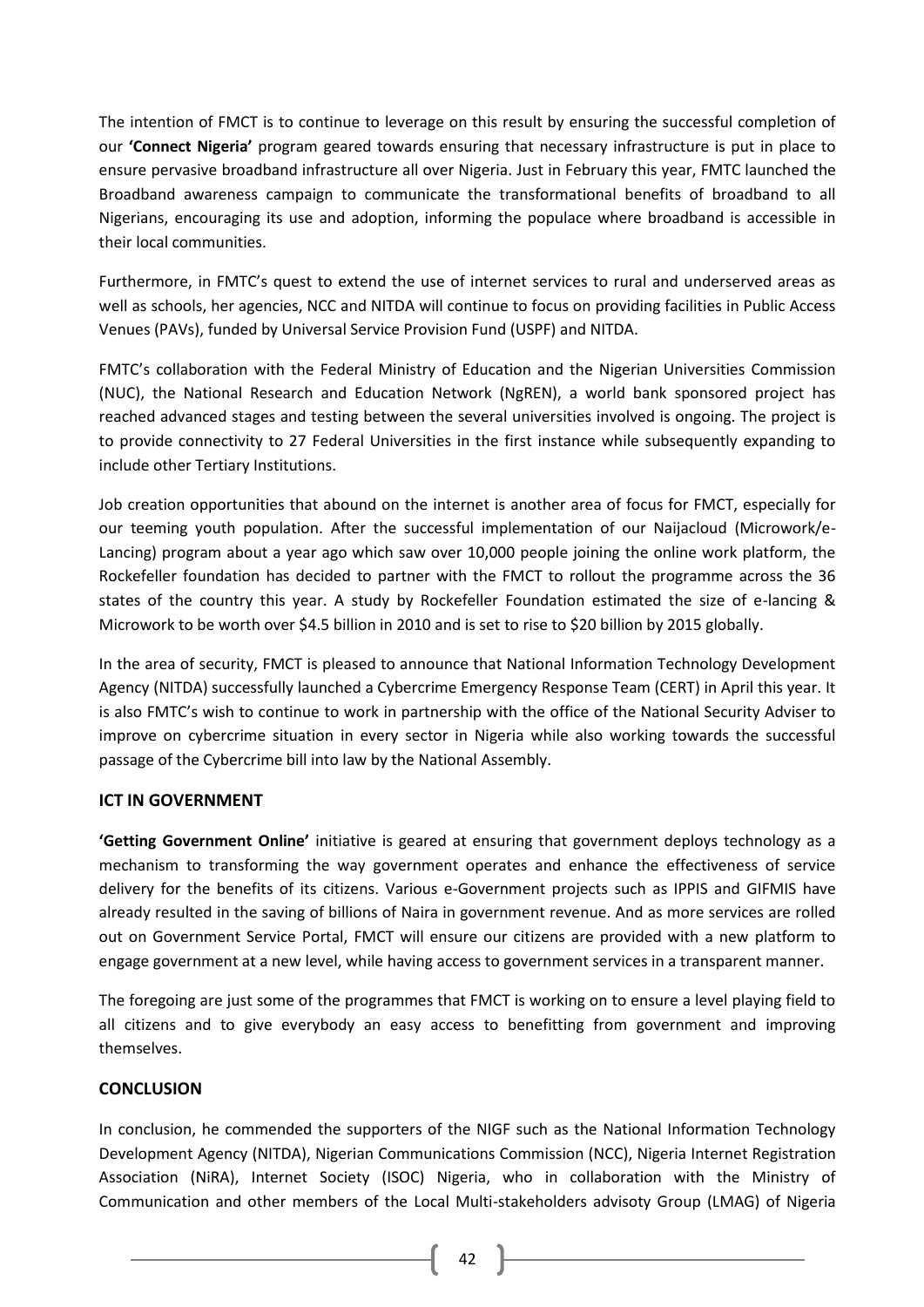Internet Governance Forum 2014; have all committed time, effort and resources toward ensuring broad participation and engagement of a cross-section of stakeholders.

He also informed that Nigeria will be hosting the Africa Internet Governance Forum this year; this African regional forum is scheduled to hold  $10^{th}$  to  $12^{th}$  of July 2014 in Abuja his office will spare no effort in supporting the LOC to ensure that the event is well attended and helps put together a formidable position for Africa in preparation for the global Internet Governance Forum which comes up in Istanbul, Turkey between 2<sup>nd</sup> – 5<sup>th</sup> September, 2014.

Finally, he wished the gathering successful deliberations and went ahead to declare the forum open.

### **10:00-10:05 am**

## **Special Vote of Thanks – U. A. S Maska** EC Technical Services - NCC

He thanked all the dignitaries at the high table, all the participants, the organisers and their collaborators and especially the youth with the confidence that in the course of the program, they will learn how to make money legitimately on the internet.

## **10:05 – 10:30**

## **Executive Photo Session with Distinguished Guests**

## **Refreshment/Tea Break**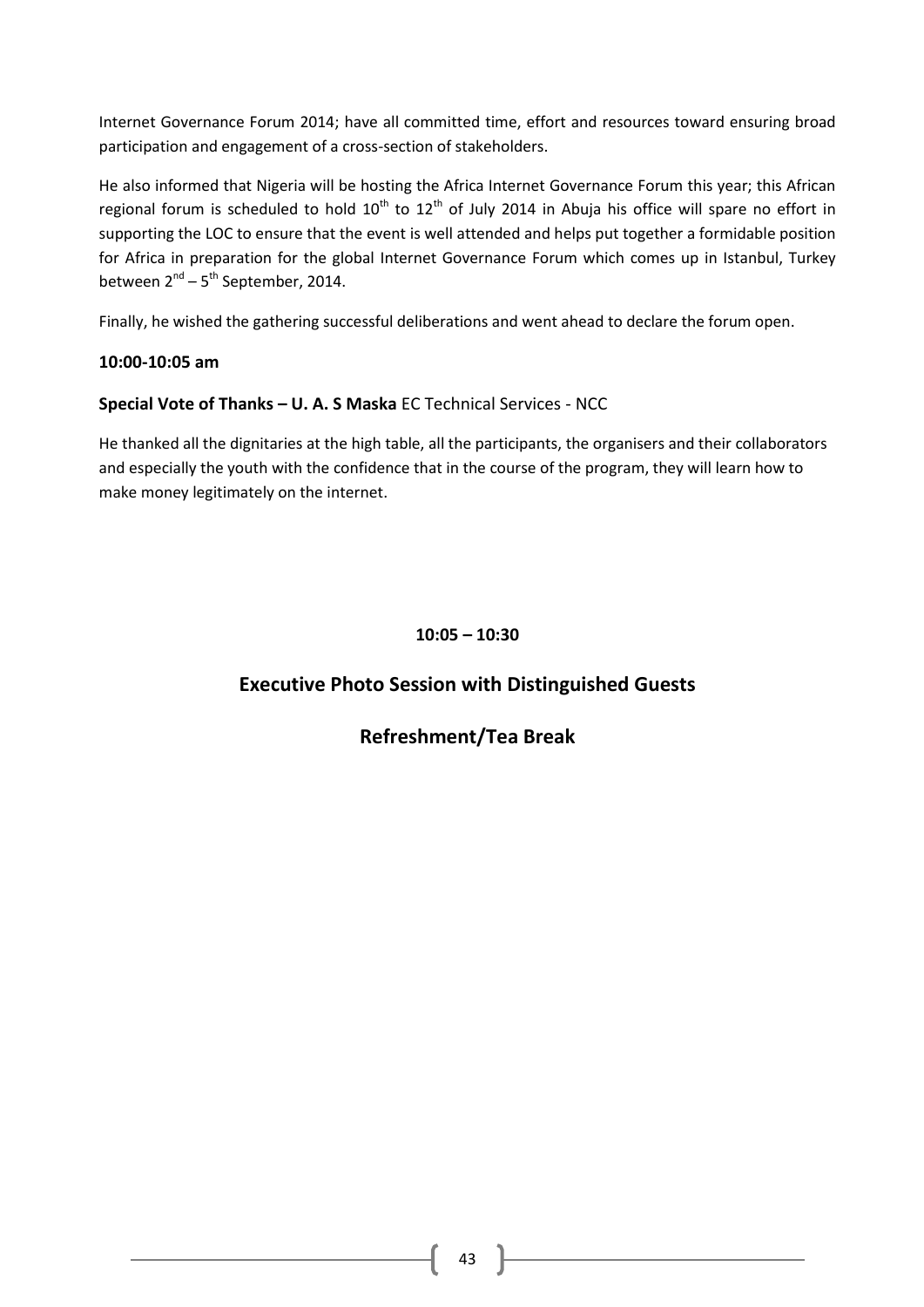# **Break Out Sessions**

### **The sessions kicked off simultaneously at 1:07pm**

### **Track 1 | IGF** *& Future of the Internet ecosystem*

### **Topic: Building a Democratic Framework for Digital Inclusion & Internet Governance in Nigeria**

### **INTRODUCTION**

The internet has become a mainstream for economic activities and social interactions. Therefore, it is important that internet governance issues in Nigeria be addressed through democratic engagement of stakeholders in internet policy formulation, development and implementation approached through democratic strategies.

Furthermore, with the world going digital, it is necessary for our nation to harness a policy framework towards achieving digital inclusion roadmap. Digital inclusion improves the lives of disadvantaged individuals and families by granting them affordable internet access while improving socio-economic status and digital literacy opportunities. This discourse on policy framework will facilitate positive impact of information society as well as human development in Nigeria.

Therefore, it is critically imperative for the NIGF 2014 to facilitate multi-stakeholder dialogue with a view towards stimulating government intervention. The participants examined the importance of this framework in the light of local peculiarities and global perspectives.

### **Moderator: Dr. Emmanuel Ekuwem**

### **Panelist:**

- Mrs. Nnenna Nwakanma
- ISOC represented by Gogwim Joel Godwin
- Challenged Group represented by Mr. Kalu Ndukwe
- Mr Tope Fashedemi
- Engr. Lanre Ajayi
- Dr. Wunmi Hassan
- Hajia Mitura Aruna representing NCC
- Mallam Nasir Shehu Zarummai

#### **EXCERPTS**

#### *RECOMMENDATIONS & SUMMARY*

The track 1 panellists, moderated by **Dr. Emmanuel Ekuwem** began by defining Digital Inclusion, Democratic Framework and Internet Governance. They went further to the define the **digitally disadvantaged** as women, physically challenged, aged, the rich in urban communities, the local government areas and public sector operators.

The track 1 panellist and discussants summarised as follows: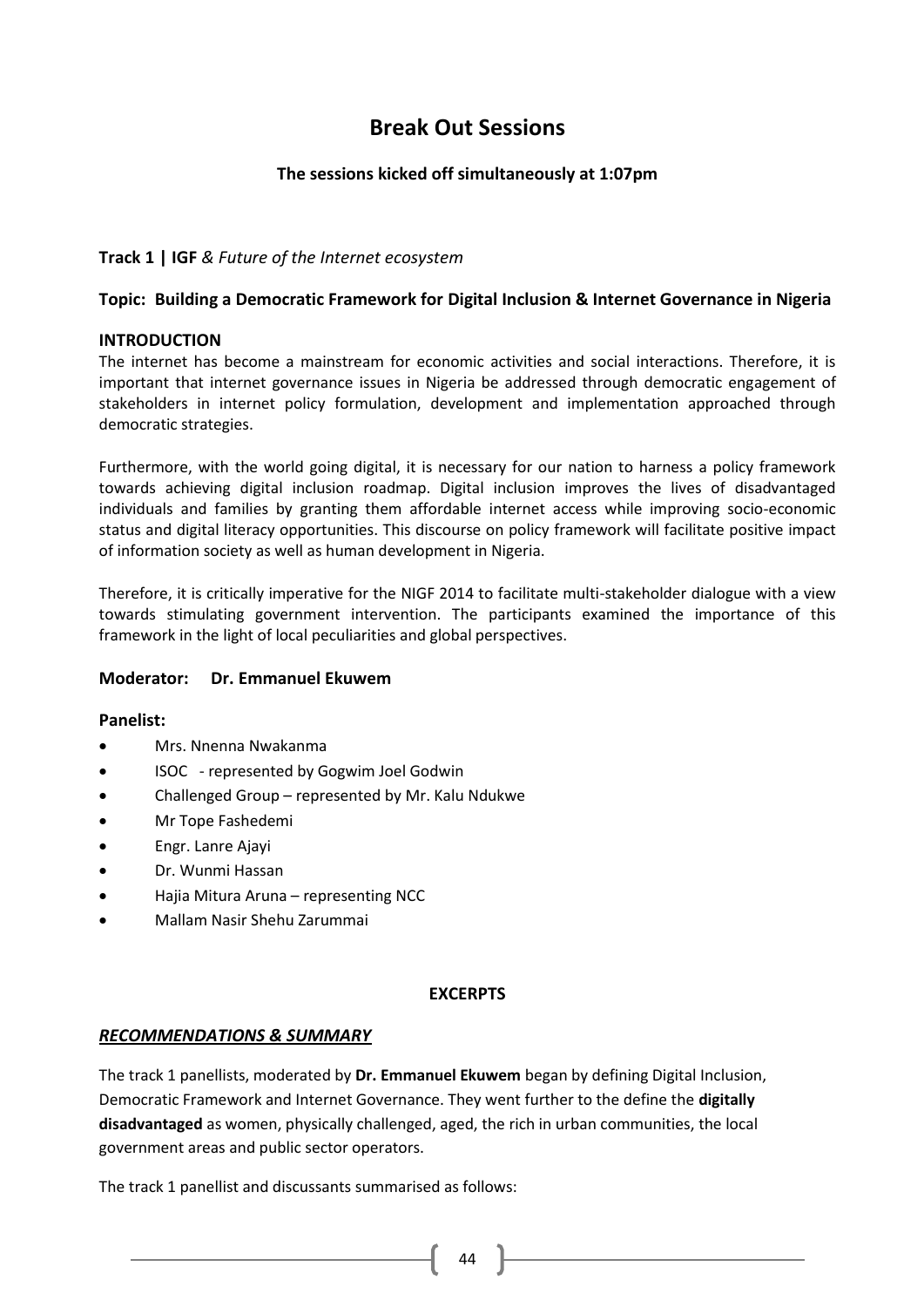### Increase in the 7As:

**Awareness** - (popularization and literacy) – There is a great need for popularization and internet literacy for Nigerians. There is also the need to educate Nigerians on the values and benefits of the internet, the use of computers and the need to enlighten them on the importance and purpose of ICT infrastructure.

**Accessibility** – The Internet should be presented in versions that are accessible to the physically challenged.

**Affordability** – In line with global standards, there is the need for the Internet to be very affordable.

**Adoption** – It is necessary for all sectors, public and private, to understand the internet from the individual sectors' perspective and adopt it for the development of the sector.

**Acceptability** – There is need for Nigerians to accept the existence of the Internet and this can only be achieved through the proper education of Citizens on what the internet is all about

**Adaption** (localisation) - There is also the need to create applications that are tailored to our local content and can be applicable to all of our cultural and language differences in Nigeria.

**Advocacy** –there is the need for government at all levels to advocate for the usage of the internet by all Nigerians. Policies centred on ICT and the internet should be promoted and pushed forward. Possibly with the help of our law makers as proper advocacy will harness new and undiscovered talents.

- It is important to also promote the national identity (.ng) through NIRA and relevant Government agencies. States should be put in place to advocate and strategise on how to push policies forward. Government at the top should advocate the use of the internet.
- Security is a challenge and we need to come up with new apps that will assist our progress.
- Cyber security is a necessity for the advancement of internet.

### **CONCLUSION**

Legislation is very important to drive the aforementioned recommendations hence; we need to support the relevant bodies to be concerned with legislation.

Local domain should be made affordable, and there is need also to sensitize people on the affordability

To enforce compliance Ministry of Communication Technology, NCC, NIRA, NITDA and all concerned should advocate for policy legislations and compliance.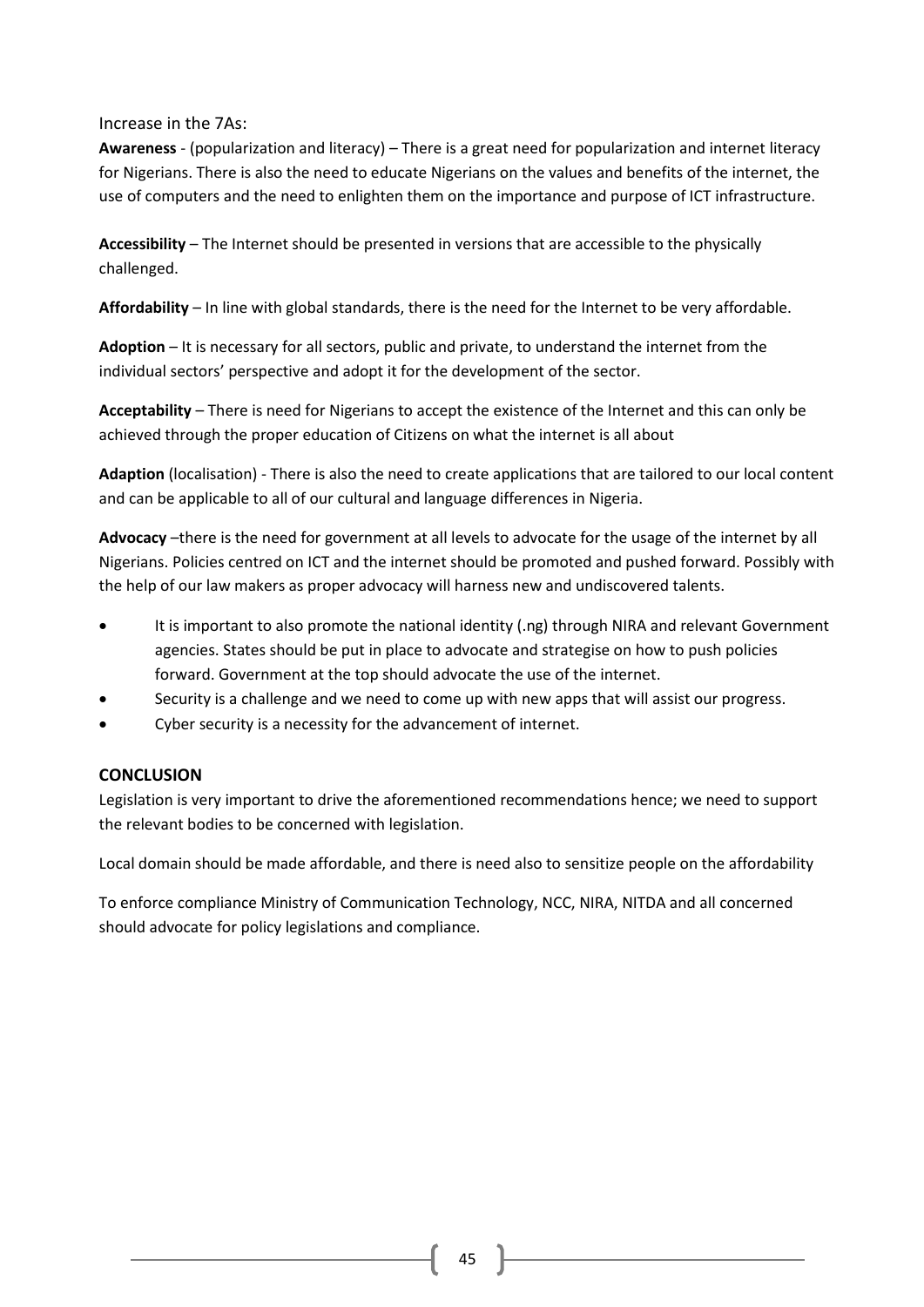## **Track 2|** *Internet as an engine for Growth & Development, Content Creation, Dissemination and Use*

## **Topic: Infusion of Internet Governance Framework for Local Content Growth, Education Development and Healthcare Delivery**

### **INTRODUCTION**

Contents that are produced locally and hosted globally are better for productivity and growth of the Nation's economy. We need to find a way of creating and hosting our content locally and this should be a high priority in Nigeria. With the adoption of local content policy, the forum examined how best it can impact on Internet governance issues.

Furthermore, Stakeholders looked into how Internet can be used as a veritable digital platform to facilitate access to health and education. The participants discussed the possible ways of ensuring local content growth, ways of achieving Health delivery system via Internet while provoking stakeholders' thoughts on a knowledge driven society through online education.

Stakeholders play a vital role in Internet governance particularly in ensuring that internet users maximize the positive use of internet for social-economic development. For this reason, the NIGF 2014 engaged stakeholders in dialogues regarding how internet can be utilized for social capital development in order to ensure the sustainable growth of a stable, secure and robust internet for economic development which is necessary and important for National economy.

### **Moderator: Dr Abi Jagun - Commtech**

### **Panelist:**

- ISPON Rep
- ITAN Rep
- NITDA Kemabonta
- Upperlink
- Dr. Amstrong

## **Participants**

- Segun Akano
- Abiodun Kolade
- **Olaniyi**
- Rotimi Olayisoye
- Itonyo Preye
- Richard Paul
- Tunde Balogun
- **Richard Udofia**
- Sodipo Ayotunde
- Adelopo Abdulazeez
- Adetayo Olokunbola
- Awolola Olabode Oluwatosin
- Ovat Bassey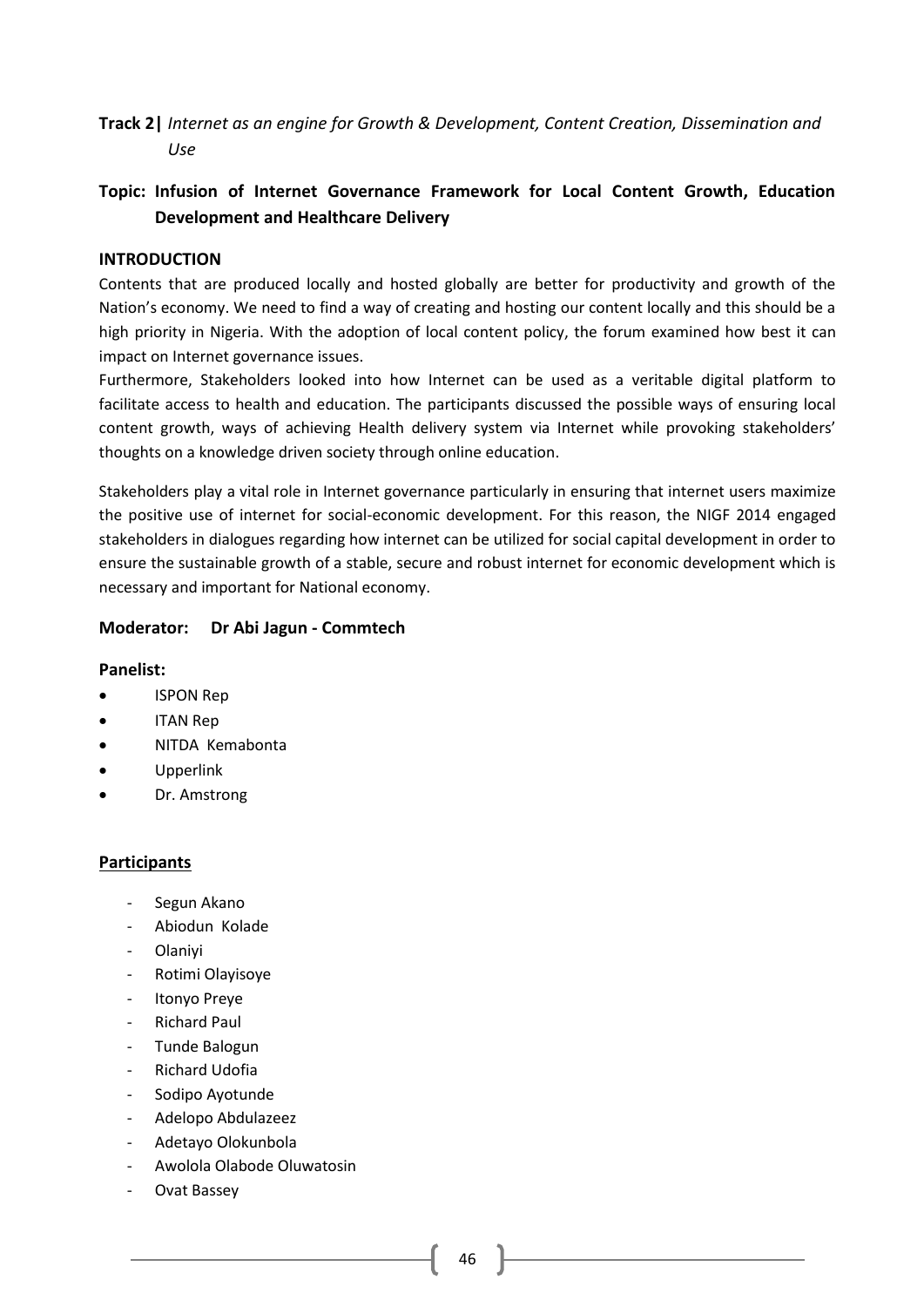### **EXCERPTS**

Over 208 evaluations were sent from the Global Internet Governance Forum. The challenge was to harmonize the evaluations and adapt for our local use.

The panelists using Nigeria as a case study identified that in Nigeria there is no internet, what is obtainable is Intranet because she is not developing her internet.

We are only contributing majorly to the growth of internet usage as such there is need to develop our local content as this will make us a major player globally.

Contents that are structured to innovate and educate Nigerians as a whole are not available. So whilst we know that there are Nigerians on Facebook and other social media sites; there is a lack of content by and for Nigerians that can contribute to our development in general.

There has to be a gate way (aggregation platform) in Nigeria to enable our local infrastructure to be heard. Nigeria has a low content input on the world stage as such; Content creation must be encouraged on the internet based on our core values.

We should consciously and deliberately create platforms that will enable and encourage the uploading of local content; most patents that are registered under the internet in Nigeria are done by international companies that are doing business in Nigeria. Therefore building businesses that focus on local content will enable growth and development – create awareness of our values and benefits therein.

We need to create aggressive platforms that will increase growth and development; the basic issue is to identify what the contents are. A platform allows other developers to take and share information on a site.

There is no adequate awareness strategy in place to advocate for putting our local contents on the internet. This awareness should be done in our tertiary institutions to enable the youth upload our local content on the internet. Most information available is hosted by servers abroad. There should be bandwidth within Nigeria to drive our local content.

Our developers should understand what is happening on the global stage. NUC and major stakeholders should be involved on content developments and Evaluation, Marketing & Development of our contents should be encouraged.

If there are monetary related success stories of our platforms it will help drive the development of internet usage e.g. .is JUMIA, KONGA, NAIRALAND

There must be a centralized body that will be responsible in driving and boosting our internet growth and there should be financial gains to lure the citizenry for local content development

#### *What of if there are no financial gains for content development?*

There should be a framework to determine our contents

There should be standards also in place to development our local contents

The citizens should be taught the core values of local content growth and development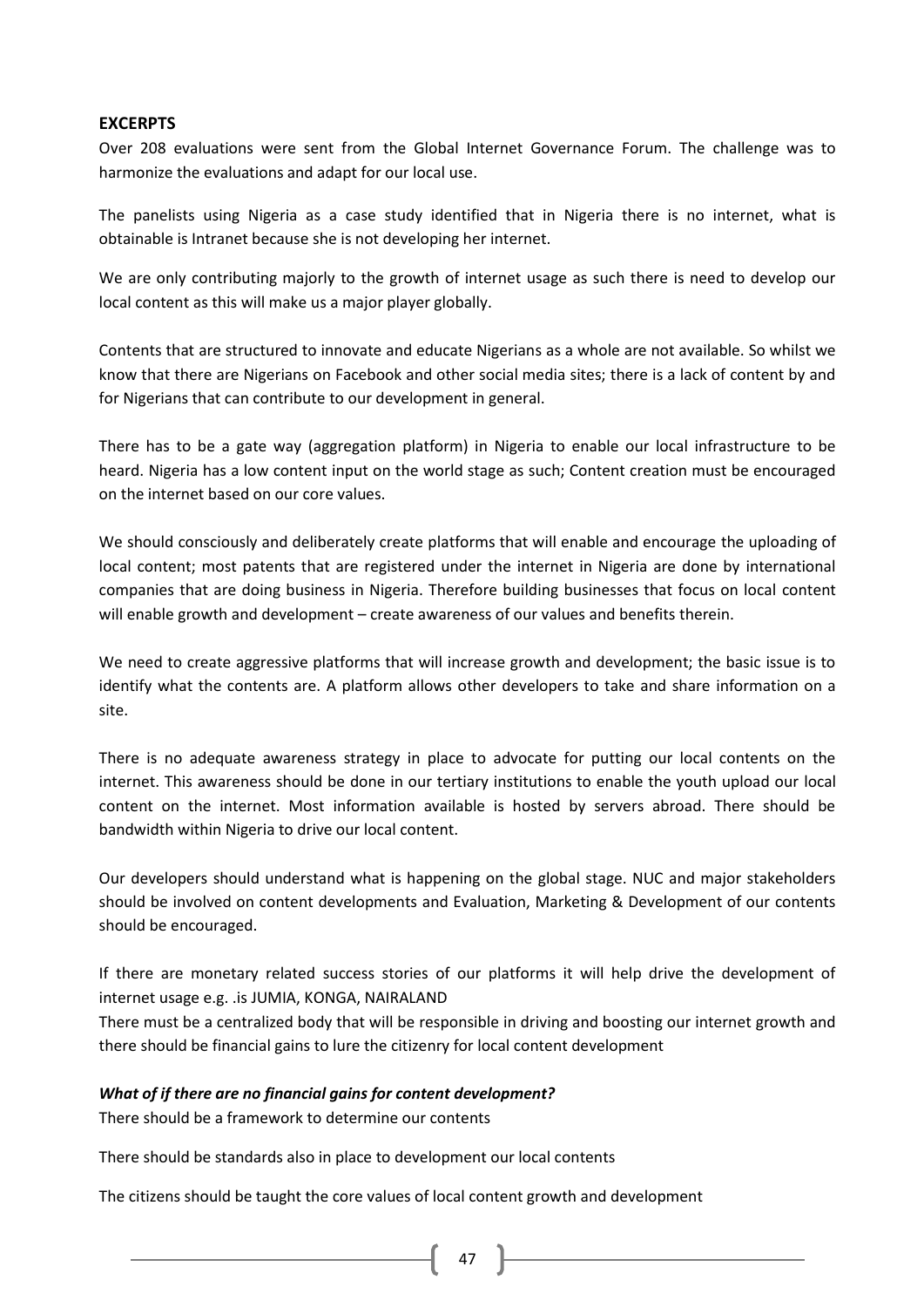### **RESOLUTIONS**

- There should be content value chain for all the stakeholders in local content development
- Awareness from government in terms of policies that will drive local content
- The curriculum in our higher institutions should encourage local content development on the internet.
- There should be a trust for those who upload their contents on platforms
- There should be infrastructure to enable and drive the citizens for content development
- Our developers should have a framework for platform and website development
- There should be financial gains and monetary incentives for citizens who come up with outstanding local platforms
- There should be a privacy standard and security guiding every platform on the internet

### **CONCLUSION:**

All stakeholders from government to the least citizenry should endeavour to boost and encourage our local content growth through the resolutions suggested above.

### **WAY FORWARD:**

There should be contemporary applications in solving problems on the internet using the sociological perspective.

We need to have reorientations of our core values

### *Q: How can a student make an impact as a blogger?*

**A:** Content Development will never happen overnight. It is necessary for every blogger to try new things that encourage local contents on the internet

The forum should not just be in the urban areas; awareness should be taken to the rural areas

We should explore ways in which the internet can be used as a security tool

Grassroots inclusion in the various states in forums of this nature should be encouraged

We should try the very skills required for internet governance

Local content Development for Nigeria software's should be encouraged

**Cyber security:** The country does not have a cyber-platform that fights security.

E-learning should be encouraged in schools with large population of students

Most schools are not aware of the importance of internet governance

NYSC should be sensitized on the importance of internet

A target should be set for the compulsory use of our domain name; .ng

To encourage our local contents, workers should have their emails registered with Nigerian domain name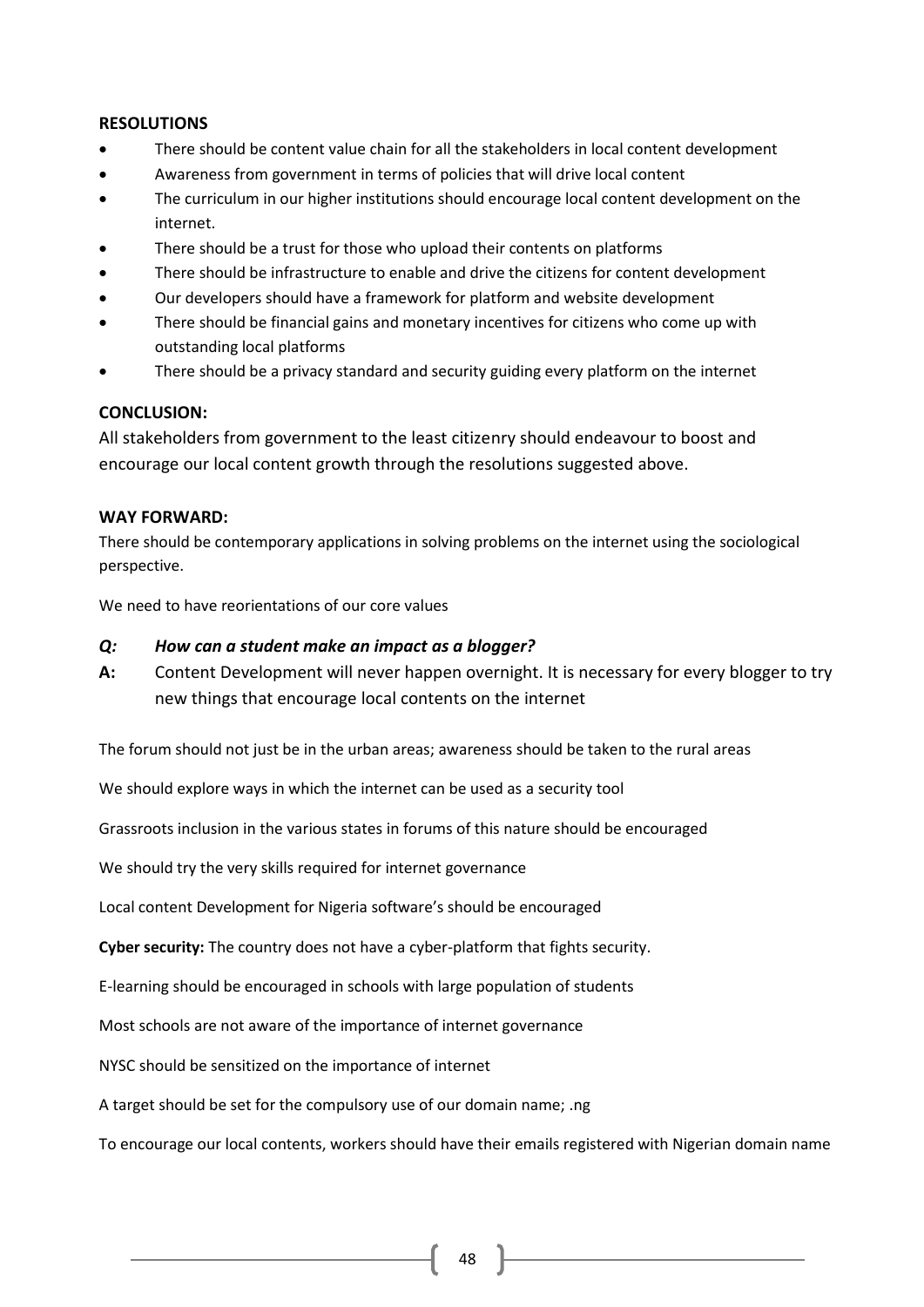## **Track 3 |** *Enhancing Digital Trust*

## **Topic: Engendering Framework for Balancing Internet Surveillance in a Trusted Community through Multi-Stakeholder Engagement**

Every Internet user needs to be assured that the information online is secure and that their privacy is not being breached for any reason. The participants looked into various available strategies and key policy areas critical to the protection of citizen's privacy online while balancing the need for online security and safety. In addition, the participants examined the contentious issues of Internet surveillance in relation to freedom of information and data privacy.

A vibrant Internet community is anchored on mutual trust and confidence building among stakeholders. Therefore, the issues of trust and confidence were critically examined because if internet users do not feel safe online, they will not make online transactions thereby thwarting the efforts to promote an online economy.

It is paramount that the personal data of internet users should not be directly accessible and it should be protected from arbitrary interference therefore, NIGF 2014 explored a framework for protection in the digital privacy area with a view towards proposing practical solutions to enhanced trust in the Internet community.

## **Track Coordinator:** Kaka Salisu, NITDA

### **Moderator: Engr. Haru NCC – New Media and Cyber Security Director**

### **Panellist:**

- Bello Hayatudeen Cybersec. Nig
- Julius Makinde Baze University

### **ISSUES:**

Moderator: Engr. Haruna NCC – New Media and Cyber Security Director

The Moderator demanded that the participants looked at the topic holistically with special emphasis on the provision of Digital certificates to providers of internet services and users.

### **Panellist:**

- There should be foundational frame work to comprehensively cover ICT and the provision of a balanced platform to observe the concept of the internet as a whole. However regarding the topic, the balance should be designed in a manner that security and safety would not be compromised.
- The need to build credibility is highly and extremely essential for the successful harnessing of the positive potentials of the internet and its uses.
- There should be a four step security system. i.e. Authorised, Non-Authorised...
- We should have a system that must be internet centric and powered by a broadband system and remote mobile enabled, with sound password and backup and other network and safety features.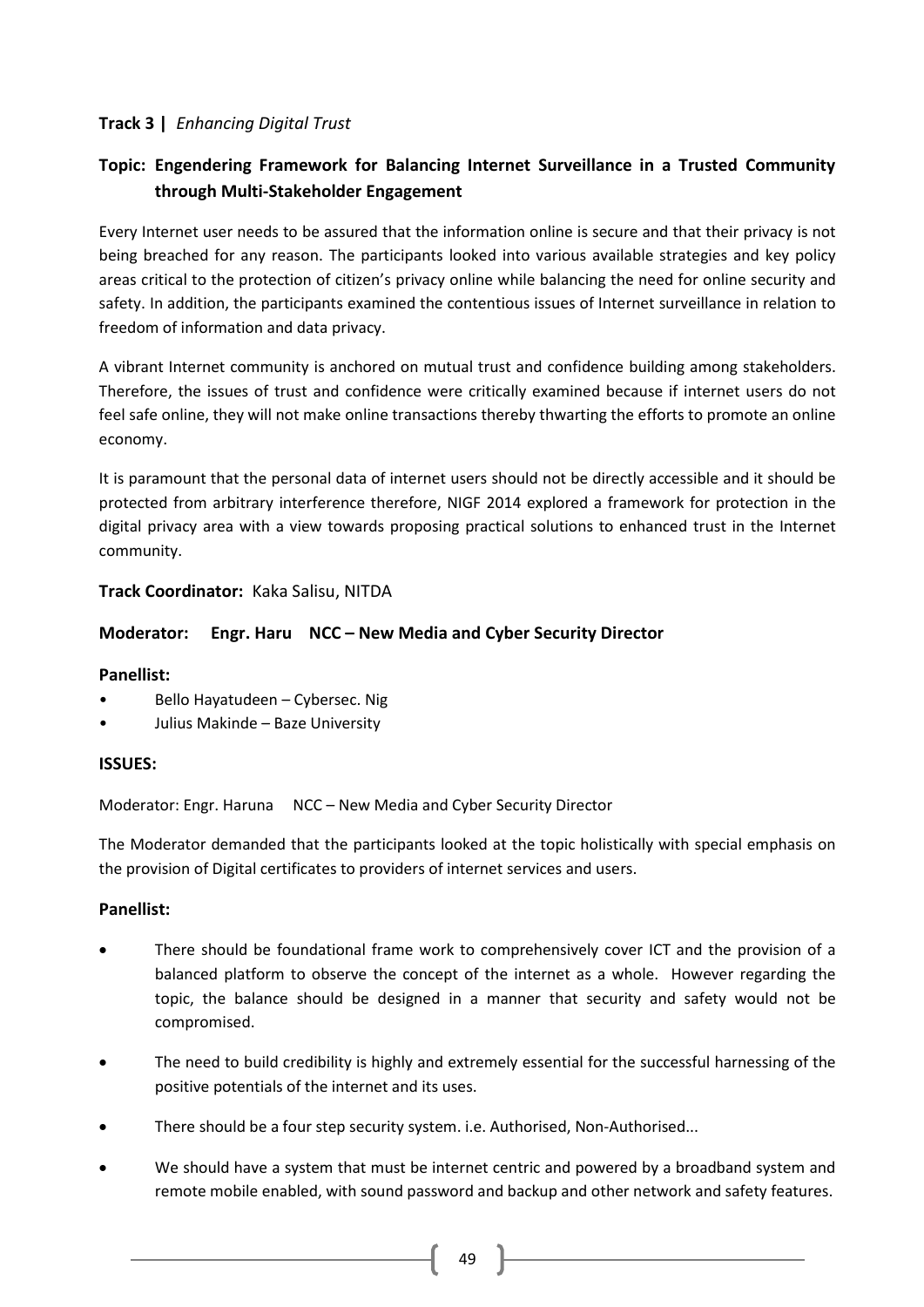- A security system that possesses spy capabilities. In the case of the need for an investigation. Espionage capacity enabled.
- Security systems must be developed to meet the needs of the environment and not just copied and lifted from elsewhere.
- Lawyers and prosecutors should be trained to service the area of the internet; right governance and legislation.
- Most Nigerians are averse to doing business on the internet internationally because of a tag that has already been attached to the source location (Nigeria) and vice versa.
- All of us must be involved in the issue of data integrity by conducting data analysis of what goes out from our systems.
- The proper use of security or personal details sourced from persons should be treated very confidentially.
- Proper communication of the use of details or adjustment of details must be communicated to the owner of the details before such changes are made.
- Efforts leading to proper data privacy should be upheld until the populace becomes confident about the operations of the system.
- Prompt and appropriate response to complaints would help people feel more at peace with the internet.

### **QUESTIONS:**

- Q: Can there truly be privacy, while online, given all the exposure that goes with it?
- A: It is achievable and various bodies are at work in that regard. E.g is the IXPN NIRA is responsible for the set of activities that answers this question. It is a chase to be achieved.
- Q: Do we really have the infrastructure for comprehensive and reliably unbiased cyber surveillance in Nigeria?
- A: Cyber surveillance is actually a global challenge and cannot be handled by the Nigerian Regulatory Agencies in isolation. The multi stakeholder approach so far is also an effort in Cyber surveillance. It is a battle however, which we must win.

### **RESOLUTIONS:**

 **Legal Framework, Data protection and surveillance:** A proper legislation should be crafted and established with a spirit to provide the required protection to data and other forms of internet property. Also a means of reliable internet activity surveillance should be established and maintained, bearing in mind, the openness of the internet and linked activities.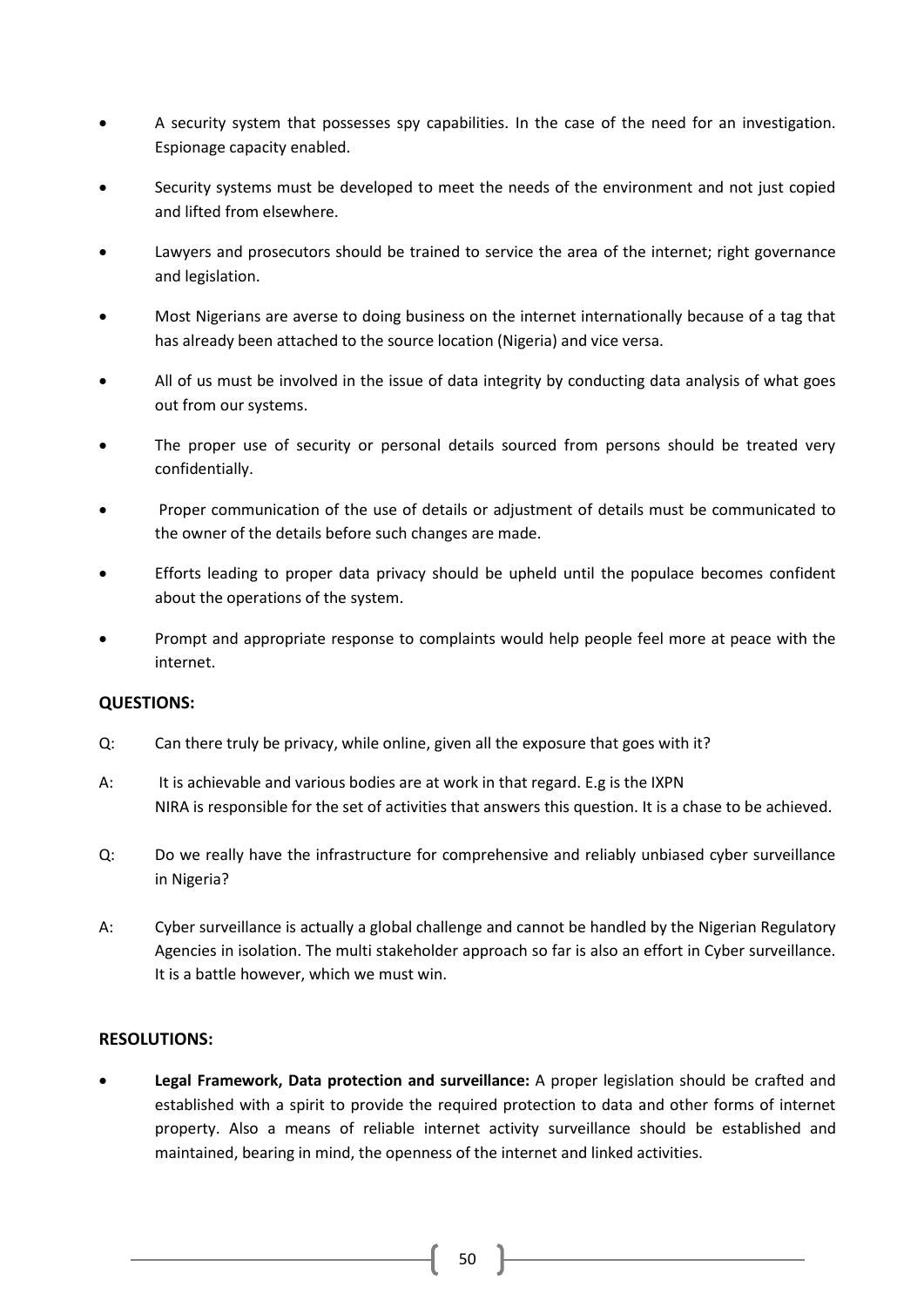- **Need to pass the bill into Law:** A bill proposed for the appropriate protection of the consumers and their property should be ultimately passed into law and implemented.
- **Public awareness on the effort made by government to protect the people and their data:** There would be a better acceptance, appreciation and cooperation from the people towards the government if the people are made more aware of the effort that the government has made towards their protection and integrity.
- **Research and development on the areas of cyber safety and security:** A lot of improved and advanced technology is emerging very rapidly for the purpose of enhanced cyber security systems. Better research would always lead to discoveries that keep us abreast with the best practices and facilities available at each point in time.
- **Minimal security standards that must be provided for all electronic transactions:** Standards must be set as the minimal security requirements which must be met as a benchmark to earn the approval for any online transaction.
- **Developing the local content:** The Local content of our internet security systems must be shored up tremendously. There exists an over exposure and over dependence on foreigners, which is not always a safe way to operate.

### **Track 4|** *Policies enabling Access*

### **Topic: Making Internet Access an Essential Economic Tool**

The Internet is an enabler of a wide range of human rights including the promoting right to information, freedom of expression, opinion and association as well as the freedom to share, receive and impart information and ideas across borders which can enhance a Nation's social development. An Internet which is open and collaborative is the starting point to making it stronger as a platform for human rights and economic development. The participants examined the importance of making internet access a fundamental human right and economic tool in Nigeria.

### **Moderator:** Mrs. Sekinat Yusuf – CPN

### **Panelist:**

- Titi Akinsanmi Google Nigeria
- NIG
- **NCS**
- Martha- WITIN
- PIN
- NITDA
- Biyi Oladipo
- NCC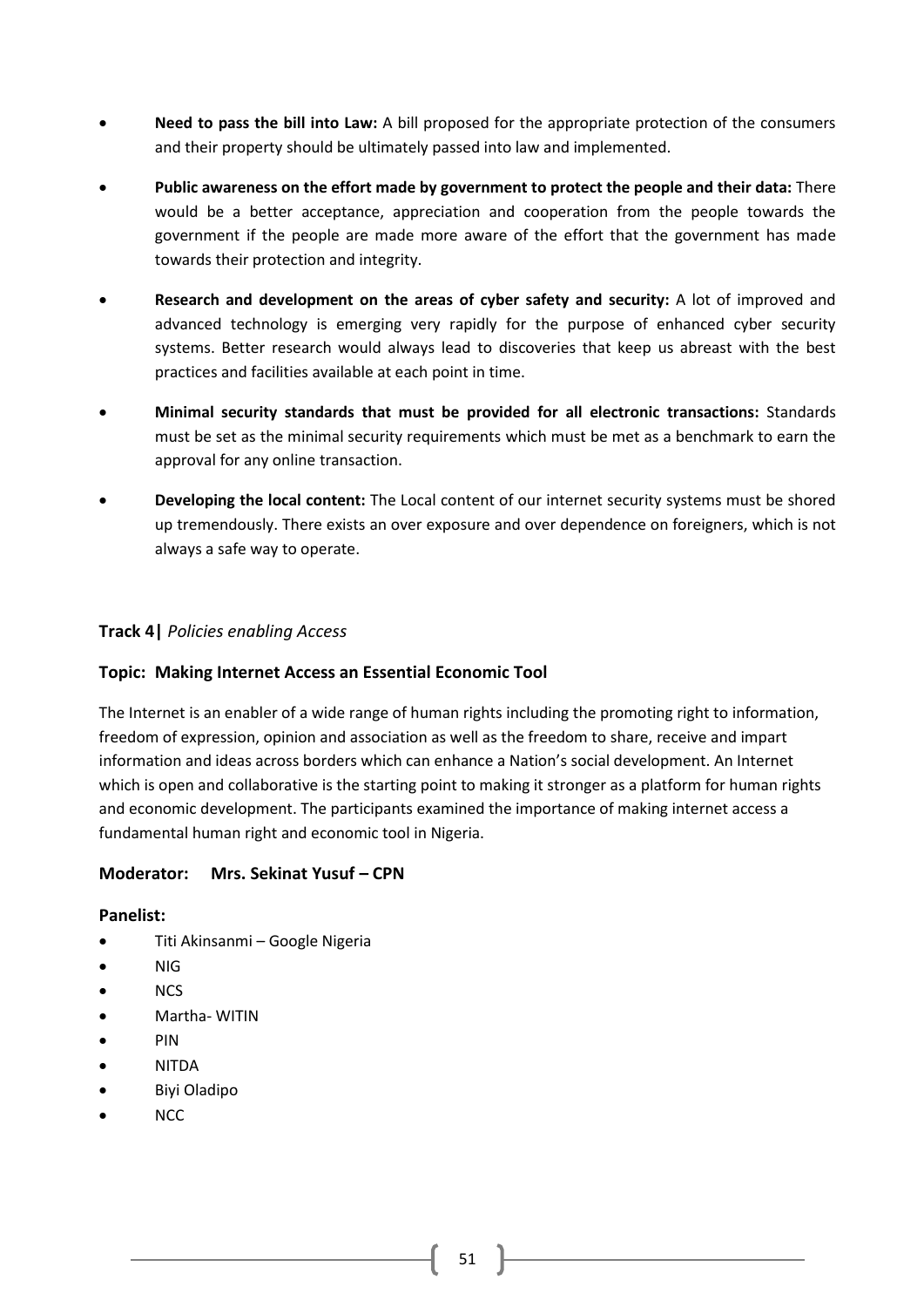### **EXCERPTS**

The moderator, **Mrs Yusuf**, summarized the topic as encompassing Infrastructure & Knowledge Capability. In other words, how do we navigate the Internet and use it as a tool for economic advancement e.g e-government, e-social, e-commerce, e-library, etc. (these being the positive side of the use of Internet). On the other hand, government should put up enabling laws to address the negative side of the use of Internet e.g cyber crimes.

**COLLINS:** (Google). Research shows that 60% of Nigerian population feels that Internet usage is not important; yet the benefits of the use of Internet have been noted as a social driver, enhancing participation on electoral process, creation of job opportunities, getting business online to increase sales, etc.

**Martha** (WITIN). Irrespective of the challenges of the use of Internet, the benefits outweigh the challenges. However, all policy reforms should be gender inclusive as there is currently women discrimination on the use of Internet in Nigeria population. Nigeria is not maximizing Internet usage by women – Internet should be used as a level playing field.

**GBENGA SESSAN** (PIN). Internet is an essential tool. Although we now have Broadband policy, adequate policy framework should be in place to address cybercrimes. The danger of everybody coming online is that we do not yet have privacy policy (we receive SMS on daily basis for which we have not subscribed to). Surveillance issues should address this challenge to ensure that public information do not fall into wrong hands for fraudulent purposes.

**BIYI OLADIPO**: Universal access as a policy may not be enough as a person may have more than two mobile phones. The good thing however is the current effort at providing increased broadband.

**Engr. Maska** (NCC). The Internet is not yet secured thereby preventing widespread use of the Internet. Beyond passing these enabling laws, there should be legal provisions to enable judges prosecute cyber criminals. However, there is need to balance between privacy and the use of Internet as long as they are for normal purposes. On infrastructural requirement, NCC is currently making effort at providing Internet cables to increase Internet accessibility.

**Mr. Adejugbe** (NITDA). Internet should be a fundamental human right, especially for women and youth.

#### **EMERGING ISSUES**

Can't we use electronic voting in order to reduce cost? Currently, the law does not accept electronic voting. What then should be the solution?

If government is really serious, Internet accessibility is possible, especially for the youth to take advantage of e-library, research work, etc.

Universal access as a policy may not be enough as a person may have more than two mobile phones. The good thing however is the current effort at providing increased broadband.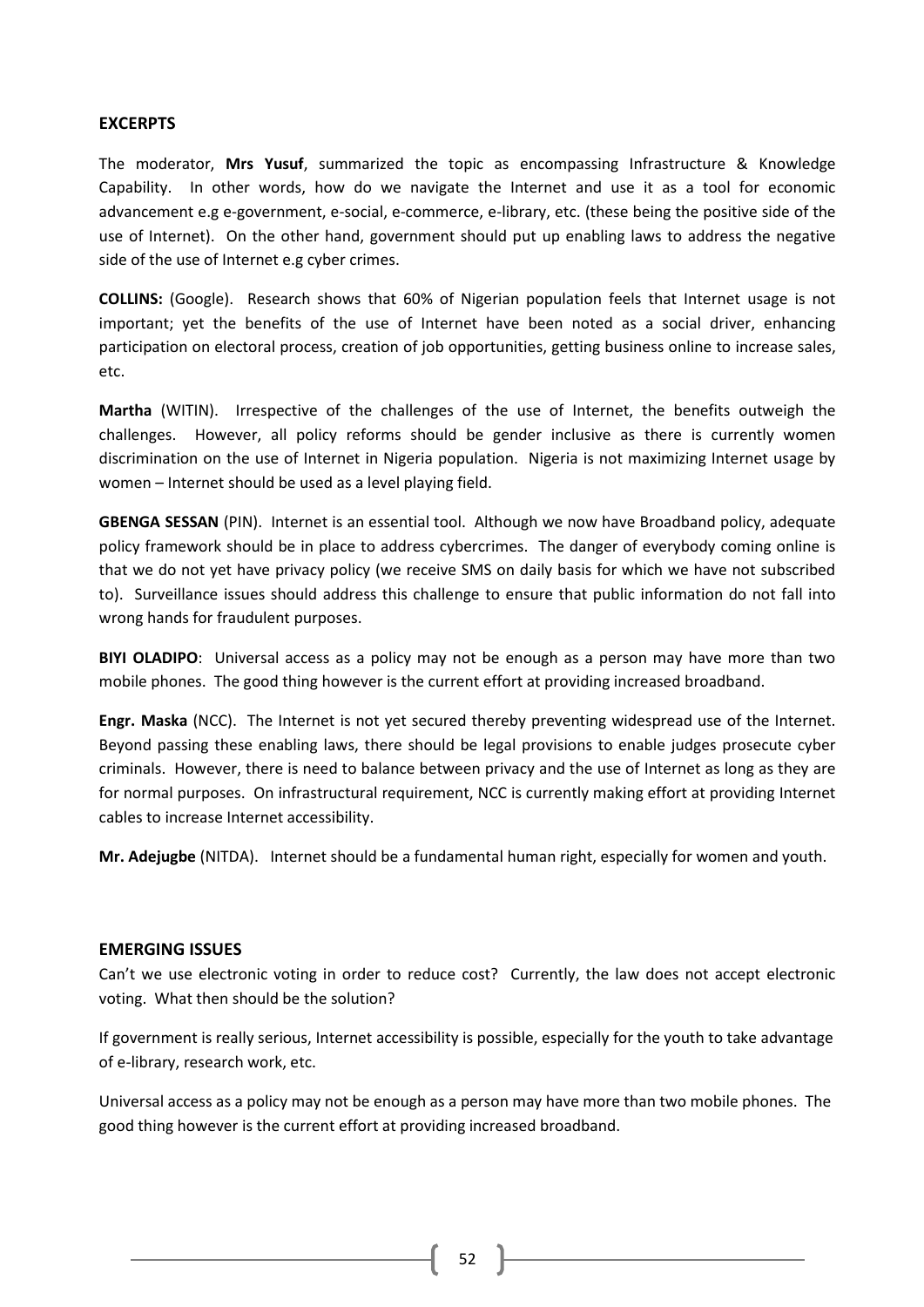The Internet is not yet secured thereby preventing widespread use of the Internet. Beyond passing these enabling laws for the use of Internet, there should be legal provisions to enable judges prosecute cyber criminals.

### **QUESTIONS & ANSWERS**

- **Q**: How can there be a platform to maximize the use of Internet e.g modality for the use of Domiciliary Account on the Internet?
- **A:** This can be achieved through the use of secured infrastructural facility.
- **Q:** How can restriction on the use of Internet be removed since some parents forbid their children from visiting certain sites as well as improving service availability?
- **A:** It is really very hard to deny children access to the Internet; education on the part of the parents and, guidance is needed at this point in time. The provision of broadband by government is currently addressing the issue of non-availability of service being experienced by subscribers.
- **Q**: How can we prevent hacking if electronic voting comes on stream?
- **A:** It is achievable if we tighten our Internet security.
- **Q:** How can gender inequality in the use of Internet be addressed as a survey reveals that more men than women use the service of the Internet?
- **A:** The gender inequality is changing through a special strategy of using shopping mall to attract women to the Internet. "Internet should be available in public places".
- **Q:** Internet Kiosks are being installed in some other African countries e.g. in Ruwanda modems are not required because the right Internet policies are in place; why can't Nigeria adopt this model?
- **A:** Government cannot do it alone; as the government is putting up certain infrastructural facilities; private partnership participation is needed to compliment government effort.
- **Q**: How can the relevant corporate bodies assist to fasten the enactment of enabling laws in relation to the use of Internet?
- **A:** The pressure groups are already working hard on legalizing the enabling environment.

## **CONCLUSION**

- Internet is so invaluable for economic empowerment; therefore, accessibility should be improved?
- For Internet accessibility to improve there should be enabling laws, especially with regards to women and youth. Accessibility could also improve through the use of Internet in public places.
- With everybody coming online, government should put up surveillance policy to address privacy of the use of Internet. Government should also put up enabling policy to enable judges prosecute cyber criminals.
- Private Partnership Participation (PPP) on the use of the Internet should be encouraged.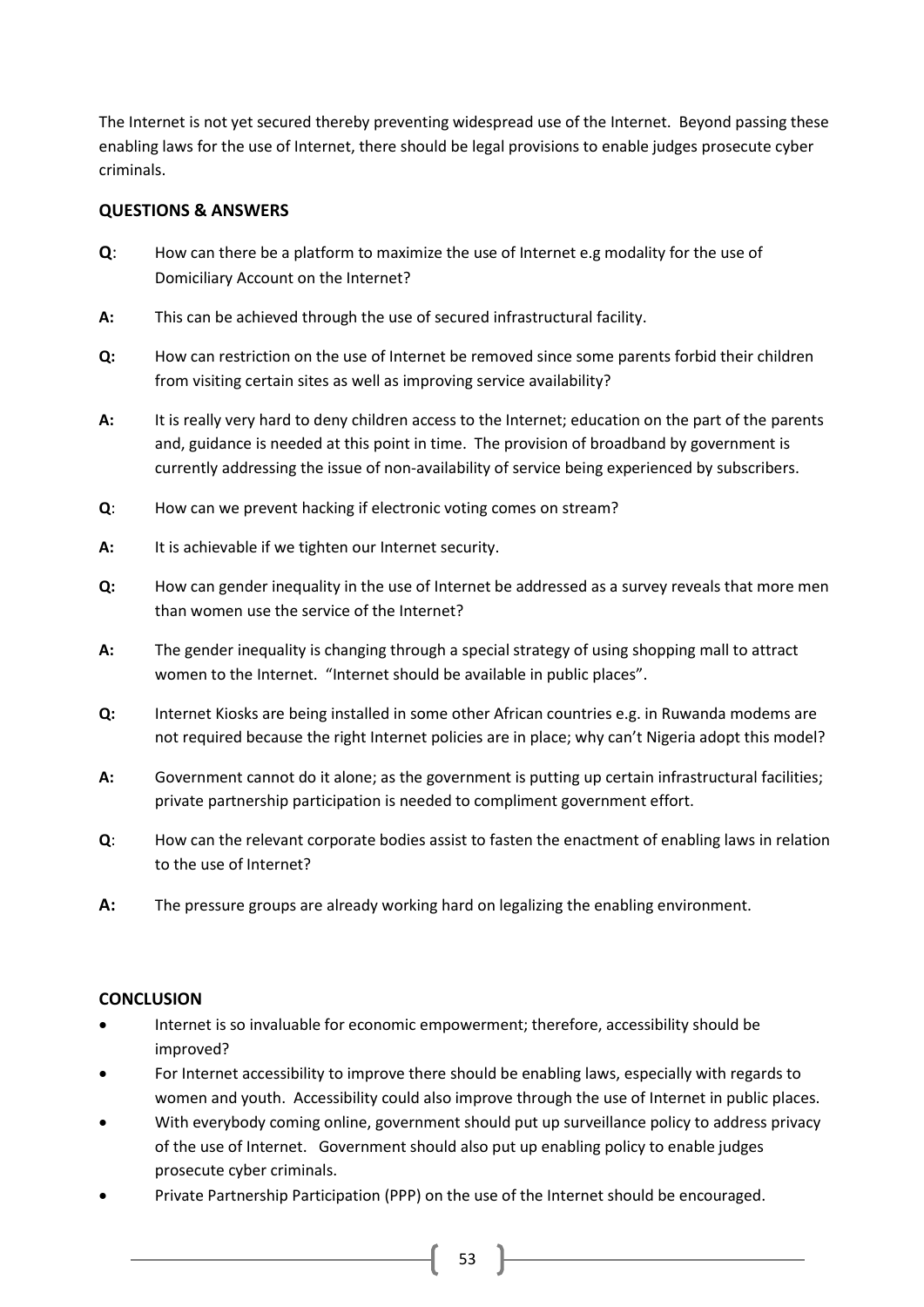Government intervention on the use of Internet is seriously required.

## **Track 5 |** *Critical Internet Resources*

## **Topic: Connecting at Internet Exchange Point Nigeria for Affordable Internet in Nigeria and Security**

How can the cost of internet access be less than 5% of the income of consumers? The non-use of Internet Exchange Point in Nigeria by operators and service providers raises the cost of connection and access in the country. Connecting at an Internet exchange point in Nigeria would help deliver the benefits of liberalization, lower prices and greater usage which in turn can provide support towards the development and security of the internet sector in Nigeria.

The participants focused on how Nigeria can productively utilized the locally available internet critical resources such as Internet Exchange Point for enhanced and cost effective internet connectivity.

### **Moderator: Mohammed Rudman**

### **Panelist:**

- **Dr. Chidi Diugwu** (NCC) SA to the EC of NCC technical Adviser to the Executive Director stakeholders Management
- **Sunday Folayan** former Vice President of NIRA, CEO of skannet, board member of IXPN
- **Association of Licensed Telecommunication Operators of** Nigeria (ALTON)
- **Mrs. Funke Okpeke** (Managing Director MainOne Cable) CEO fought to lower internet cost and first submarine cable in Nigeria
- **Ike Nnamani** CEO of Medallion

**Dr. Chidi Diugwu:** IXPN as a network makes it possible for information to flow across different Internet Services Providers (ISPs) in Nigeria. This is good for the economy as it reduces capital outflow and allows for money to be circulated amongst Nigerians. He noted that IXPNs contribute to economy by making bandwidth cheaper leading to tremendous savings.

Local content service providers should be encouraged to develop content that can be paid for and this would add to the GDP. There must be mutual understanding between all stakeholders who must all agree to carry traffic locally. The bigger service providers should not make it impossible for the smaller service providers to operate. Awareness campaigns must be encouraged so that Nigerians can be sensitized on the economic and security benefits of hosting contents locally.

**Ike Nnamani**: The key point is to lower cost of connectivity. Internet is not domiciled in Nigeria so cost is high as a result of the distance.

He commended MainOne Cable for spending 4 billion dollars to build submarine cables that allows for more bandwidth and cheaper internet service.

He acknowledged that some servers like Google are now in Nigeria so the distance to access internet is shorter. Content has to be localised within Nigeria in one big pipe so there will be no need to go through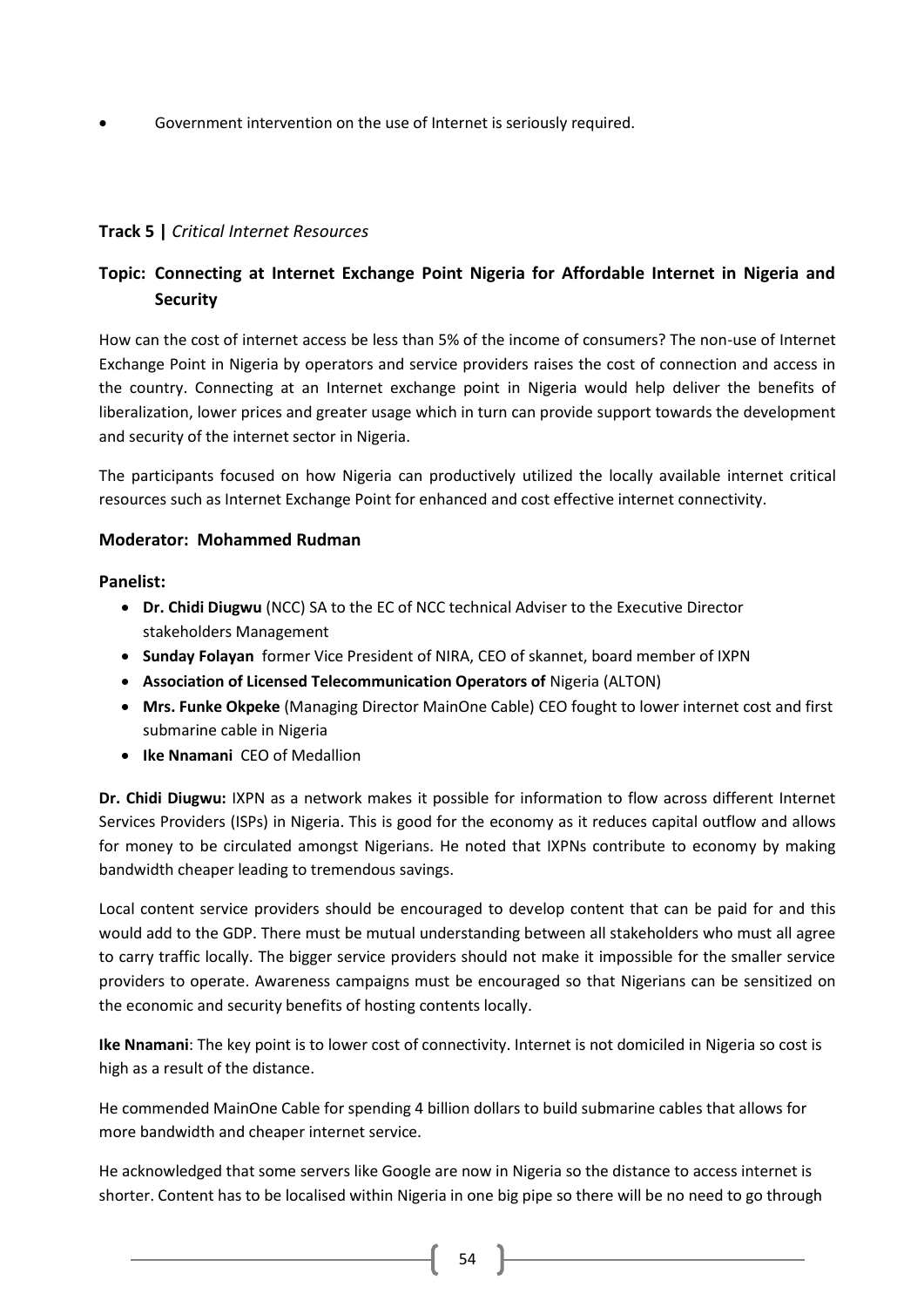an expressway to get information. It is heartening to know that IXPN has the infrastructure to make this possible.

Content providers in Nigeria should be encouraged to export content and not just import and national security is important. Medallion refused to host their website with the hosting company because the .ng server was hosted in the US. Servers must be hosted in Nigeria he insisted. It is not secure to have servers outside the country.

**Sunday Folayan:** Internet Exchange Points is one of the three things regarded as critical internet resources. When Root name servers hosted outside the country are down it would be disastrous. Internet Exchange Point is a critical means to forestall and fight against denial of service.

Peering is a very important service that Internet Exchange Point offers. The much bigger service one is transiting, IXP helps customer to connect each other. IXP offers hosting services so providers can now give content that is closer to users via IXP platform.

Lastly hosting content locally, encourages its security and growth in the economy through the provision of jobs. Our children are protected and best practices enforced. Filters are available. There are numerous benefits that IEP offers

Funke Okpeke: Cost implication of bridging the digital divide. Increasingly over the years, a lot more volume of data is being transferred. Bulk of our content is gotten offshore from Yahoo, Google mail etc. Where is our own local data from government agencies, stock exchange, banks academia etc? Where are they hosting data? She emphasized that Nigeria does not have laws or incentives to attract hosting of data locally. We must think of hosting and creating our own content locally and not offshore.

She pointed out that most of the major providers in Nigeria have their switches off shore. Countries like Kenya and South Africa seem more progressive in the evolution of ICT because they have laws that support them to keep data locally. Foreign transit providers locate their data structure in Nigeria without paying. She called on NCC to pay more attention to Regulations. Foreign countries should be prevented from having access to sensitive information from Nigeria. Boundaries have to be set in the cyber world. The IXP platform will definitely create jobs for the youth.

**Mr. Chidi**: NCC would like to see e-payment, e-commerce etc grow but there are constraints. He stated that the Nigerian Government is doing a lot to open up access in such a way as to have free flow of internet traffic. Constraints like lack of clean power and security need to be tackled. These constraints are beyond the control of NCC.

**Funke:** There must be a paradigm shift from content consumers to producers. Most government websites are hosted outside and this is bad for security.

Nigerian Emails live borders of Nigeria and can be intercepted causing our national security to be compromised. MTN and GLO for example do not know what is happening in the blackberry cycle. There must be more collaboration between ISPs and Telcos. Route servers have to be domiciled in Nigeria. She commended the fact that traffic can now be sent directly from Nigeria to Ghana. The Nigerian government should encourage one centralized IXP and more regional IXPs.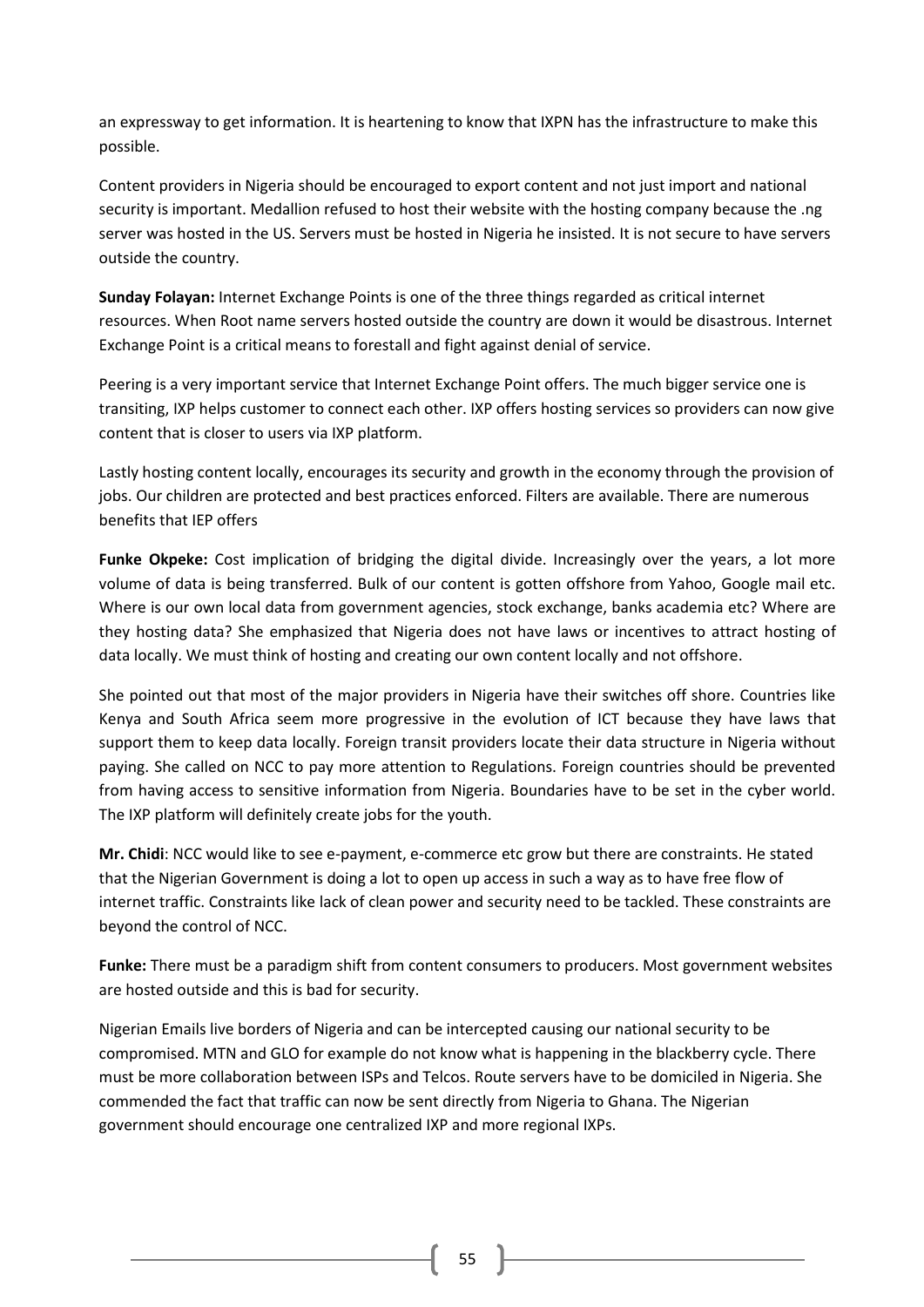### **QUESTIONS, ANSWERS AND CONTRIBUTIONS**

The participants were given an opportunity to make contributions and ask questions which the panellists answered creditably.

- **Q:** What is NCC doing to empower IXPN so that when MainOne connects to a place in Lagos, people in Kano can access data from another region?
- **A**: ISP in Nigeria is consortium led and the constraint is that members of the consortium do not want to pass traffic amongst themselves. Dominant culture is that the big companies have the monopoly over the small ones. This is the environment of ISPs in Nigeria. We have only 1 IXP in Nigeria. Kenya has more than 10. It costs \$50,000 to build an IXP. As a regulator, NCC is interested in seeing the expansion of the market.
- **A: Ike Nnamani** responded by saying that IXPN was supposed to have one IXP in each region. He said that NCC does not seem to support this expansion. Hitherto issues came up that required NCC's financial intervention but the NCC management said they should go sort out themselves: as a result IXPN could not meet its obligations. NCC should assist in linking of the POP.
- **C: Chidi**: NCC will facilitate and encourage members of consortium who do not want to connect to IXPN.
- **C**: **Sunday**: NCC has been nice with the creation of USP fund. The further you are away from Lagos the more expensive. Internet Exchange Point would act as a catalyst to make communication flow cheaper. NCC should talk to ministry of works to reposition the road network.
- **C: Muhammed**: NCC is in the process of approving IXPN in other regions. NCC as a Regulator, has the capacity to tell providers to use the IXPN services.
- **Q: Akinyemi Abayomi (NAFDAC)** What is NCC doing to sensitize ISP's?
- **A:** NCC has periodic consumer outreach and town hall meetings to engage with all stakeholders to discuss issues of interest. Next one comes up on  $10<sup>th</sup>$  of July 2014
- **Q:** What is NCC doing in terms of regulations to encourage people host locally?
- **A:** Recently NCC licensed companies for wireless spectrum to ensure we get connectivity fast.
- **C: Sunday:** We are not strategic. Before ISPs were contributing money to buy diesel. Nigerians cheapen our endowments. We should tap into key industries. We need local data that foreigners will fight to access instead of us fighting for foreign data.
- **C: Chidi:** NCC has engaged with State Governments; States should lower the cost of way. Before it was N3000 from Lagos to Ikeja now it is 500 naira.
- **Q:** What is NCC doing to lower cost and ease of access?
- **Q:** How can IXPN provide information to other states?
- **A:** Rudman: NCC has taken initiatives to improve some states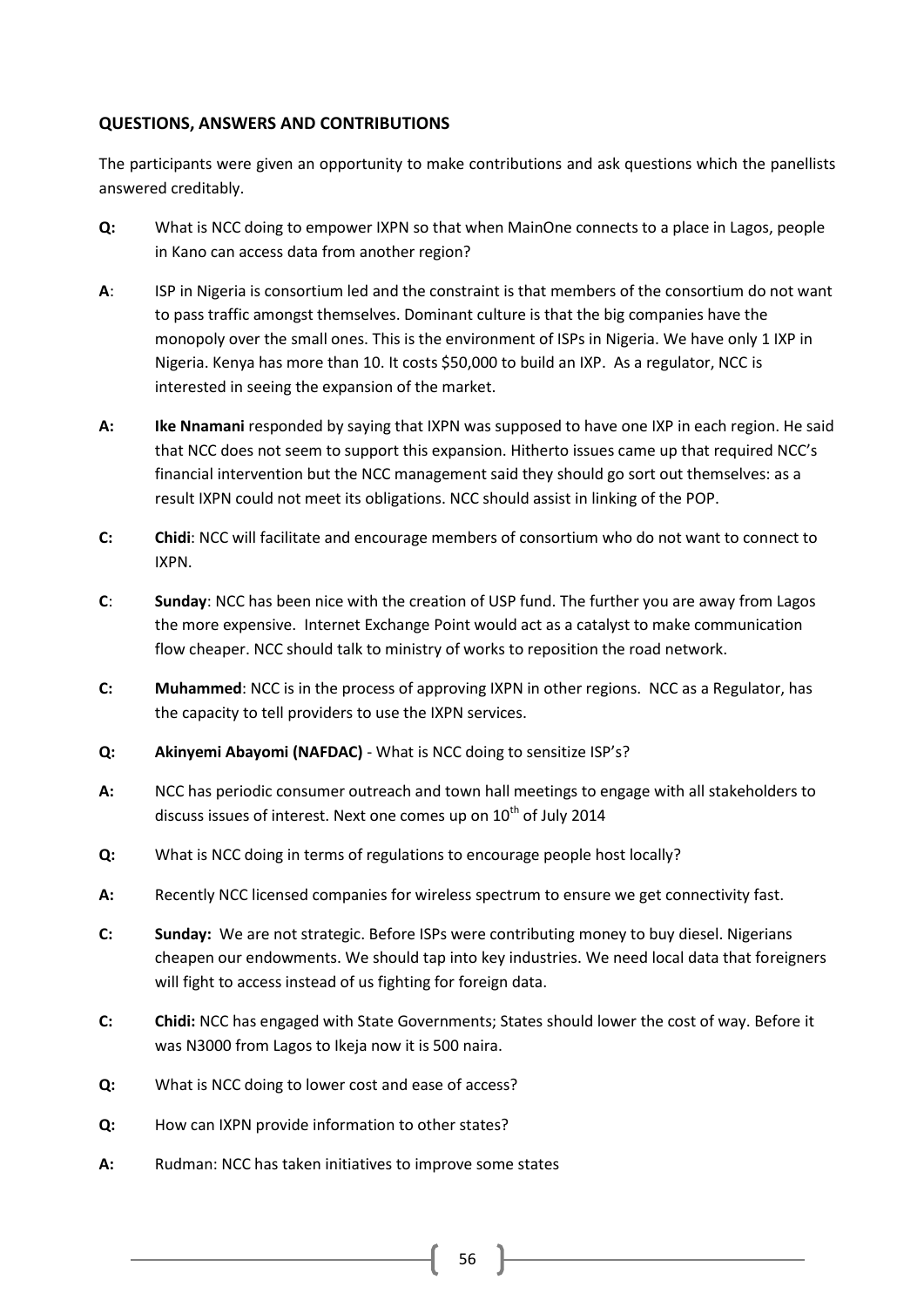**Q:** From National Lottery Regulatory Commission he visits neighbouring sites as a certified hacker and observed that our country is losing revenue because our content is not localized. He suggested that with the development of IXP, we can have firewalls that would protect foreigners from invading our internet. It is quite easy to get sensitive information from the internet about Nigeria he concluded.

### **CONCLUSION**

Government should reverse things through regulations. Initiative of linking all IXPNs in Nigeria is an issue. All POPs (Point of Presence) should all be connected by fibre and linked together.

2.20pm pm – 3:50pm **General Sessions**

**Chairman:** Emmanuel Ekuwem

### **Panelists**

- Opeyemi Awoyemi: Jobberman
- Representative of Jimson Olufuye
- Mrs. Mary Uduma
- Representative of IANA

## **Track** 6 **| Emerging Issues**

### **Moderator: Emmanuel Ekuwem**

The participants discussed emerging issues such as misuse of Social Media, Wearable applications, Digital Sovereignty, Cloud hosting & National security issues, Digital Plagiarism & Internet Piracy and Internet Research & Funding. These issues will keep stakeholders abreast of the dynamism of the Internet Ecosystem, Economic Growth, Development, Competition, Trends and Digital Life Style, and Online Security thereby stimulating readiness posture of stakeholders.

- **Q:** What is IANA?
- **A:** It is internet assigned number authority. When you visit the internet, you have to go through a website and you need a set of numbers to do so.
- **Q:** Who generates the numbers? Are we part of this?
- **A: John Postel** handled all of this until he passed on in 1998. His death necessitated the formation of ICANN. ICANN has managed the numbering assignment on behalf of the U.S government. Nigeria was never a part of the internet from the beginning. The internet started with the military and today, ICANN has a contract to manage this.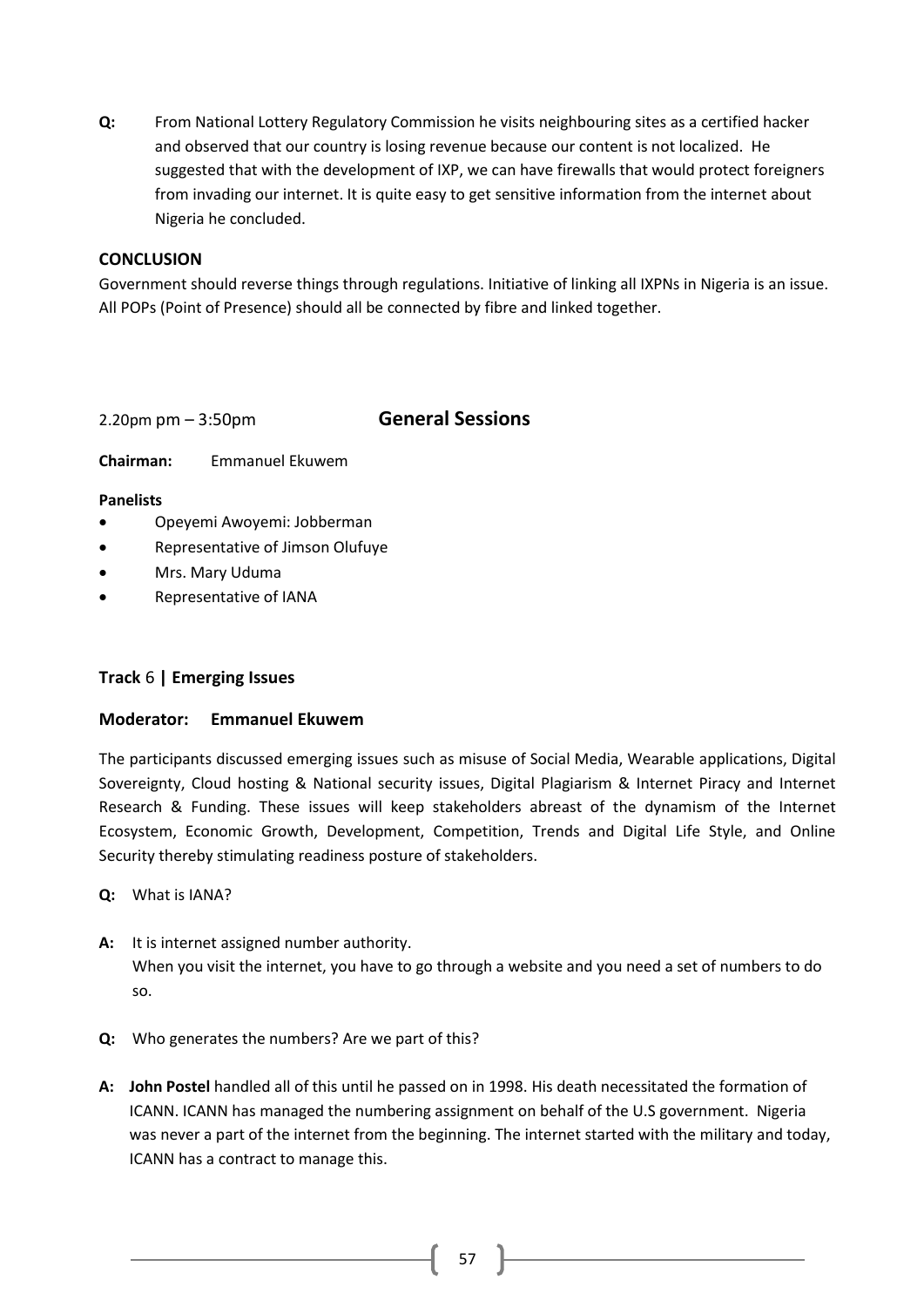These set of numbers generated by ICANN is on zero basis.

- **Q:** Are they giving up the entire management of the internet?
- **A:** Presently, there is an on-going debate in the U.S House of Reps and are raising questions on ICANN's credibility. The multi-stakeholder approach has been recommended as such ICANN gives up some of its rights to manage websites to other nations.

As such all the participants here must take a decision on who manages the assigned numbers for websites. ICANN has played the role for 16 years.

In fairness to the U.S, although they are giving up this right, it may not be entirely safe to leave it in the hands of other stakeholders as many nations around the globe do not have legislations on the safety and use of the internet.

- **Q:** Who are the Multi-Stakeholders currently?
- **A:** Accountability should be put in place to take charge of ascribing numbers to websites; there is need for the transfer of IANA rights to multi-stakeholders. The stakeholders so far are all American companies, the implication is that in cases of litigation the laws governing them will come in force i.e. US laws as such, there is need to include global stakeholders.

Socio-economic life is on the increase, NiRA should continue her role in the scheme of things.

### **CLOUD HOSTING AND NATIONAL SECURITY ISSUES** - Muhammed Rudman – CEO IXPN

### WHAT IS IT?

Cloud is another term for data warehousing. Your information is available to the service provider who can then decide on what to do with it. Hosting in the cloud exposes sites to external access

There are issues of determining pregnancy by online mind reading.

Some cloud services are One Box, Google Drive, Sky Drive

### **DIGITAL PLAGIARISM &INTERNET PIRACY - Nigeria Copyright Commission** Mrs. Mary Uduma

### **FINANCING COMMUNITY INTERNET ENABLED ENTERPRISE** – Secretary USPF

How can we finance the community enterprise?

- There are programmes such as SABI and Public Access Venues (PAVs) these could be social communities. PAV is funded by Universal Service Provision Fund (USPF). It expected that people should take advantage of the funding and do something with it.
- NITDA fund could develop such financing intervention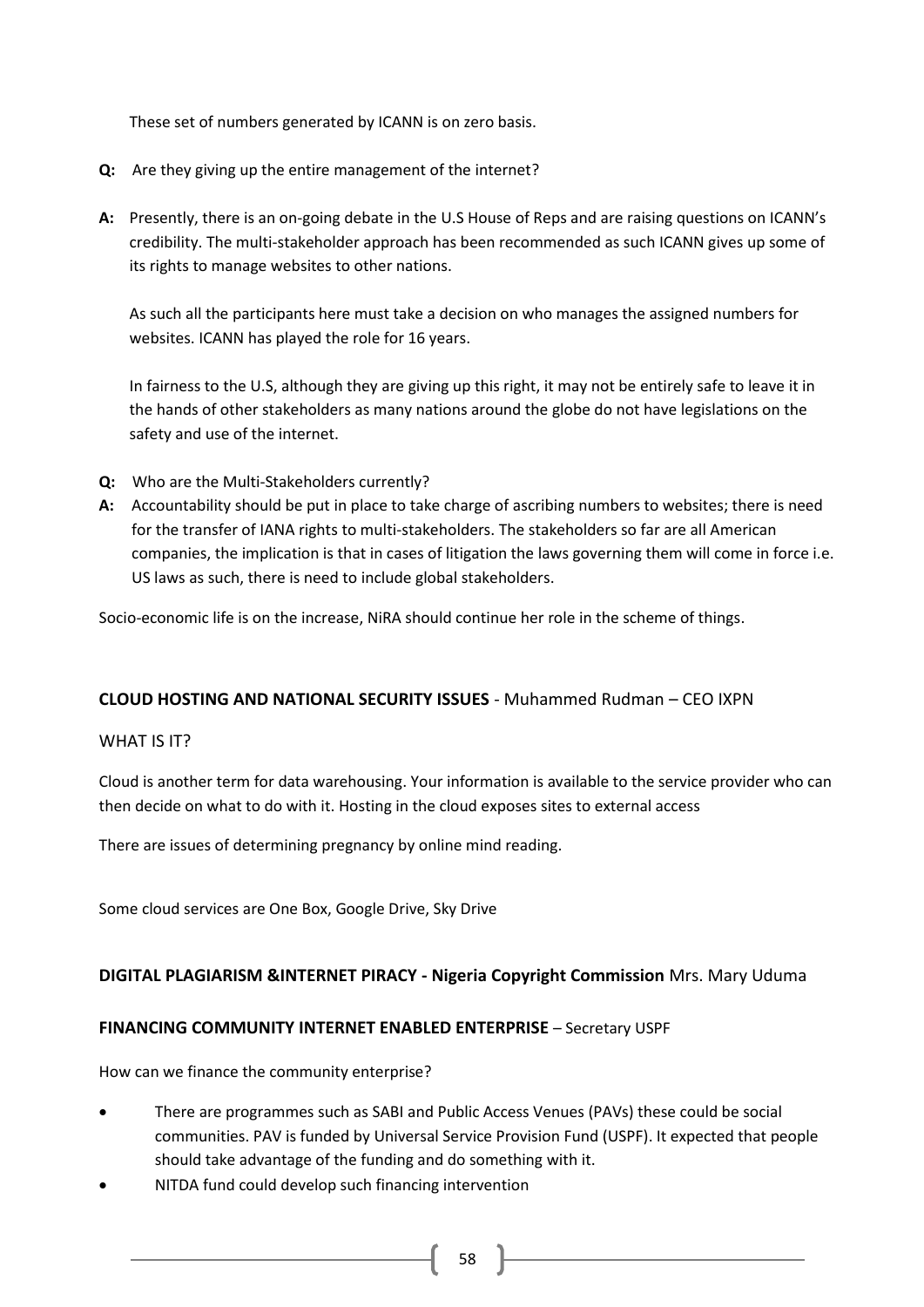NITDA should grow to the point of making similar interventions Can there be an intervention fund of giving back to the community as CSR?

## DR. EKUWEM (Moderator) Called for input from the audience

Plagiarism –internet theft of intellectual property

- The author of the document might be watching your life
- People should not take ownership of jobs that are not theirs

### **MISUSE OF SOCIAL MEDIA** - Wande Adalemo CEO Oxygen Broadband Limited

There is true life STORY OF A WOMAN who had 350 friends on the internet and she needed help so she posted on her wall that if none of her friends could come to her aid she will commit suicide. When none of her online friends came to her aid, she was found dead the next day in her apartment.

That is the power of social media. Social media gives a false sense of belonging to a real life community. How would you not misuse the social media?

The underlining thing here is TRUST; how much misuse of the social TRUST

Misusing trust should be avoided. Part of misuse of the internet is creating panic especially on the government.

Another issue is on rape; there are sites that focus on how to discipline women.

Health issue is also another aspect that abuse trust

- **Q**: How do you build trust on social media?
- **A:** Someone you don't know offline, don't add him online Do not repost information you have not confirmed Cross check what your children are doing on Facebook Allow young adults use computers where everyone can see them Put software that can block certain sites they may tend to visit that are not helpful

**1:30pm – 2:30pm Lunch**

#### 2:35pm -4:00 pm (85mins) **Track 7 | Way Forward**

**Taking Stock** – Reports from all Track Moderators